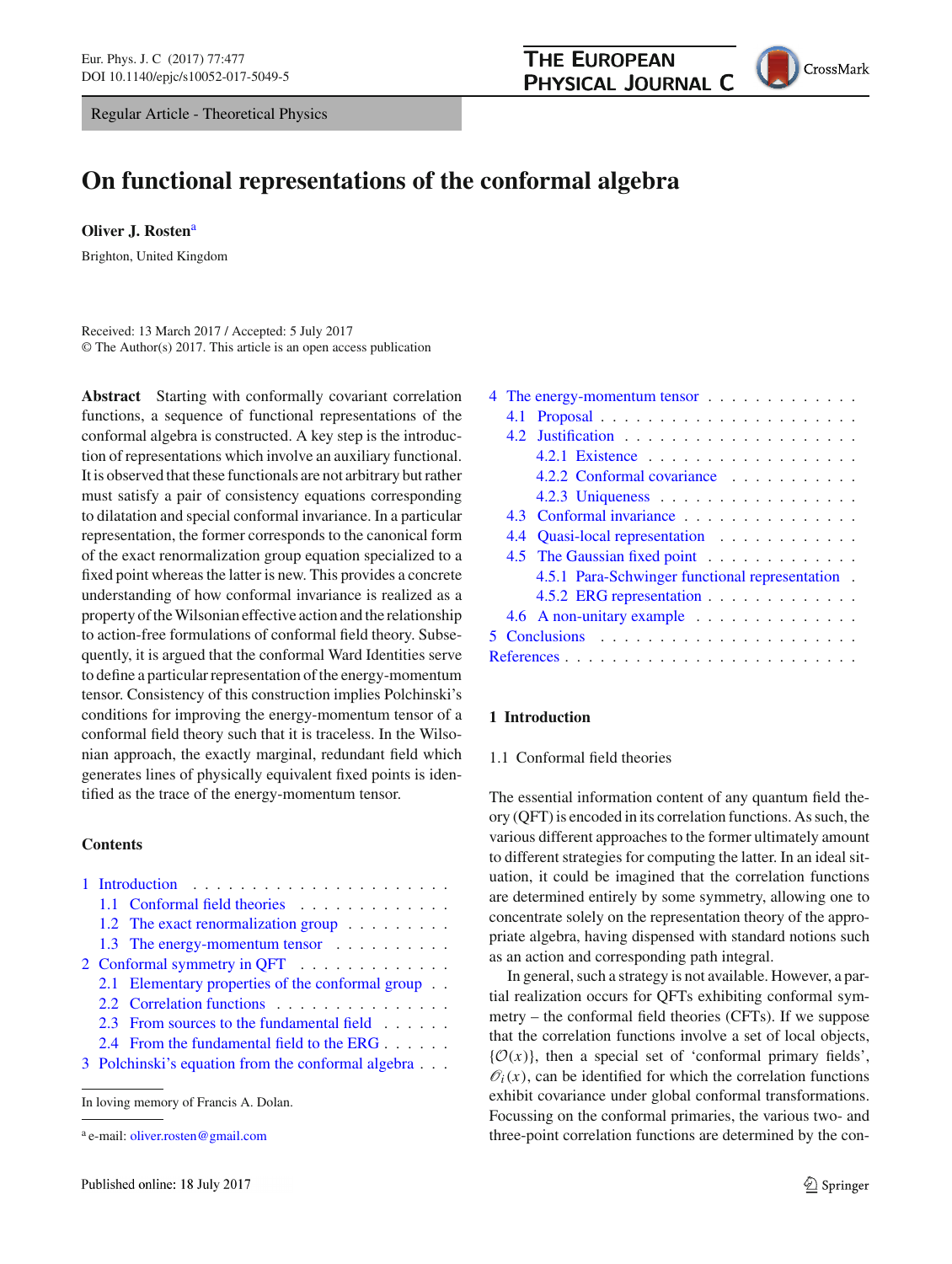formal symmetry in terms of the a priori unknown CFT data: the scaling dimensions,  $\Delta_i$ , spins and three-point coefficients,  $C_{ijk}$ . At the four-point level and beyond, the direct constraints of conformal symmetry are weaker, still.

Further progress can be achieved by applying the operator product expansion (OPE). Within correlation functions, consider taking a limit such that the positions of two of the fields approach each other. According to the OPE, in this limit the pair of fields can be replaced by a linear sum over fields; schematically, this can be written

$$
\mathcal{O}_a(x)\mathcal{O}_b(y) \sim \sum_c f_{ab}^c(x-y)\mathcal{O}_c(y). \tag{1.1}
$$

A particularly powerful effect of conformal symmetry is that the complete content of the OPE can be rephrased in terms of just the conformal primary fields. If the OPE converges for finite separations, then *n*-point correlation functions can be determined in terms of  $n - 1$  point correlation functions. In this manner, the content of conformal field theories can, in principle, be boiled down to the CFT data introduced above.

However, to determine the various combinations of CFT data which correspond to actual CFTs (possibly subject to constraints, such as unitarity) requires further input. One approach is to exploit associativity of the OPE to attempt to constrain the CFT data (this technique is known as the conformal bootstrap). In general, the task is extremely challenging since one can expect an infinite number of conformal primaries, the scaling dimensions of which must be selfconsistently determined. Nevertheless, substantially inspired by work of Dolan and Osborn  $[1-3]$  $[1-3]$ , remarkable recent progress has been made in this area [\[4](#page-21-3)[–10\]](#page-21-4).

In two dimensions, additional structure is present. Whilst the global conformal group is always finite dimensional, in  $d = 2$  there exists an infinite dimensional local conformal algebra, the Virasoro algebra. Fields can now be classified according to their transformations under local (rather than just global) conformal transformations and, as such, arrange themselves into multiplets comprising a Virasoro primary and its descendants. In the seminal paper [\[11](#page-21-5)] it was shown that there are a set of special theories, the 'minimal models' for which there are only a finite number of Virasoro primaries possessing known scaling dimensions. This simplification is sufficient for the bootstrap procedure to determine the CFT data and for all correlation functions to be expressible as solutions to linear partial differential equations.

However, even in this situation, there are some natural questions to pose, at least coming from the perspective of the path integral approach to QFT: is it possible to encode the dynamics of these theories in an action and, if so, is there a concrete recipe for doing so? Is this procedure possible for all such theories or only some of them? Are the resulting actions guaranteed to be local and, if so, why? In this paper, it will be attempted to provide answers to some of these questions and hopefully to offer a fresh perspective on others.

These questions are equally valid (and perhaps less academic) in situations where the conformal bootstrap is insufficient to provide a complete understanding of the theories to which it is applied. We will take the point of view that, in this situation, one approach is to try to introduce an action formulation of the theory in question. Notice that this has been deliberately phrased so as to reverse the logical order compared to the path integral approach. Typically, within the path integral paradigm, the first thing that one does is write down a (bare) action. The conformality or otherwise of the resulting theory must then be determined. In our approach, however, we envisage starting with correlation functions which are conformally covariant by assumption and then introducing the action as an auxiliary construction.

At heart, the underlying philosophy of this paper is to take an intrinsically quantum field-theoretic starting point i.e. the symmetry properties of the correlation functions of the theory at hand. The idea then is to show that, perhaps given certain restrictions, this *implies* that (should one so desire) a local action can be constructed, from which the correlation functions can, in principle, be computed. If one is to take QFT as fundamental, this seems more philosophically satisfactory than taking a classical action as the starting point. Moreover, it clarifies the relationship between two largely disassociated textbook approaches to QFT.

# <span id="page-1-0"></span>1.2 The exact renormalization group

As will be exposed in this paper, the formalism which binds together the classic CFT approach to field theory with its path integral counterpart is Wilson's exact renormalization group (ERG) [\[12](#page-21-6)]. Starting from conformally covariant correlation functions, the strategy is to encode the information thus contained in various functional representations.<sup>1</sup> Each representation will yield different expressions both for the conformal generators and for the conformal primaries and their descendants. The most direct representation follows from introducing sources and embedding the correlation functions in the Schwinger functional, *W* (the subtleties of doing this in the presence of infrared (IR) and ultraviolet (UV) divergences are discussed later). Associated with the Schwinger functional is a representation of the conformal algebra; for CFTs, each of the generators annihilates *W*.

For simplicity, we will largely consider theories for which all conformal primary fields are scalar (relaxing this, at least in the absence of gauge symmetry, is straightforward). More importantly, we assume that there is at least one conformal

<span id="page-1-1"></span><sup>1</sup> While the correlation functions themselves are conformally *co*variant, we refer to the functionals as representing a conformally *in*variant theory.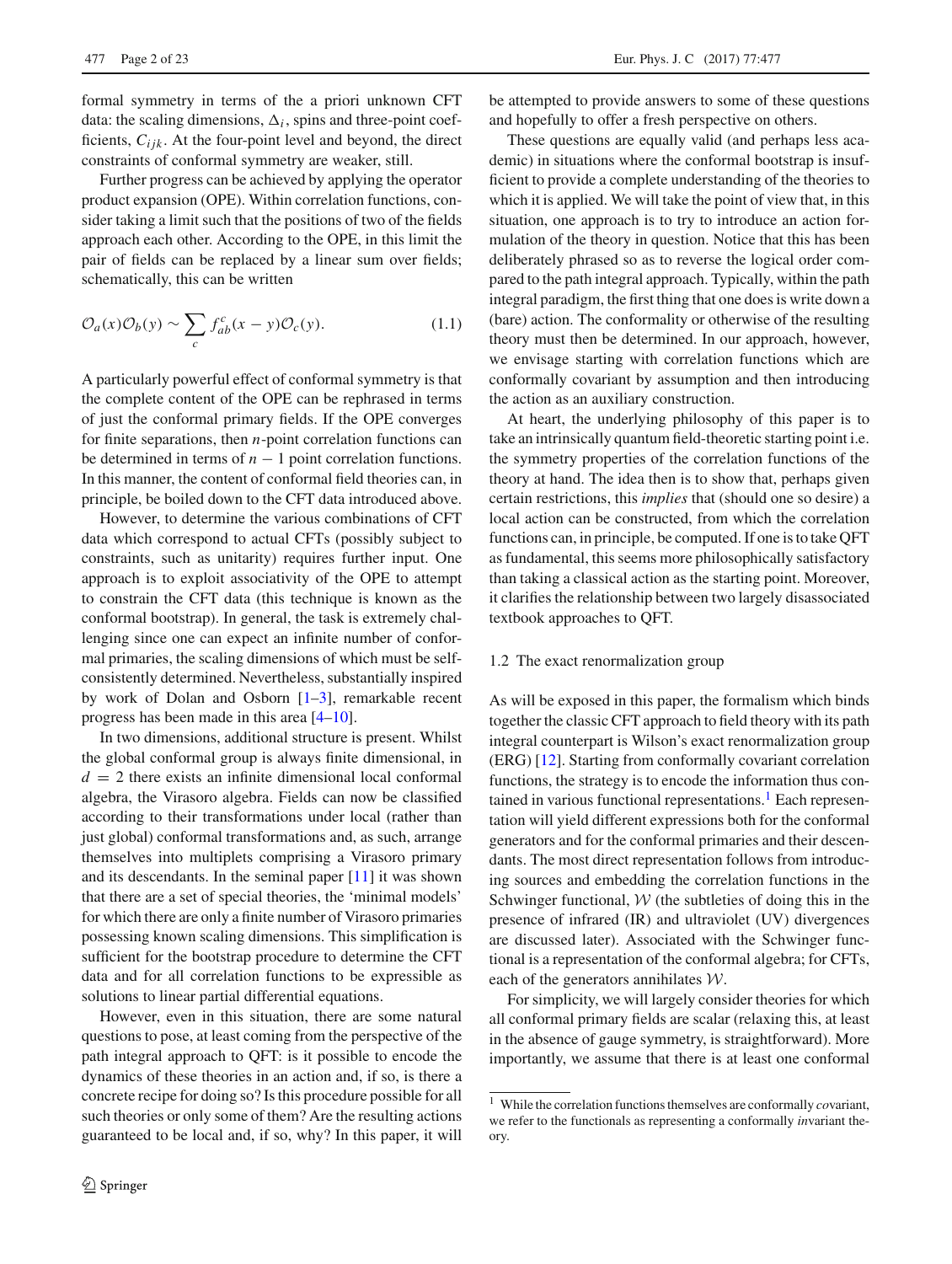primary field for which the Schwinger functional – written in terms of the conjugate source,  $J$  – exists. To proceed, we shift this source by the derivative of a new, auxiliary field:

$$
J \to J + \partial^2 \varphi,\tag{1.2}
$$

resulting in another representation of the conformal algebra. Note that  $\varphi$  will essentially end up playing the role of the fundamental field (for brevity, we implicitly consider theories which involve just a single fundamental field).

The form of the shift [\(1.2\)](#page-2-0) may seem a little odd. Ultimately, it can be traced back to Morris' observation that the Wilsonian effective action naturally generates the correlation functions with an extra factor of momentum squared on each leg [\[13\]](#page-21-7).

Next, we introduce a deformation of the Schwinger functional obtained by adding an apparently arbitrary functional of  $\varphi$  and *J*, which, amongst other things, means that the deformed functional may depend separately on the field and the source. The motivation for this follows from previous studies of the ERG: this deformed functional is recognized as something which can be generated from a Wilsonian effective action, *S*. To put it another way, we know the answer that we are looking for!

Recall that, in the Schwinger functional representation, a CFT is such that the generators annihilate *W*. This is translated into the statement that the generators in the new representation annihilate exp −*S*. However, whereas the generators in the Schwinger functional representation are linear in functional derivatives, in the new representation the generators associated with dilatations and special conformal transformations are quadratic. The upshot of this is that two of the linear conditions implied by the annihilation of exp −*S* can be replaced two by non-linear conditions on *S*. The first of these is identified with the fixed-point version of an ERG equation and the second – constituting one of the central results of this paper – is recognized as a new analogue of the special conformal consistency condition discovered long ago by Schäfer [\[14\]](#page-21-8). Associated with these conditions is a representation of the conformal algebra in which the generators depend explicitly on the Wilsonian effective action.

The non-linearity of the ERG equation seems to be crucial (as emphasised by Wegner [\[15\]](#page-21-9)). In the linear Schwinger functional representation, the scaling dimensions of the fields must be determined in a self-consistent fashion using the bootstrap equations. In the Wilsonian approach, a different strategy is used. One field, $\frac{2}{3}$  with a priori unknown scaling dimension,  $\delta$ , is separated from the rest and used to formulate an ERG equation (as anticipated above, we identify this field as the fundamental field). As such, it appears that an <span id="page-2-0"></span>ERG equation contains two unknowns: the Wilsonian effective action and  $\delta$ . The correct interpretation is that an ERG equation is a non-linear eigenvalue equation [\[16\]](#page-21-10); however, this hinges on one further ingredient: we demand that the solutions to the ERG equation are quasi-local. $3$ 

It is the combination of non-linearity and quasi-locality which allows, in principle, for the spectrum of  $\delta$  to be extracted from the ERG equation. Indeed, by demanding quasi-locality, the spectrum of possible values of  $\delta$  can be shown to be discrete [\[17](#page-21-11)]. Let us emphasise that the spectrum of  $\delta$  does not correspond to the spectrum of fields within a given CFT; rather, each value of  $\delta$  obtained by solving the ERG equation corresponds to a different CFT.

Presuming that some solution to the ERG equation has been obtained, the second step would be to compute the spectrum of fields. With both  $S$  and  $\delta$  now known, the dilatation generator has a concrete form. It now provides a linear eigenvalue equation for the fields and their scaling dimensions. In general, the spectrum is rendered discrete by the condition of quasi-locality: this is illustrated for the Gaussian fixed point in [\[15,](#page-21-9)[17\]](#page-21-11). Within the derivative expansion approximation scheme, see [\[16](#page-21-10)] for an excellent description of how discreteness of the spectrum arises for non-trivial fixed points.

From the perspective of different representations of the conformal algebra, it is locality, together with non-linearity, which singles out the ERG representation as special. Remember that the reason for considering elaborate representations of the conformal algebra is more than just academic: part of the motivation is to provide tools for understanding conformal field theories for which the conformal bootstrap seems intractable. In the ERG approach, scale-invariant theories can be picked out from an equation by applying a constraint which is easy to implement on the solutions: that of quasilocality. The price one pays for this is the introduction of a considerable amount of unphysical scaffolding, notably the UV regularization. One can imagine other representations of the conformal algebra which entail similar complication but without the redeeming feature of a simple condition which can be imposed on solutions of the scale/special conformal consistency conditions.

An interesting question to ask is whether the set of conformal field theories (perhaps subject to constraints of physicality) is in one-to-one correspondence with the set of equivalence classes of quasi-local actions. It is tempting and perhaps not too radical to speculate that, at the very least for the sorts of theories which form the focus of this paper – non-gauge theories, on a flat, static background, for which the energy-

<span id="page-2-1"></span><sup>2</sup> In much of the ERG literature, 'operator' is used in place of field; however, following CFT conventions, we shall generally use the latter.

<span id="page-2-2"></span><sup>&</sup>lt;sup>3</sup> By quasi-local it is meant that contributions to the action exhibit an expansion in positive powers of derivatives. Equivalently, in momentum space, vertices have an all-orders expansion in powers of momenta. Loosely speaking, at long distances a quasi-local action has the property that it reduces to a strictly local form. Quasi-locality is discussed, at length, in [\[17\]](#page-21-11).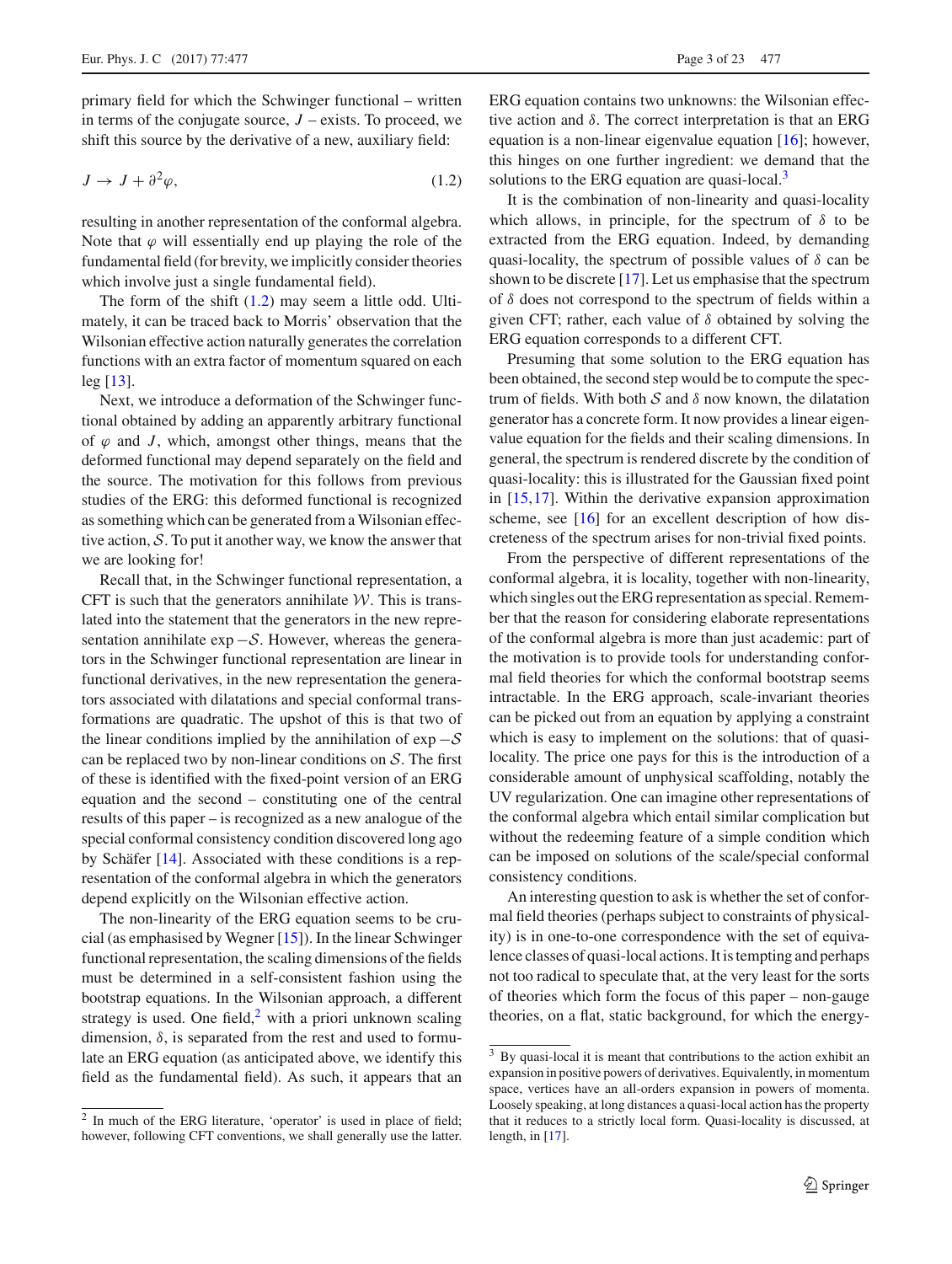momentum tensor exists and is non-zero – the answer is yes. While there are some suggestive numerical results [\[18](#page-21-12)], it is desirable to have a proof, one way or the other. The thrust of this paper gives some clues as to how this can be achieved (as discussed further in the conclusion) but at a rigorous level the question remains unanswered, for now.

#### <span id="page-3-0"></span>1.3 The energy-momentum tensor

It is worth emphasising that the approach advocated above is precisely the opposite of the standard path integral approach: our starting point is the correlation functions; then we introduce sources; next we introduce a field and arrive at an action! Everything within this picture, with the exception of the correlation functions, themselves, is an auxiliary construction. As such, this sits rather uncomfortably with standard expositions of the role of the energy-momentum tensor in QFT: for these tend to start with the classical action.

This tension is reconciled as follows. One of the key results of this paper is that, for conformal field theories, the usual Ward identities associated with the energy-momentum tensor should, in fact, be recognized as *defining* the energymomentum tensor in a particular representation of the confor-mal algebra.<sup>[4](#page-3-1)</sup> To see how this comes about, consider the Ward identity associated with translation invariance. Taking  $T_{\alpha\beta}$  to denote a quasi-local representation of the energy-momentum tensor, we have [\[19](#page-21-13)]

$$
\partial_{\alpha} \langle T_{\alpha\beta}(x) \mathcal{O}_{\text{loc}}^{(\delta)}(x_1) \cdots \mathcal{O}_{\text{loc}}^{(\delta)}(x_n) \rangle
$$
\n
$$
= -\sum_{i=1}^{n} \delta^{(d)}(x - x_i) \frac{\partial}{\partial x_{i\beta}} \langle \mathcal{O}_{\text{loc}}^{(\delta)}(x_1) \cdots \mathcal{O}_{\text{loc}}^{(\delta)}(x_n) \rangle \tag{1.3}
$$

where  $\mathscr{O}_{loc}^{(\delta)}$  is a quasi-local representation of the conformal primary field conjugate to *J* . Multiplying by one source for each instance of the quasi-primary field and integrating over the corresponding coordinates yields

$$
\partial_{\alpha} \langle T_{\alpha\beta}(x) J \cdot \mathscr{O}_{loc}^{(\delta)} \cdots J \cdot \mathscr{O}_{loc}^{(\delta)} \rangle
$$
  
= 
$$
-J(x) \partial_{\beta} \frac{\delta}{\delta J(x)} \langle J \cdot \mathscr{O}_{loc}^{(\delta)} \cdots J \cdot \mathscr{O}_{loc}^{(\delta)} \rangle
$$
(1.4)

where, in accord with the notation of  $[20]$  $[20]$  (which we largely follow throughout this paper)

$$
J \cdot \mathcal{O} \equiv \int d^dx \, J(x) \mathcal{O}(x).
$$

<span id="page-3-2"></span>Next, we sum over *n* and observe that the result can be cast in the form

$$
\partial_{\alpha} \mathcal{T}_{\alpha\beta}^{(\text{Sch})} = -J \partial_{\beta} \frac{\delta \mathcal{W}[J]}{\delta J},\tag{1.5}
$$

where we have chosen to define  $T_{\alpha\beta}^{(\text{Sch})}$  such that it is only contains connected contributions (multiplying by  $e^{W[J]}$  restores the disconnected pieces). A crucial point is that (modulo some subtleties to be dealt with later) we interpret  $T_{\alpha\beta}^{(\text{Sch})}$  as a representation of the energy-momentum tensor; the 'Sch' serves to reminds us that this representation involves the Schwinger functional. When working in an arbitrary representation, we will utilize the symbol  $\mathcal{T}_{\alpha\beta}$ .

Evidence will be assembled for this in Sect. [4](#page-11-0) as follows. As we will see in Sect. [4.1,](#page-11-1) the Schwinger functional representation makes it particularly transparent that the two main ingredients on the right-hand side of [\(1.5\)](#page-3-2), *J* and  $\delta W/\delta J$  are (again, modulo some subtleties to be discussed later) representations of a pair of conformal primary fields with scaling dimensions,  $d - \delta$  and  $\delta$ :

$$
\mathcal{O}_J^{(d-\delta)}(x) = J(x),\tag{1.6}
$$

$$
\mathcal{O}_J^{(\delta)}(x) = \frac{\delta \mathcal{W}[J]}{\delta J(x)}.\tag{1.7}
$$

The subscript *J* adorning the conformal primary fields is a reminder that we are considering a particular representation. Let us emphasise again that this particular representation of  $\mathcal{O}^{(\delta)}$  is non-local and that we will see later how to obtain a reassuringly local representation, via the ERG.

Existence of  $T_{\alpha\beta}$  is established in Sect. [4.2.1.](#page-13-1) The basic idea is to exploit the fact that  $\mathcal{O}_J^{(d-\delta)}$  and  $\mathcal{O}_J^{(\delta)}$  can be combined in various ways to express translation, rotation and dilatation invariance. For example, translational invariance of the Schwinger functional can be stated as

$$
\partial_{\beta} J \cdot \frac{\delta \mathcal{W}[J]}{\delta J} = 0,
$$

which suggests the existence of a tensor field such that

$$
\mathscr{O}_J^{(d-\delta)}(x)\partial_{\beta}\mathscr{O}_J^{(\delta)}(x) = -\partial_{\alpha} F_{\alpha\beta}(x).
$$

(As will be discussed more fully later, this is not quite the full story: existence of a quasi-local representation of the theory is required.) Rotational invariance implies symmetry of  $F_{\alpha\beta}$ . Furthermore, it will be shown, under certain conditions, that  $F_{\alpha\beta}$  can be 'improved' in such a way that its trace corresponds to the Ward identity associated with dilatation invariance. Assuming this improvement to be done, conformal invariance is confirmed in Sect. [4.3.](#page-16-0)

This analysis of the improvement procedure will be seen to have close parallels to that of Polchinski's classic paper [\[21](#page-21-15)]. Indeed, as in the latter, a sufficient condition for this improvement is essentially that primary vector fields of scaling dimension  $d - 1$  are absent from the spectrum. In the same paper, Polchinski completed an argument due to Zamolodchikov [\[22](#page-21-16)] showing that, in two dimensions, the energymomentum tensor of a scale-invariant theory can be rendered traceless if the theory is unitary and the spectrum of fields

<span id="page-3-1"></span><sup>4</sup> Actually, there are CFTs, such as the Mean Field Theories, for which the energy-momentum tensor does not exist; this will be discussed further in Sect. [4.1.](#page-11-1)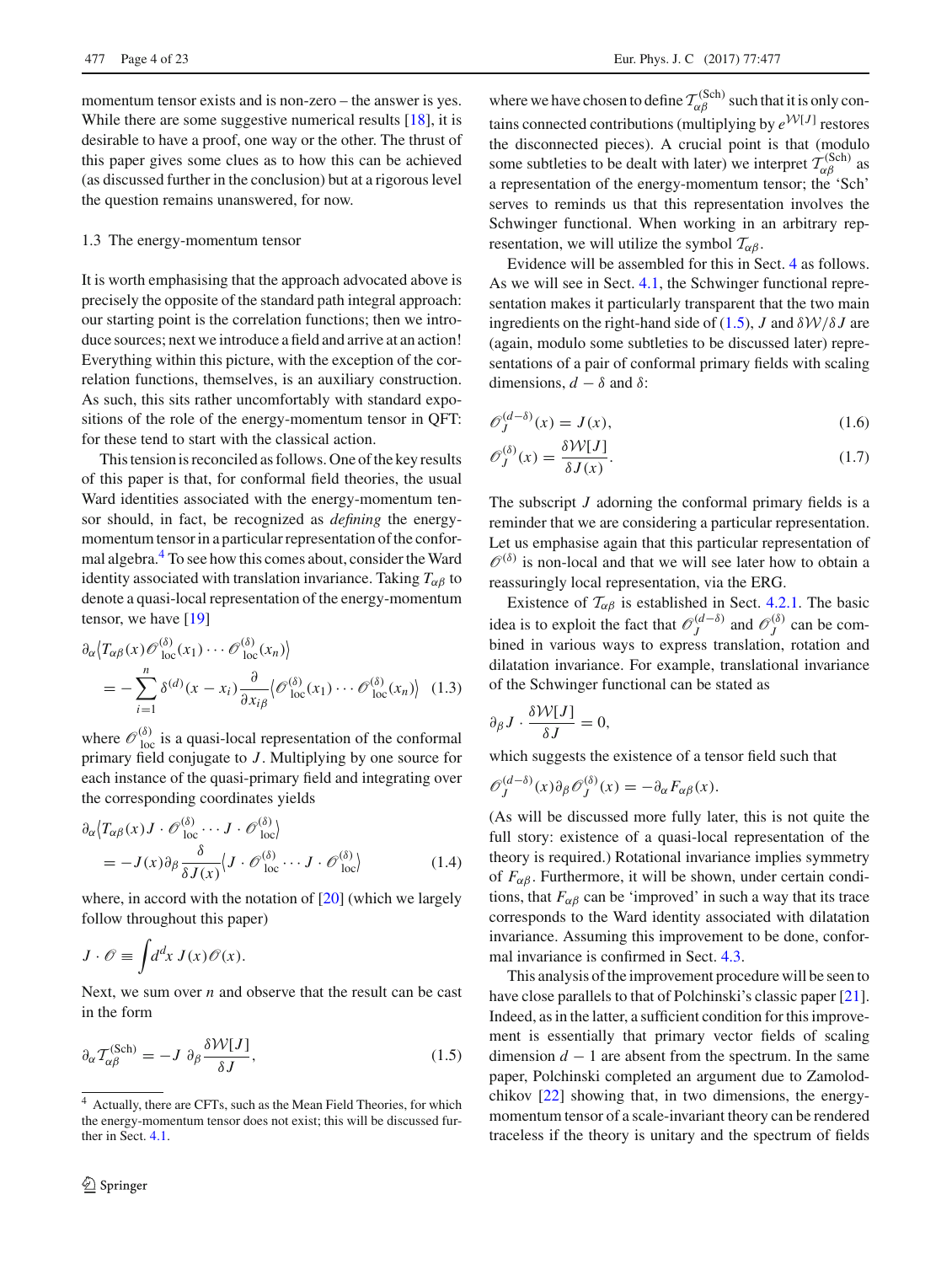is discrete. The veracity of this for  $d > 2$  has been much debated [\[23\]](#page-22-0).

As additional confirmation of the consistency of our approach it will be shown in Sect. [4.2.2](#page-15-0) that  $T_{\alpha\beta}$  has the same properties under conformal transformations as a tensor, conformal primary field of scaling dimension, *d*. (We use the term field with care since the associated representation is non-local, but henceforth will be less assiduous.) Let us emphasise that we are not claiming  $\langle T_{\alpha\beta} \rangle$  is a representation of the energy-momentum tensor in the sense of having the correct transformation properties under the appropriate representation of the conformal group; only for the full  $T_{\alpha\beta}$ does this hold.

While this section began with the standard representation of the energy-momentum tensor  $-$  i.e. a quasi-local object  $$ from the perspective of this paper we view as more primitive the non-local representation furnished by the Schwinger functional,  $\mathcal{T}_{\alpha\beta}$ . For theories supporting a quasi-local representation,  $T_{\alpha\beta}$  can be recovered via the ERG, as will become apparent in Sect. [4.4.](#page-16-1) With this achieved, another of the central results of this paper will become apparent: in the ERG representation, the trace of the energy-momentum tensor is nothing but the exactly marginal, redundant field possessed by every critical fixed point. (Redundant fields correspond to quasi-local field redefinitions.) It is the existence of this field which causes quasi-local fixed-point theories to divide up into equivalence classes: every fixed-point theory exists as a one-parameter family of physically equivalent theories [\[15](#page-21-9)– [17](#page-21-11)[,24](#page-22-1)[,25](#page-22-2)]. This is the origin of the quantization of the spectrum of  $\delta$ .

The construction of the energy-momentum tensor will be illustrated in Sect. [4.5](#page-18-0) using the example of the Gaussian fixed point; Sect. [4.6](#page-19-0) demonstrates how the construction breaks down for a simple, non-unitary theory.

## <span id="page-4-0"></span>**2 Conformal symmetry in QFT**

#### <span id="page-4-1"></span>2.1 Elementary properties of the conformal group

In this section, we recall some basic features of the conformal group; henceforth, unless stated otherwise, we work in Euclidean space. The generators  $\{\mathcal{P}_{\mu}, \mathcal{M}_{\mu\nu}, \mathcal{D}, \mathcal{K}_{\mu}\}\)$ , respectively, generate translations, rotations, dilatations (scale transformations) and special conformal transformations; the non-zero commutators are

$$
[\mathcal{D}, \mathcal{P}_{\mu}] = \mathcal{P}_{\mu}, \quad [\mathcal{M}_{\mu\nu}, \mathcal{M}_{\sigma\rho}] = \delta_{\mu\sigma} \mathcal{M}_{\nu\rho} - \delta_{\nu\sigma} \mathcal{M}_{\mu\rho} \n- \delta_{\mu\rho} \mathcal{M}_{\nu\sigma} + \delta_{\nu\rho} \mathcal{M}_{\mu\sigma}, \n[\mathcal{M}_{\mu\nu}, \mathcal{P}_{\sigma}] = \delta_{\mu\sigma} \mathcal{P}_{\nu} - \delta_{\nu\sigma} \mathcal{P}_{\mu}, \n[\mathcal{M}_{\mu\nu}, \mathcal{K}_{\sigma}] = \delta_{\mu\sigma} \mathcal{K}_{\nu} - \delta_{\nu\sigma} \mathcal{K}_{\mu}, \n[\mathcal{D}, \mathcal{K}_{\mu}] = -\mathcal{K}_{\mu}, \quad [\mathcal{K}_{\mu}, \mathcal{P}_{\nu}] = 2\delta_{\mu\nu} \mathcal{D} + 2\mathcal{M}_{\mu\nu}. \tag{2.1}
$$

Though it will not exploited in this paper, it is worth noting that the commutation relations can be recast in a manner which makes explicit the isomorphism between the conformal group and  $SO(d + 1, 1)$  (see, for example, [\[19](#page-21-13)]).

A scalar conformal primary field,  $\mathcal{O}(x)$ , with scaling dimension  $\Delta$ , satisfies<sup>[5](#page-4-3)</sup>

<span id="page-4-4"></span>
$$
\mathcal{P}_{\mu}\mathcal{O} = \partial_{\mu}\mathcal{O}, \quad \mathcal{M}_{\mu\nu}\mathcal{O} = L_{\mu\nu}\mathcal{O}, \quad \mathcal{D}\mathcal{O} = D^{(\Delta)}\mathcal{O},
$$
  

$$
\mathcal{K}_{\mu}\mathcal{O} = K^{(\Delta)}{}_{\mu}\mathcal{O}, \tag{2.2}
$$

where  $\{\partial_{\mu}, L_{\mu\nu}, D^{(\Delta)}, K^{(\Delta)}_{\mu}\}\$  are taken such that they satisfy a version of the commutation relations above in which the signs are flipped. This is crucial if  $(2.2)$  is to be consistent with the commutation relations. For example, it follows from  $(2.2)$  that

$$
[\mathcal{D}, \mathcal{K}_{\mu}]\mathscr{O}(x) = [K^{(\Delta)}_{\mu}, D^{(\Delta)}]\mathscr{O}(x), \tag{2.3}
$$

from which we deduce that  $[D^{(\Delta)}, K^{(\Delta)}_{\mu}] = +K^{(\Delta)}_{\mu}$ , as compared with  $[D, \mathcal{K}_{\mu}] = -\mathcal{K}_{\mu}$  in [\(2.1\)](#page-4-5). With this in mind, we take

<span id="page-4-6"></span>
$$
L_{\mu\nu}\mathscr{O}(x) = \left(x_{\mu}\partial_{\nu} - x_{\nu}\partial_{\mu}\right)\mathscr{O}(x),\tag{2.4a}
$$

$$
D^{(\Delta)}\mathscr{O}(x) = (x \cdot \partial + \Delta)\mathscr{O}(x),\tag{2.4b}
$$

<span id="page-4-8"></span><span id="page-4-7"></span>
$$
K^{(\Delta)}{}_{\mu}\mathscr{O}(x) = (2x_{\mu}\left(x \cdot \partial + \Delta\right) - x^2 \partial_{\mu}\right)\mathscr{O}(x). \tag{2.4c}
$$

The general modification of  $(2.2)$  appropriate to non-scalar fields can be found in [\[19\]](#page-21-13). For our purposes, we explicitly give the version appropriate to tensor fields:

<span id="page-4-9"></span>
$$
\mathcal{M}_{\mu\nu}\mathcal{O}_{\alpha_1...\alpha_n}(x) = L_{\mu\nu}\mathcal{O}_{\alpha_1...\alpha_n}(x) \n+ \sum_{i=1}^n (\delta_{\mu\alpha_i}\delta_{\gamma\nu} - \delta_{\nu\alpha_i}\delta_{\gamma\mu})\mathcal{O}_{\alpha_1...\gamma...\alpha_n}(x), \n\mathcal{K}_{\mu}\mathcal{O}_{\alpha_1...\alpha_n}(x) = K^{(\Delta)}_{\mu}\mathcal{O}_{\alpha_1...\alpha_n}(x) \n+ 2\sum_{i=1}^n (\delta_{\mu\alpha_i}\delta_{\gamma\beta} - \delta_{\beta\alpha_i}\delta_{\gamma\mu})x_{\beta}\mathcal{O}_{\alpha_1...\gamma...\alpha_n}(x).
$$
\n(2.5a)

$$
i=1
$$
\n(2.5b)

These relationships will play an important role when we deal with the energy-momentum tensor in Sect. [4.](#page-11-0)

Let us emphasise that, at this stage, the representation of the  $\{P_{\mu}, \mathcal{M}_{\mu\nu}, \mathcal{D}, \mathcal{K}_{\mu}\}\$  and the  $\mathcal{O}(x)$  are yet to be fixed; a key theme of this paper will be the exploration of certain representations thereof, some of which are non-standard.

## <span id="page-4-2"></span>2.2 Correlation functions

In the context of QFT, the chief consequence of conformal symmetry is that various correlation functions are annihilated

<span id="page-4-5"></span><span id="page-4-3"></span><sup>5</sup> Were we to work in an operator formalism, the expressions on the left-hand sides would appear as commutators.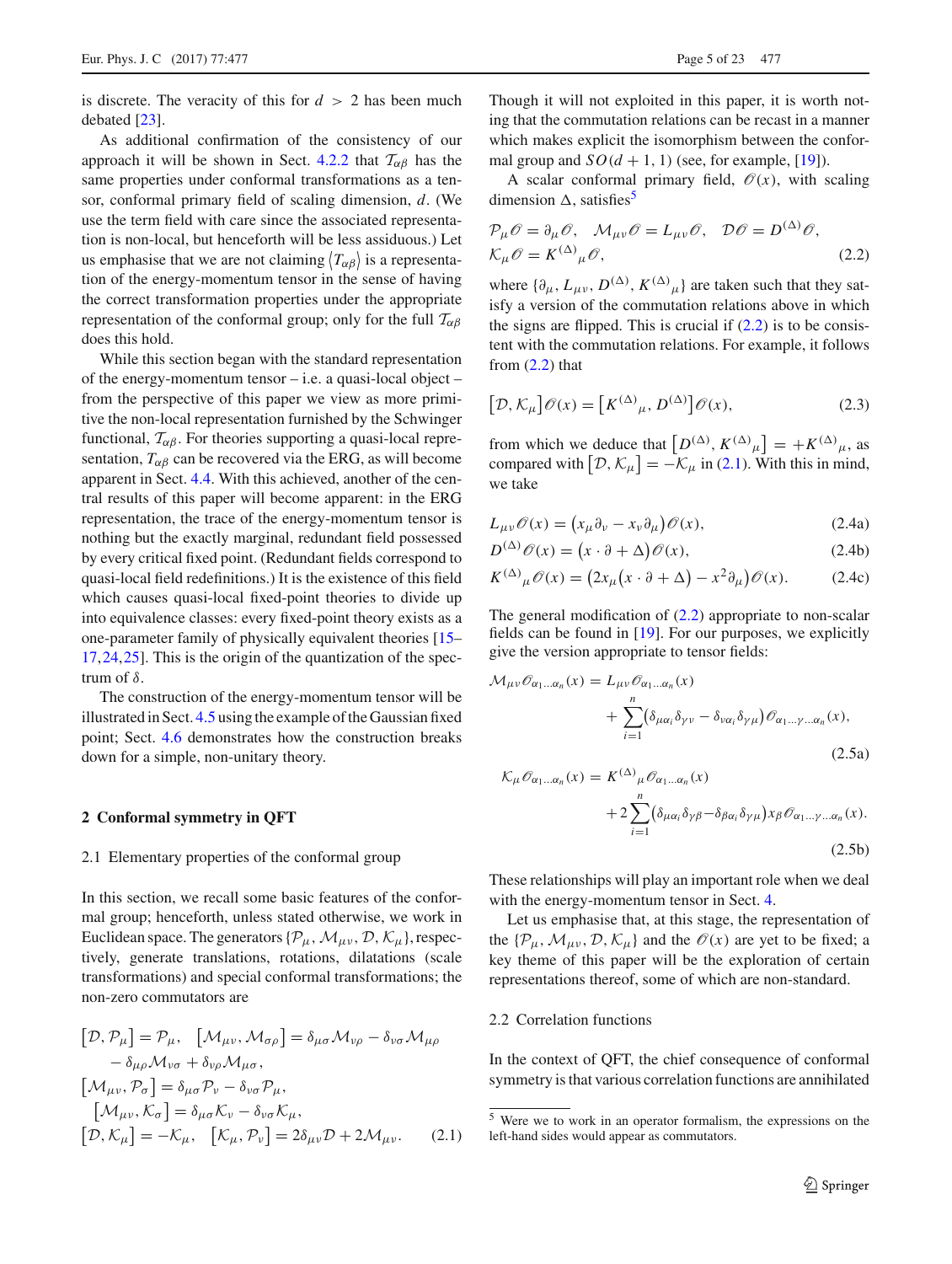by  $\{\partial_{\mu}, L_{\mu\nu}, D^{(\Delta)}, K^{(\Delta)}_{\mu}\}$ . Specifically, correlation functions involving only the conformal primaries are annihilated by all members of the set, whereas those involving descendant fields (the derivatives of the conformal primaries) are annihilated only by those corresponding to translations, rotations and dilatations. Thus we have, for all *n*,

<span id="page-5-1"></span>
$$
\left(\sum_{j=1}^{n} K^{(\Delta_{i_j})} \mu(x_j)\right) \langle \mathcal{O}_{i_1}(x_1) \cdots \mathcal{O}_{i_n}(x_n) \rangle = 0, \quad \forall i_1, \ldots, i_n
$$
\n(2.6)

whereas the remaining conditions read<sup>6</sup> now for all  $a_1, \ldots, a_n$ 

<span id="page-5-2"></span>
$$
\left(\sum_{j=1}^{n} \frac{\partial}{\partial x_{j\mu}}\right) \langle \mathcal{O}_{a_1}(x_1) \cdots \mathcal{O}_{a_n}(x_n) \rangle = 0,
$$
  
\n
$$
\left(\sum_{j=1}^{n} L_{\mu\nu}(x_j)\right) \langle \mathcal{O}_{a_1}(x_1) \cdots \mathcal{O}_{a_n}(x_n) \rangle = 0,
$$
  
\n
$$
\left(\sum_{j=1}^{n} D^{(\Delta_{ij})}(x)\right) \langle \mathcal{O}_{a_1}(x_1) \cdots \mathcal{O}_{a_n}(x_n) \rangle = 0.
$$
 (2.7)

The ultimate aim is to find solutions to  $(2.6)$  and  $(2.7)$  that correspond to acceptable QFTs.

A key step for what follows is to introduce a set of sources,  $J_i(x)$ , conjugate to the conformal primary fields  $\mathcal{O}_i(x)$  (any Euclidean indices are suppressed). There is no need to introduce sources for the descendants since the associated correlation functions can be generated from the analogue involving just primaries by acting with appropriate derivatives. Restricting to conformal primary fields, we tentatively rewrite  $(2.6)$  and  $(2.7)$  as

$$
\left(\sum_{i} K^{(d-\Delta_{i})}{}_{\mu} J_{i} \cdot \frac{\delta}{\delta J_{i}}\right) e^{\mathcal{W}[\{J\}]} = 0, \tag{2.8a}
$$

$$
\left(\sum_{i} D^{(d-\Delta_i)} J_i \cdot \frac{\delta}{\delta J_i}\right) e^{\mathcal{W}[\{J\}]} = 0, \tag{2.8b}
$$

$$
\left(\sum_{i} \partial_{\mu} J_{i} \cdot \frac{\delta}{\delta J_{i}}\right) e^{\mathcal{W}[\{J\}]} = 0, \qquad (2.8c)
$$

$$
\left(\sum_{i} L_{\mu\nu} J_i \cdot \frac{\delta}{\delta J_i}\right) e^{\mathcal{W}[\{J\}]} = 0, \tag{2.8d}
$$

where

$$
e^{\mathcal{W}[\{J\}]} = \langle e^{\sum_{i} J_i \cdot \mathcal{O}_i} \rangle. \tag{2.9}
$$

In general, considerable care must be taken defining the expectation value of exponentials, due to both IR and UV singularities. However, this paper will only directly utilize expectation values involving *J* (which, we recall, can loosely be thought of as coupling to the lowest dimension conformal primary field); indeed, for brevity we will henceforth deal only with this single source, the scaling dimension of which is  $d - \delta$  (it is a simple matter to insert the remaining sources, should one so desire).

At certain stages, we will simply assume that the Schwinger functional involving solely  $J$ ,  $W[J]$ , is well defined. To be precise, when we talk of existence of the Schwinger functional, it is meant that the correlation functions of the field conjugate to *J* can be directly subsumed into  $W[J]$  and so the naïve identities  $(2.8a)$ – $(2.8d)$  hold. Note that existence of  $W[J]$  is considered a separate property from  $W[J]$  being non-zero.

By definition, we take  $J_i \cdot \mathcal{O}_i$  to have zero scaling dimension; this implies that *J<sub>i</sub>*(*x*) has scaling dimension  $d - \Delta_i$ . This leads us to the first of several functional representations of the conformal generators that will be presented in this paper.

**Representation 1** Schwinger Functional Representation

$$
\mathcal{P}_{\mu} = \partial_{\mu} J \cdot \frac{\delta}{\delta J}, \quad \mathcal{M}_{\mu\nu} = L_{\mu\nu} J \cdot \frac{\delta}{\delta J}, \tag{2.10a}
$$

$$
\mathcal{D} = D^{(d-\delta)}J \cdot \frac{\delta}{\delta J}, \quad \mathcal{K}_{\mu} = K^{(d-\delta)}{}_{\mu}J \cdot \frac{\delta}{\delta J}.
$$
 (2.10b)

It is easy to check that these generators satisfy the conformal algebra by utilizing  $(2.4a)$ ,  $(2.4b)$  and  $(2.4c)$ , together with the following relationships which follow from integrating by parts:

$$
\partial_{\mu} J \cdot \frac{\delta}{\delta J} = -J \cdot \partial_{\mu} \frac{\delta}{\delta J}, \quad L_{\mu\nu} J \cdot \frac{\delta}{\delta J} = -J \cdot L_{\mu\nu} \frac{\delta}{\delta J},
$$
\n(2.11a)

<span id="page-5-3"></span>
$$
D^{(d-\delta)}J \cdot \frac{\delta}{\delta J} = -J \cdot D^{(\delta)} \frac{\delta}{\delta J},
$$
  

$$
K^{(d-\delta)}\mu J \cdot \frac{\delta}{\delta J} = -J \cdot K^{(\delta)}\mu \frac{\delta}{\delta J}.
$$
 (2.11b)

Note that the fact that  $\{\partial_{\mu}, L_{\mu\nu}, D^{(\Delta)}, K^{(\Delta)}_{\mu}\}$  satisfy a version of the conformal commutation relations in which the order of the commutators is flipped is crucial.

<span id="page-5-4"></span>Now that we have a concrete functional representation of the conformal algebra, it is appropriate to mention a subtlety pertaining to volume terms. To illustrate this issue, consider the effect of the dilatation operator on an integrated field. Recalling  $(2.2)$  and  $(2.4b)$ , it is apparent that we expect

<span id="page-5-5"></span>
$$
\mathcal{D}\int d^d x \,\mathcal{O}(x) = (\Delta - d) \int d^d x \,\mathcal{O}(x). \tag{2.12}
$$

In deriving this, we have implicitly assumed that  $\mathcal O$  depends on a field which dies of sufficiently rapidly at infinity. However, for the identity operator this is not the case. To match

<span id="page-5-0"></span><sup>6</sup> Indices near the beginning of the alphabet are understood to label all fields, rather than just the conformal primaries.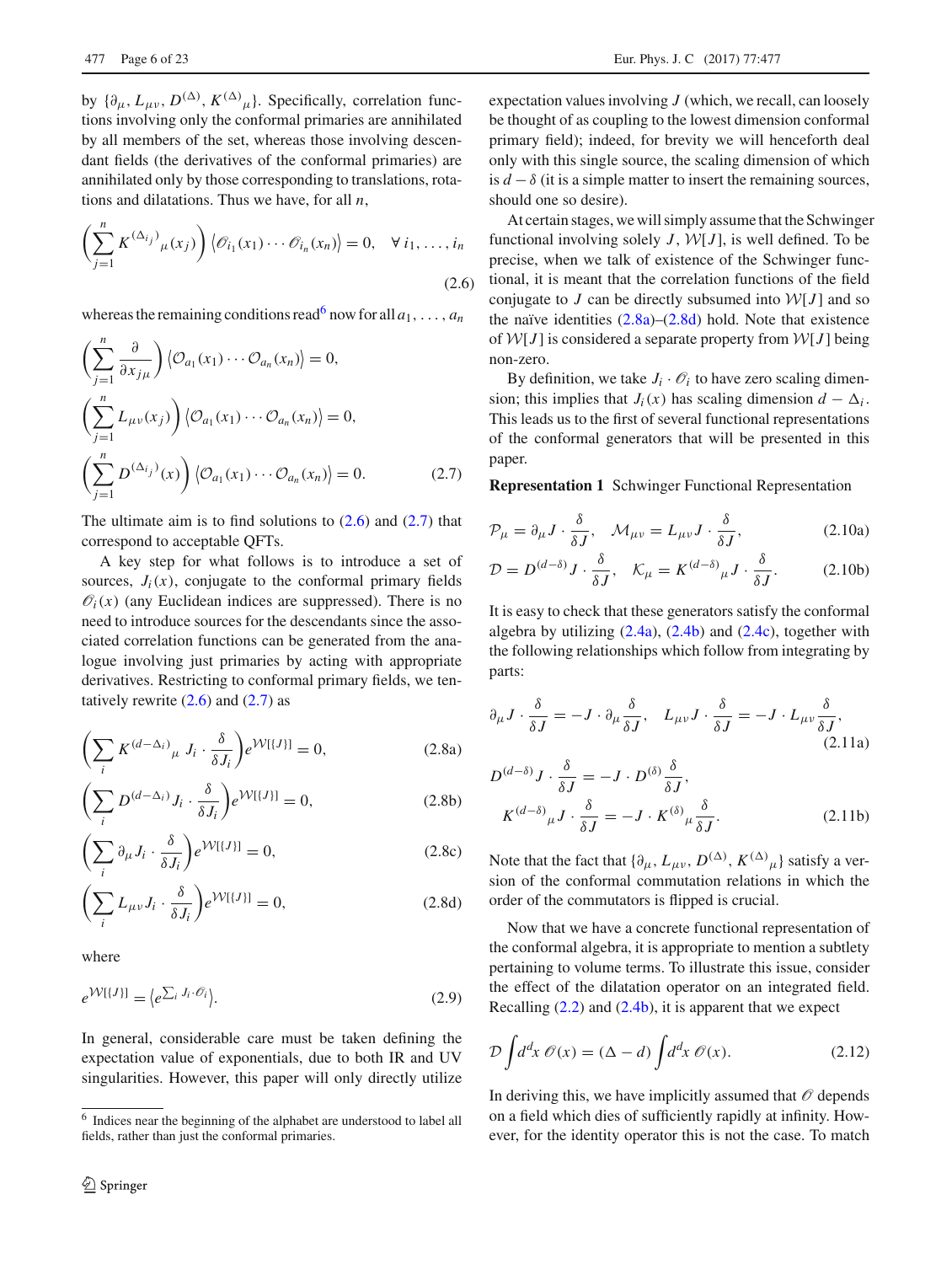the two sides of  $(2.12)$  in this situation – and bearing in mind that  $\Delta = 0$  – suggests that the dilatation generator should be supplemented by a term

$$
-dV\frac{\partial}{\partial V},
$$

with *V* being the volume of the space on which the field theory lives. For this paper, however, we will generally ignore volume terms; as such, we henceforth understand equality in functional equations to hold only up to volume terms. This issue will be addressed more fully in [\[26\]](#page-22-3).

### <span id="page-6-0"></span>2.3 From sources to the fundamental field

Up until this point, our functional representation has utilized sources. The transition to fields proceeds in several steps, along the way giving new representations of the conformal algebra. The first such step is provided by the shift [\(1.2\)](#page-2-0). Clearly, at this stage, the dependence on *J* and  $\varphi$  will not be independent. However, the link will be severed in a subsequent representation. To prepare for this severing, our aim in this section is, given the shift  $(1.2)$ , to construct a representation in which the generators involve functional derivatives with respect to  $\varphi$  (rather than  $\partial^2 \varphi$ ).

As mentioned earlier, we anticipate that  $\varphi$  will play the role of the fundamental field. Before proceeding, it is worth pointing out that there is a subtlety over precisely what is meant by the latter. Strictly speaking, both the Wilsonian effective action and the field to which  $J$  couples are *built* out of  $\varphi$ . Within the ERG representation (and assuming sufficiently good IR behaviour),  $\varphi$  coincides with a conformal primary field only up to non-universal terms, which vanish in the limit that the regularization is removed. While this subtlety will be largely glossed over since it seems to have no great significance, the issue of theories for which bad IR behaviour prevents  $\varphi$  from corresponding to a conformal primary in any sense will be returned to later.

With the aim of producing a representation of the generators involving functional derivatives with respect to  $\varphi$ , we exploit the commutators

$$
[\partial^2, D^{(\Delta)}] = 2\partial^2,
$$
  
\n
$$
[\partial^2, K^{(\Delta)}{}_{\mu}] = 4(\Delta - \delta_0)\partial_{\mu} + 4x_{\mu}\partial^2,
$$
\n(2.13)

where  $\delta_0$  (which we recognize as the canonical dimension of the fundamental field) is given by

$$
\delta_0 \equiv \frac{d-2}{2}.\tag{2.14}
$$

Next, define  $\mathcal{G}_0$  to be Green's function for  $-\partial^2$ :

$$
-\partial^2 \mathcal{G}_0(x) = \delta^{(d)}(x). \tag{2.15}
$$

Employing notation such that, for fields  $\varphi(x)$ ,  $\psi(x)$  and kernel  $K(x, y)$ 

$$
\varphi \cdot K \cdot \psi \equiv \int d^d x \, d^d y \, \varphi(x) K(x, y) \psi(y), \tag{2.16}
$$

observe that

$$
D^{(d-\delta)} J \cdot \frac{\delta}{\delta J} W[J] \Big|_{J=\partial^2 \varphi} = D^{(d-\delta)} (\partial^2 \varphi) \cdot \frac{\delta}{\delta (\partial^2 \varphi)} W[\partial^2 \varphi]
$$
  
=  $-D^{(d-\delta)} (\partial^2 \varphi) \cdot \mathcal{G}_0 \cdot \frac{\delta}{\delta \varphi} W[\partial^2 \varphi]$   
=  $([\partial^2, D^{(d-\delta)}] \varphi - \partial^2 (D^{(d-\delta)} \varphi)) \cdot \mathcal{G}_0 \cdot \frac{\delta}{\delta \varphi} W[\partial^2 \varphi]$   
=  $D^{(d-\delta-2)} \varphi \cdot \frac{\delta}{\delta \varphi} W[\partial^2 \varphi],$  (2.17)

where we recall from the introduction that  $\delta$  is the scaling dimension of the fundamental field. Performing similar manipulations for the special conformal generator we arrive at

$$
D^{(d-\delta)} J \cdot \frac{\delta}{\delta J} W[J] \Big|_{J=\partial^2 \varphi} = D^{(\delta-\eta)} \varphi \cdot \frac{\delta}{\delta \varphi} W[\partial^2 \varphi],
$$
  
\n
$$
K^{(d-\delta)}{}_{\mu} J \cdot \frac{\delta}{\delta J} W[J] \Big|_{J=\partial^2 \varphi}
$$
  
\n
$$
= K^{(\delta-\eta)}{}_{\mu} \varphi \cdot \frac{\delta}{\delta \varphi} W[\partial^2 \varphi] - 2\eta \partial_{\mu} \varphi \cdot \mathcal{G}_0 \cdot \frac{\delta}{\delta \varphi} W[\partial^2 \varphi],
$$
  
\n(2.18a)

<span id="page-6-2"></span>where we have introduced the anomalous dimension,  $\eta$ , defined via

$$
\delta = \delta_0 + \eta/2. \tag{2.19}
$$

**Representation 2** Para-Schwinger functional representation:

<span id="page-6-1"></span>
$$
\mathcal{P}_{\mu} = \mathscr{P}_{\mu} \equiv \partial_{\mu} J \cdot \frac{\delta}{\delta J} + \partial_{\mu} \varphi \cdot \frac{\delta}{\delta \varphi}, \qquad (2.20a)
$$

$$
\mathcal{M}_{\mu\nu} = \mathcal{M}_{\mu\nu} \equiv L_{\mu\nu}J \cdot \frac{\delta}{\delta J} + L_{\mu\nu}\varphi \cdot \frac{\delta}{\delta \varphi},\tag{2.20b}
$$

$$
\mathcal{D} = \mathscr{D} \equiv D^{(d-\delta)}J \cdot \frac{\delta}{\delta J} + D^{(\delta-\eta)}\varphi \cdot \frac{\delta}{\delta \varphi},\tag{2.20c}
$$

$$
\mathcal{K}_{\mu} = \mathcal{K}_{\mu} \equiv K^{(d-\delta)}{}_{\mu} J \cdot \frac{\delta}{\delta J} + K^{(\delta-\eta)}{}_{\mu} \varphi \cdot \frac{\delta}{\delta \varphi}
$$

$$
-2\eta \, \partial_{\mu} \varphi \cdot \mathcal{G}_0 \cdot \frac{\delta}{\delta \varphi}, \tag{2.20d}
$$

<span id="page-6-3"></span>where  $\mathscr{P}_{\mu}$ ,  $\mathscr{M}_{\mu\nu}$ , ... correspond to the expressions for the various generators in the present representation. It is straightforward to confirm from  $(2.4a)$ ,  $(2.4b)$  and  $(2.4c)$ , together with translational and rotational invariance of  $\mathcal{G}_0$ , that these generators satisfy the requisite commutation relations. In this

(2.18b)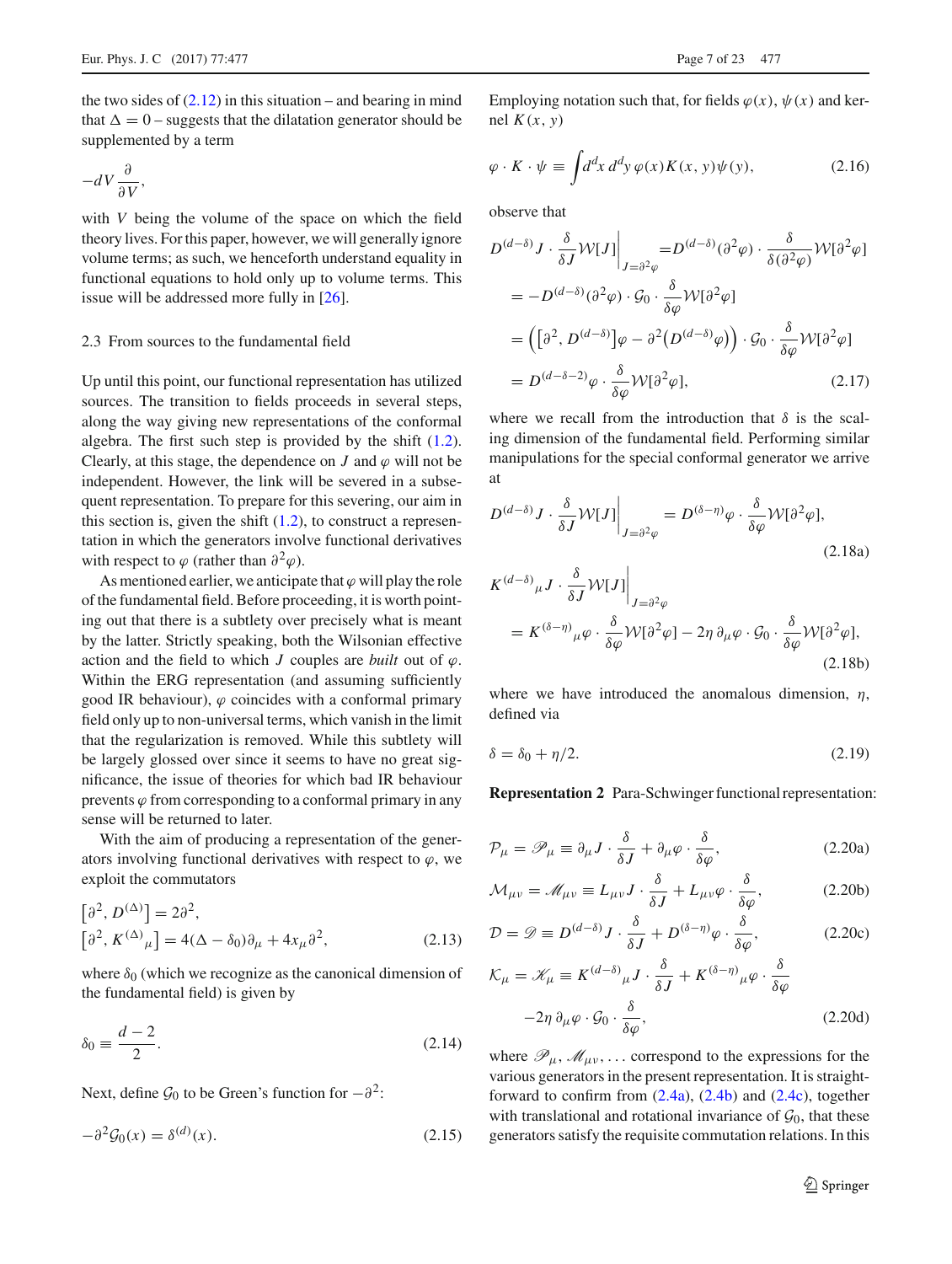representation, a conformal field theory is such that each of these generators annihilates  $W[J + \partial^2 \varphi]$ .

Before introducing the next representation, it is worth mentioning that the functional  $W[J + \partial^2 \varphi]$  may have different (quasi)-locality properties with respect to  $J$  and  $\varphi$ . For non-trivial fixed points this will not be the case, as can be seen at the two-point level. In momentum space, the two-point correlation function goes like  $1/p^{2(1-\eta/2)}$ . For non-trivial fixed points,  $\eta/2$  is some non-integer number. While multiplying by a factor of  $p^2$  removes the divergence as  $p^2 \to 0$ , it does not remove the non-locality. For trivial fixed points, however, non-locality may be ameliorated. This can be convenient and is exploited in Sect. [4.5.](#page-18-0)

# <span id="page-7-0"></span>2.4 From the fundamental field to the ERG

The aim now is to go from this representation to one in which the dynamics of the theory is encoded in some auxiliary object. To begin, we introduce an auxiliary functional, *U*, which, save for insisting translational and rotational invariance, we leave arbitrary for now. We define

$$
\mathcal{W}_{\mathcal{U}}[\varphi, J] \equiv -\mathcal{W}[J + \partial^2 \varphi] + \mathcal{U}[\varphi, J]. \tag{2.21}
$$

Notice that  $W_{\mathcal{U}}[\varphi, J]$  may depend independently on *J* and  $\varphi$ . The arbitrariness in  $\mathcal U$  is a manifestation of the freedom inherent in constructing ERGs, which has been recognized since the birth of the subject  $[15,24]$  $[15,24]$  $[15,24]$ . As particularly emphasised in [\[27\]](#page-22-4), this can be understood from deriving the ERG equation via a quasi-local field redefinition under the path integral, which will be elaborated upon at the end of this section. In Sect. [3](#page-9-0) we will focus on a particular choice of *U*, which turns out to reproduce what is essentially Polchinski's ERG equation.

The idea now is to encode the dynamics in an object,  $S[\varphi, J]$ , and introduce an operator,  $\mathcal Y$  (about which more will be said, below), such that

<span id="page-7-1"></span>
$$
e^{\mathcal{Y}}e^{-S[\varphi,J]} = e^{-\mathcal{W}_{\mathcal{U}}[\varphi,J]}.
$$
\n(2.22)

Thus, given  $S$  we can, in principle, recover the correlation functions. In this sense, *S* encodes the dynamics of the theory. It should be pointed out that any vacuum contributions to the Wilsonian effective action are unconstrained within our approach. The conditions on  $W_{\mathcal{U}}$  implied by conformal invariance are blind to vacuum terms. Consequently, we are free to add any vacuum term we like to  $U$ , which amounts, via [\(2.22\)](#page-7-1), to an arbitrary vacuum contribution to the Wilsonian effective action.

Before moving on let us not that, in general, the Wilsonian approach deals not just with scale (or conformally) invariant theories but with theories exhibiting scale dependence. Scaleindependent actions are typically denoted by  $S_{\star}$  and solve the

fixed-point version of an ERG equation. However, since this paper will only ever deal with fixed-point quantities, the  $\star$ will henceforth be dropped.

There is an implicit assumption that it is possible to find a non-trivial  $\mathcal Y$  such that [\(2.22\)](#page-7-1) exists. Given this, a representation can be constructed as follows. Given a generator, *g*, and a representation of this generator, denoted by *G* , define

<span id="page-7-3"></span>
$$
\mathcal{G}_{\mathcal{U}} \equiv e^{-\mathcal{Y}} e^{-\mathcal{U}} \overrightarrow{\mathcal{G}} e^{\mathcal{U}} e^{\mathcal{Y}},\tag{2.23}
$$

where the arrow indicates that the generator acts on everything to their right, with it being understood that further terms may follow the  $e^{\gamma}$  (without the arrow, we would take the generator just to act on the explicitly written terms to its right). By construction, if generators  $\mathscr G$  and  $\mathscr G'$  satisfy some commutation relation, then the same is true of  $\mathcal{G}_U$  and  $\mathcal{G}'_U$ . Immediately, this allows us to construct a representation as follows.

<span id="page-7-2"></span>**Representation 3** Auxiliary functional representation

<span id="page-7-6"></span>
$$
\mathcal{P}_{\mu} = \mathcal{P}_{U\mu},\tag{2.24a}
$$

$$
\mathcal{M}_{\mu\nu} = \mathcal{M}_{U\mu\nu},\tag{2.24b}
$$

$$
\mathcal{D} = \mathcal{D}\mathcal{U},\tag{2.24c}
$$

$$
\mathcal{K}_{\mu} = \mathscr{K}_{\mathcal{U}\mu}.\tag{2.24d}
$$

For a conformal field theory, in this representation, each generator annihilates  $e^{-S[\varphi, J]}$ , as follows from [\(2.21\)](#page-7-2), [\(2.22\)](#page-7-1) and [\(2.23\)](#page-7-3).

Let us now explore some possibilities for *Y*. Translation invariance of the correlation functions and of *U* implies that

$$
\left(\partial_{\mu}J \cdot \frac{\delta}{\delta J} + \partial_{\mu}\varphi \cdot \frac{\delta}{\delta\varphi}\right) e^{-\mathcal{W}_{\mathcal{U}}[\varphi, J]} = 0, \tag{2.25}
$$

with a similar expression implied by rotational invariance. Next consider substituting for  $W_U$  using [\(2.22\)](#page-7-1) and commuting  $e^{\mathcal{Y}}$  to the left-hand side. Now demand manifest translation invariance of  $S$ , by which we mean<sup>7</sup>

$$
\left(\partial_{\mu}J \cdot \frac{\delta}{\delta J} + \partial_{\mu}\varphi \cdot \frac{\delta}{\delta\varphi}\right) e^{-S[\varphi, J]} = 0.
$$
 (2.26)

This, together with the similar constraint coming from demanding manifest rotational invariance, implies

<span id="page-7-5"></span>
$$
\begin{aligned}\n\left[e^{\mathcal{Y}}, \partial_{\mu}\varphi \cdot \frac{\delta}{\delta\varphi}\right] e^{\mathcal{S}[\varphi, J]} &= 0, \\
\left[e^{\mathcal{Y}}, L_{\mu\nu}\varphi \cdot \frac{\delta}{\delta\varphi}\right] e^{\mathcal{S}[\varphi, J]} &= 0.\n\end{aligned} \tag{2.27}
$$

<span id="page-7-4"></span> $<sup>7</sup>$  It is tempting to speculate that relaxing this requirement may be illu-</sup> minating in the context of lattice theories.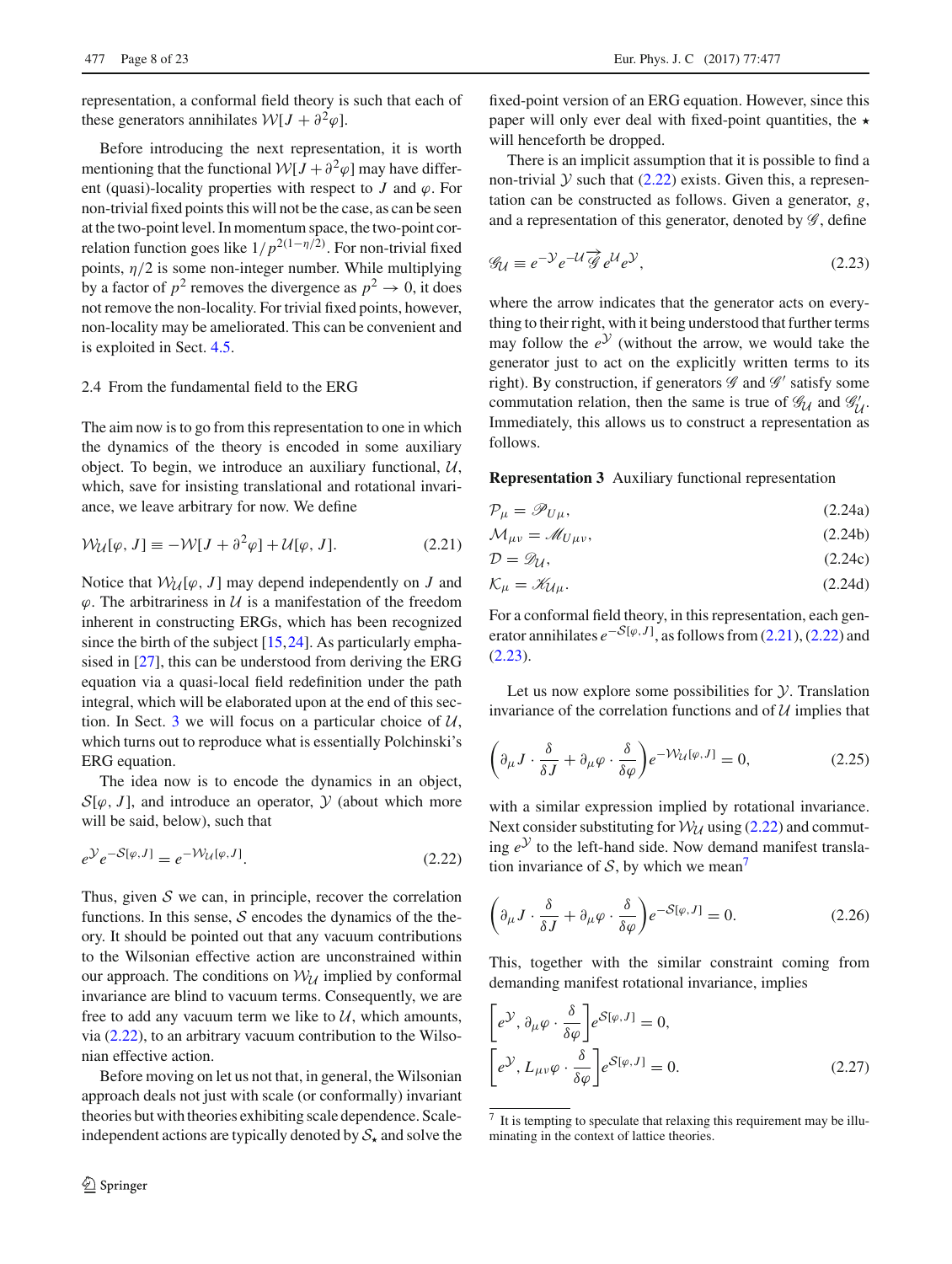The most obvious solution to these constraints is  $\mathcal{Y} = b\varphi$ . δ/δϕ, for some constant *b*. However, in this case *S*[ϕ] is related to  $W_U$  by rescaling each leg of every vertex of the latter by a factor of *e*−*b*, which gives us nothing new. Instead, we solve the constraints by introducing a kernel,  $\mathcal{G}((x-y)^2)$ , and taking

<span id="page-8-0"></span>
$$
\mathcal{Y} = \frac{1}{2} \frac{\delta}{\delta \varphi} \cdot \mathcal{G} \cdot \frac{\delta}{\delta \varphi}.
$$
\n(2.28)

Typically, *G* has, roughly speaking, the form of a regularized propagator (care must be taken with this identification, as discussed in [\[17](#page-21-11)]). Given a momentum-space UV cutoff function,  $K(p^2)$ , and using the same symbol for position-space objects and their Fourier transforms, we write the Fourier transform of *G* as

<span id="page-8-1"></span>
$$
\mathcal{G}(p^2) = \frac{K(p^2)}{p^2}.
$$
\n(2.29)

Of course, we have been guided to  $(2.28)$  and  $(2.29)$  by our pre-existing knowledge of both the form of the ERG equation and the (related) role of the propagator in the standard path integral approach to QFT. Let us stress that we have not derived these equations and the uniqueness or otherwise of this particular solution is an important question to answer, but beyond the scope of this paper. Given our prior knowledge of what to look for, we anticipate that [\(2.28\)](#page-8-0) and [\(2.29\)](#page-8-1) will lead to a useful representation of the conformal algebra (as discussed in the introduction, by 'useful' we mean that the constraint which picks out physically acceptable theories is easy to implement; for the ERG this constraint is quasilocality). Before moving on, let us mention that [\(2.29\)](#page-8-1) suffers from IR problems in  $d = 2$ <sup>[8](#page-8-2)</sup> Strictly speaking, this suggests that in  $d = 2$  we should work in finite volume, at least at intermediate stages.

Observe that it is possible to simplify the expressions for  $\mathcal{P}_{\mu}$  and  $\mathcal{M}_{\mu\nu}$ . Since U is taken to be invariant under translations and rotations, we can write

<span id="page-8-4"></span>
$$
\mathcal{P}_{\mathcal{U}\mu} = e^{-\mathcal{Y}} \overline{\mathcal{P}}_{\mu} e^{\mathcal{Y}},
$$
  

$$
\mathcal{M}_{\mathcal{U}\mu\nu} = e^{-\mathcal{Y}} \overline{\mathcal{M}}_{\mu\nu} e^{\mathcal{Y}}.
$$
 (2.30)

Given  $(2.27)$ , it is tempting to try to simplify these expressions further, but a little care must be taken. If these generators act on something which is transitionally and rotationally invariant, then  $\mathcal{P}_{\mu}$  and  $\mathcal{M}_{\mu\nu}$  are transparent to  $e^{\mathcal{Y}}$ , which can be trivially commuted to the left, whereupon it is annihilated by  $e^{-y}$ , leaving behind just  $\mathcal{P}_{\mu}$ . But suppose, for example,

that  $\mathcal{P}_{\mu}$  acts on something not translationally invariant, such as

$$
A_{\mu}[\varphi] \equiv \frac{1}{2} \int d^d x \int d^d y \, \varphi(x) \varphi(y) (x+y)_{\mu} F((x-y)^2).
$$

Using [\(2.28\)](#page-8-0), it is easy to check that

$$
\left[\mathcal{Y},\partial_{\mu}\varphi\cdot\frac{\delta}{\delta\varphi}\right]A_{\nu}[\varphi]=\delta_{\mu\nu}\text{tr}\,\mathcal{G}\cdot F.
$$

The origin of this remainder relates to the discussion under  $(2.12)$ ; indeed, for many purposes of interest it is consistent to take  $\mathscr{P}_{\mathcal{U}\mu} = \mathscr{P}_{\mu}$ .

Finally, we construct a representation in which the generators of dilatations and special conformal transformations contain the action. Recalling [\(2.23\)](#page-7-3), let us define

<span id="page-8-6"></span>
$$
\mathcal{G}_{\mathcal{S}} \equiv e^{\mathcal{S}} \overline{\mathcal{G}}_{\mathcal{U}} e^{-\mathcal{S}}.
$$
\n(2.31)

By construction it is apparent that, if  $\mathcal{G}_U$  and  $\mathcal{G}'_U$  satisfy some commutation relation, then so too do  $\mathcal{G}_S$  and  $\mathcal{G}'_S$ , leading to the next representation.

#### **Representation 4** ERG representation

<span id="page-8-5"></span>
$$
\mathcal{P}_{\mu} = \mathcal{P}_{\mathcal{S}\mu},\tag{2.32a}
$$

$$
\mathcal{M}_{\mu\nu} = \mathcal{M}_{\mathcal{S}\mu\nu},\tag{2.32b}
$$

$$
\mathcal{D} = \mathcal{D}_{\mathcal{S}},\tag{2.32c}
$$

$$
\mathcal{K}_{\mu} = \mathcal{K}_{S\mu}.\tag{2.32d}
$$

We will now study some of the properties of the last two representations. As remarked above, in the auxiliary functional representation, a conformal field theory is such that  $e^{-S}$  is annihilated by each of the generators. For translations and rotations, this implies that  $S$ , itself, is thus annihilated. However, the same is not true for dilatations and special conformal transformations. In the ERG representation, the associated constraints are most naturally expressed as

<span id="page-8-3"></span>
$$
E_{\mathcal{S}}[\varphi, J] = e^{\mathcal{S}[\varphi, J]} \mathcal{D}_{\mathcal{U}} e^{-\mathcal{S}[\varphi, J]} = 0, \tag{2.33a}
$$

$$
E_{\mathcal{S}\mu}[\varphi, J] = e^{\mathcal{S}[\varphi, J]} \mathcal{K}_{\mathcal{U}\mu} e^{-\mathcal{S}[\varphi, J]} = 0.
$$
 (2.33b)

These translate into non-linear constraints on  $S$ , as we will see in an explicit example in the next section.

Indeed, Given certain restrictions (pertaining to quasilocality) to be discussed in Sect. [3,](#page-9-0) [\(2.33a\)](#page-8-3) will be recognized as nothing but an ERG equation (in the presence of sources) specialized to a fixed point. Equation  $(2.33b)$  is an additional constraint on the action enforcing conformal invariance, along the lines of [\[14\]](#page-21-8). If we choose to restrict *U* to depend only on  $\varphi$ , then the only source dependence in  $(2.33a)$  occurs through the action and the  $\mathcal{O}_i$  can be picked out of the latter in a simple manner. Anticipating this, let us reinstate all sources and write

$$
S[\varphi, \{J\}] = S[\varphi] - \sum_{i} J_i \cdot \mathcal{O}_i + \cdots \qquad (2.34)
$$

<span id="page-8-2"></span><sup>&</sup>lt;sup>8</sup> Indeed the true propagator at the Gaussian fixed point in  $d = 2$  has logarithmic behaviour, emphasising that the interpretation of *G* as a regularized propagator must be taken with a pinch of salt.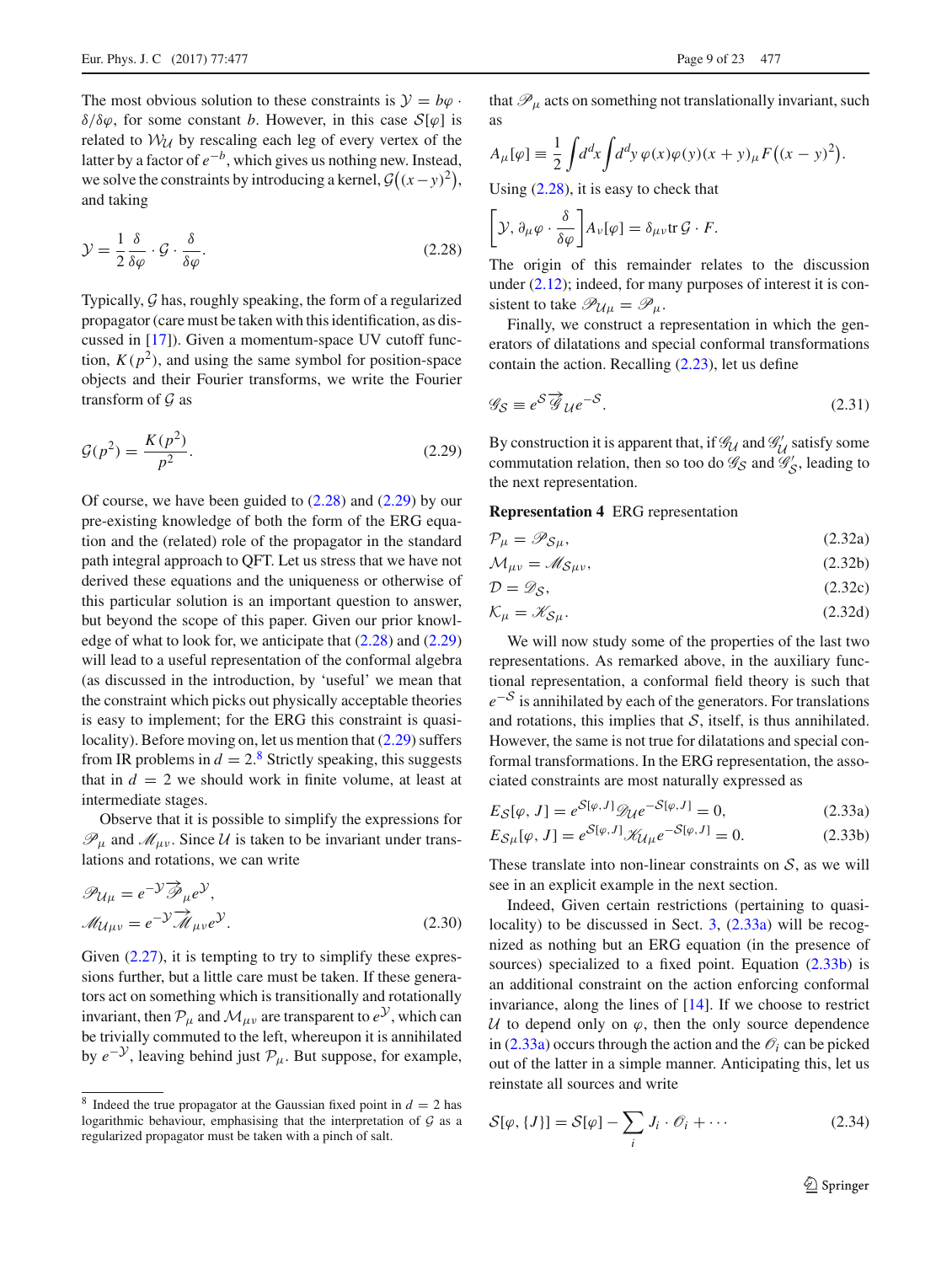Substituting into  $(2.33a)$  and  $(2.33b)$ , it is apparent that

$$
\mathscr{D}_{\mathcal{S}}[\varphi]\mathscr{O}_i(x) = D^{(\Delta_i)}\mathscr{O}_i(x),\tag{2.35a}
$$

$$
\mathcal{K}_{S\mu}[\varphi]\mathcal{O}_i(x) = K^{(\Delta_i)}{}_{\mu}\mathcal{O}_i(x),\tag{2.35b}
$$

where  $\mathscr{D}_{\mathcal{S}}[\varphi]$  and  $\mathscr{K}_{\mathcal{S}}[\varphi]$  correspond to the pieces of  $\mathscr{D}_{\mathcal{S}}$ and  $\mathcal{K}_{S\mu}$  which remain when the source is set to zero. This pair of equations confirms our expectation that the sources are conjugate to the fields, as expected. Note that the constraint of quasi-locality is necessary for the promotion of these equations to eigenvalue equations for the scaling dimensions,  $\Delta_i$ , as mentioned in Sect. [1.2.](#page-1-0)

Let us conclude this section by discussing in a little more detail how the freedom inherent in *U* is related to the freedom inherent in the ERG. For [\(2.33a\)](#page-8-3) to correspond to a *bona-fide* ERG equation,  $\mathcal{D}_U$  must on the one hand be quasi-local and, on the other, must be such that (up to vacuum terms), [\(2.33a\)](#page-8-3) can be cast in the form [\[27](#page-22-4)]

$$
\frac{\delta}{\delta \varphi} \cdot \left( \Psi e^{-\mathcal{S}^{\text{tot}}[\varphi, J]} \right) = 0, \tag{2.36}
$$

<span id="page-9-7"></span>where

$$
Stot[\varphi] \equiv \frac{1}{2}\varphi \cdot \mathcal{G}^{-1} \cdot \varphi + S[\varphi]
$$
 (2.37)

and  $\Psi$  (which itself depends on the action) is quasi-local. It will be apparent from the next section that the constraint of quasi-locality rules out the apparently simplest choice  $U = 0$ .

#### <span id="page-9-0"></span>**3 Polchinski's equation from the conformal algebra**

Our treatment so far has been very general; in this section we will provide a concrete realization of our ideas by showing how to derive what is essentially Polchinski's equation [\[28](#page-22-5)]. Mimicking the previous section, we will take the Auxiliary Functional Representation as our starting point, deriving the generators in this representation. The constraint equation [\(2.33a\)](#page-8-3) will then be seen to produce the desired ERG equation, with [\(2.33b\)](#page-8-3) producing its special conformal partner. Finally, we will give the expressions for the associated conformal generators corresponding to the ERG representation.

To this end, we take *U* to be bi-linear in the field and, for brevity, work with a single source:

$$
\mathcal{W}_h[\varphi, J] = -\mathcal{W}[J + \partial^2 \varphi] + \frac{1}{2}\varphi \cdot h \cdot \varphi, \tag{3.1}
$$

where *h* will be specified momentarily. Recalling [\(2.20c\)](#page-6-1),  $(2.23)$  and  $(2.24c)$ , it is apparent that

$$
\mathcal{D}_h = D^{(d-\delta)} J \cdot \frac{\delta}{\delta J} + e^{-\mathcal{Y}} e^{-\frac{1}{2}\varphi \cdot h \cdot \varphi} \times \left( D^{(\delta-\eta)} \varphi \cdot \frac{\delta}{\delta \varphi} \right) e^{\frac{1}{2}\varphi \cdot h \cdot \varphi} e^{\mathcal{Y}}, \tag{3.2}
$$

where  $\mathscr{D}_h$  stands for  $\mathscr{D}_U$ , given the special choice [\(3.1\)](#page-9-1). To process this, let us begin by noting that

$$
\[D^{(\delta-\eta)}\varphi \cdot \frac{\delta}{\delta \varphi}, e^{\frac{1}{2}\varphi \cdot h \cdot \varphi}\] = -e^{\frac{1}{2}\varphi \cdot h \cdot \varphi} \frac{1}{2}\varphi \cdot \times (D^{(d-\delta+\eta)}h + h\overleftarrow{D}^{(d-\delta+\eta)}) \cdot \varphi,
$$
\n(3.3)

where we understand (as in [\[20\]](#page-21-14))  $D^{(\Delta)}h + h\overline{D}^{(\Delta)}$  to be shorthand for

$$
(x \cdot \partial_x + y \cdot \partial_y + 2\Delta)h(x, y).
$$

<span id="page-9-4"></span>Choosing *h* such that

$$
D^{(d-\delta+\eta)}h + h\overleftarrow{D}^{(d-\delta+\eta)} = \eta \mathcal{G}^{-1},\tag{3.4}
$$

the expression for  $\mathcal{D}_h$  becomes

<span id="page-9-2"></span>
$$
\mathcal{D}_h = D^{(d-\delta)} J \cdot \frac{\delta}{\delta J} + e^{-\mathcal{Y}} \times \left( D^{(\delta-\eta)} \varphi \cdot \frac{\delta}{\delta \varphi} - \frac{\eta}{2} \varphi \cdot \mathcal{G}^{-1} \cdot \varphi \right) e^{\mathcal{Y}}.
$$
 (3.5)

<span id="page-9-5"></span>Next, define *G* according to

$$
(d + x \cdot \partial_x + y \cdot \partial_y)K((x - y)^2) = \partial_x^2 G((x - y)^2)
$$
 (3.6)

<span id="page-9-3"></span>which, in momentum space, translates to  $G(p^2) = 2 dK$  $(p^2)/dp^2$ . This implies

$$
G = -\left(D^{(\delta_0)}\mathcal{G} + \mathcal{G}\overleftarrow{D}^{(\delta_0)}\right) \tag{3.7}
$$

from which we observe that

$$
\[ e^{-\mathcal{Y}}, D^{(\delta - \eta)} \varphi \cdot \frac{\delta}{\delta \varphi} - \frac{\eta}{2} \varphi \cdot \mathcal{G}^{-1} \cdot \varphi \] \]
$$
\n
$$
= \left( \frac{1}{2} \frac{\delta}{\delta \varphi} \cdot \mathcal{G} \cdot \frac{\delta}{\delta \varphi} + \eta \varphi \cdot \frac{\delta}{\delta \varphi} \right) e^{-\mathcal{Y}} \tag{3.8}
$$

<span id="page-9-1"></span>where, following the discussion under  $(2.12)$ , a volume term has been discarded. Substituting back into [\(3.5\)](#page-9-2) yields the final expression for the dilatation generator in this representation:

<span id="page-9-6"></span>
$$
\mathcal{D}_h = D^{(d-\delta)} J \cdot \frac{\delta}{\delta J} + D^{(\delta)} \varphi \cdot \frac{\delta}{\delta \varphi} + \frac{1}{2} \frac{\delta}{\delta \varphi} \cdot G \cdot \frac{\delta}{\delta \varphi} -\frac{\eta}{2} \varphi \cdot \mathcal{G}^{-1} \cdot \varphi.
$$
 (3.9)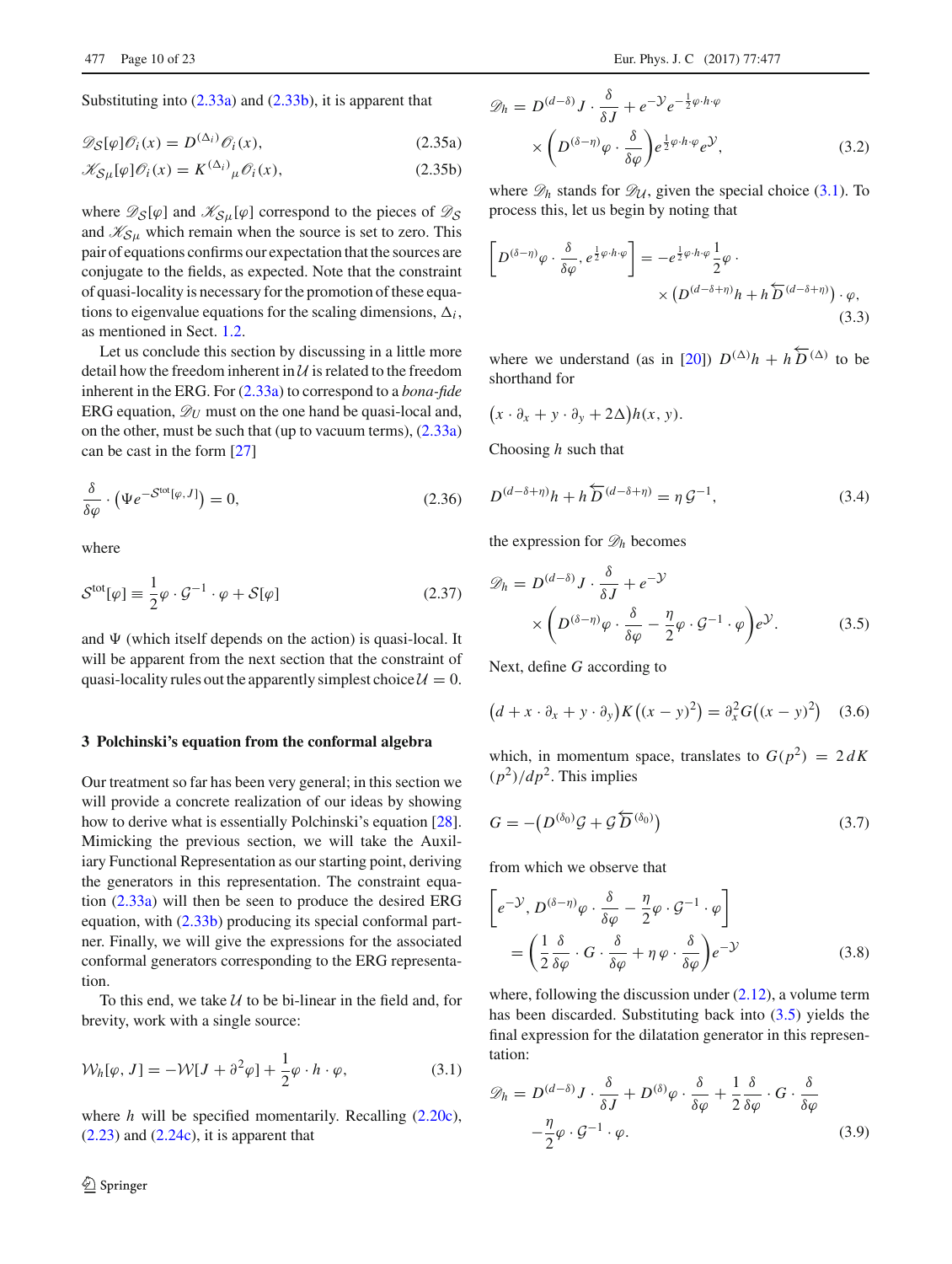The constraint Eq. [\(2.33a\)](#page-8-3) now yields the 'canonical' ERG equation, specialized to a fixed point:

<span id="page-10-0"></span>
$$
\left(D^{(d-\delta)}J \cdot \frac{\delta}{\delta J} + D^{(\delta)}\varphi \cdot \frac{\delta}{\delta \varphi}\right)S[\varphi, J]
$$
  
=  $\frac{1}{2}\frac{\delta S}{\delta \varphi} \cdot G \cdot \frac{\delta S}{\delta \varphi} - \frac{1}{2}\frac{\delta}{\delta \varphi} \cdot G \cdot \frac{\delta S}{\delta \varphi} - \frac{\eta}{2}\varphi \cdot \mathcal{G}^{-1} \cdot \varphi.$  (3.10)

An equation like  $(3.10)$  was first written down (without sources, but allowing for scale dependence) in [\[29\]](#page-22-6). It can be thought of as a modification of Polchinski's equation in which the anomalous dimension of the fundamental field is explicitly taken into account; see [\[17](#page-21-11),[20\]](#page-21-14) for detailed analyses. A principal requirement for a valid ERG equation is that the kernels *G* and  $G^{-1}$  – related via [\(3.7\)](#page-9-3) – are quasi-local. Typically,  $G$  is chosen according to  $(2.29)$ , with the cutoff function conventionally normalized so that  $K(0) = 1$  (further details can be found in [\[17](#page-21-11)[,20](#page-21-14)]). Volume terms, discarded in this paper, are carefully treated in [\[20\]](#page-21-14).

Deriving the analogous equation arising from special conformal transformations will be facilitated by the following. For some  $V((x - y)^2)$ , let us define

$$
V_{\mu}(x, y) \equiv (x + y)_{\mu} V((x - y)^{2}).
$$
\n(3.11)

<span id="page-10-1"></span>**Proposition 1** *Let*  $U(x, y) = U((x - y)^2)$  *and suppose that, for some*  $V = V((x - y)^2)$ ,

$$
D^{(\Delta)}U + U\overleftarrow{D}^{(\Delta)} = V.
$$

*Then it follows that*

$$
K^{(\Delta)}{}_{\mu}U + U \overleftarrow{K}^{(\Delta)}{}_{\mu} = V_{\mu}.
$$

*Proof* The result follows from the form of  $D^{(\Delta)}$  and  $K^{(\Delta)}_{\mu}$ given in  $(2.4b)$  and  $(2.4c)$ .

Applying this result to [\(3.4\)](#page-9-4), it is apparent that

$$
K^{(d-\delta+\eta)}{}_{\mu}h + h\overleftarrow{K}^{(d-\delta+\eta)}{}_{\mu} = \eta \mathcal{G}^{-1}{}_{\mu},\tag{3.12}
$$

where

$$
\mathcal{G}^{-1}{}_{\mu}(x, y) = (x + y)_{\mu}\mathcal{G}^{-1}((x - y)^2)).
$$
\n(3.13)

Recalling [\(2.20d\)](#page-6-1), [\(2.23\)](#page-7-3) and [\(2.24d\)](#page-7-6), it is apparent that

$$
\mathcal{K}_{h\mu} = K^{(d-\delta)}_{\mu} J \cdot \frac{\delta}{\delta J} + e^{-\mathcal{Y}} e^{-\frac{1}{2}\varphi \cdot h \cdot \varphi} \times \left( K^{(\delta-\eta)}_{\mu} \varphi \cdot \frac{\delta}{\delta \varphi} - 2\eta \partial_{\mu} \varphi \cdot \mathcal{G}_{0} \cdot \frac{\delta}{\delta \varphi} \right) e^{\frac{1}{2}\varphi \cdot h \cdot \varphi} e^{\mathcal{Y}}.
$$
\n(3.14)

Commuting  $e^{\frac{1}{2}\varphi \cdot h \cdot \varphi}$  to the left, the generated of the form  $\varphi \cdot \partial_{\mu} \mathcal{G}_0 \cdot h \cdot \varphi$  vanishes due to the asymmetry of  $\partial_{\mu} \mathcal{G}_0 \cdot h$ 

under interchange of its arguments. In a little more detail we have, for some *H*,

$$
\partial_{\mu}(\mathcal{G}_0 \cdot h) \big( (x - y)^2 \big) = (x - y)_{\mu} H \big( (x - y)^2 \big). \tag{3.15}
$$

Now,

$$
\int d^d x \, d^d y \, \varphi(x)(x - y)_{\mu} H((x - y)^2) \varphi(y)
$$
  
= 
$$
- \int d^d x \, d^d y \, \varphi(x)(x - y)_{\mu} H((x - y)^2) \varphi(y) = 0,
$$
 (3.16)

where in the second step we have swapped the dummy variables *x* and *y*. Consequently, we arrive at the following analogue of  $(3.5)$ :

<span id="page-10-2"></span>
$$
\mathcal{K}_{h\mu} = K^{(d-\delta)}_{\mu} J \cdot \frac{\delta}{\delta J} + e^{-\mathcal{Y}} \times \left( K^{(\delta-\eta)}_{\mu} \varphi \cdot \frac{\delta}{\delta \varphi} - \frac{\eta}{2} \varphi \cdot \mathcal{G}^{-1}_{\mu} \cdot \varphi - 2\eta \partial_{\mu} \varphi \cdot \mathcal{G}_{0} \cdot \frac{\delta}{\delta \varphi} \right) e^{\mathcal{Y}}.
$$
\n(3.17)

<span id="page-10-3"></span>As before, the strategy is now to commute  $e^{-y}$  to the right. To facilitate this, we note the following. First, recalling [\(3.7\)](#page-9-3) and Proposition [1](#page-10-1) it is apparent that

$$
\left[e^{-\mathcal{Y}}, K^{(\delta-\eta)}{}_{\mu}\varphi \cdot \frac{\delta}{\delta\varphi}\right]e^{\mathcal{Y}} = \frac{1}{2}\frac{\delta}{\delta\varphi} \cdot G_{\mu} \cdot \frac{\delta}{\delta\varphi} + \frac{\eta}{2}\frac{\delta}{\delta\varphi} \cdot \mathcal{G}_{\mu} \cdot \frac{\delta}{\delta\varphi}.
$$
\n(3.18)

Processing the next term in  $(3.17)$  gives

$$
- \left[ e^{-\mathcal{Y}}, \frac{\eta}{2} \varphi \cdot \mathcal{G}^{-1}{}_{\mu} \cdot \varphi \right] e^{\mathcal{Y}}
$$
  
=  $\eta \left( \varphi \cdot \mathcal{G}^{-1}{}_{\mu} \cdot \mathcal{G} \cdot \frac{\delta}{\delta \varphi} - \frac{1}{2} \frac{\delta}{\delta \varphi} \cdot \mathcal{G}_{\mu} \cdot \frac{\delta}{\delta \varphi} \right),$  (3.19)

where we have used the result

$$
\mathcal{G} \cdot \mathcal{G}^{-1}{}_{\mu} \cdot \mathcal{G} = \mathcal{G}_{\mu}.
$$
\n(3.20)

This can be seen by reinstating arguments. Equivalently, note that the shorthand for [\(3.11\)](#page-10-3) is  $V_{\mu} = X_{\mu}V + V X_{\mu}$ , with  $(X_{\mu}V)(x, y) = x_{\mu}V((x - y)^2)$  and  $(VX_{\mu})(x, y) = V((x - y)^2)$  $(y)^2$ ) $y_\mu$ , whereupon it follows that

$$
\mathcal{G} \cdot \mathcal{G}^{-1}{}_{\mu} \cdot \mathcal{G} = \mathcal{G} \cdot X_{\mu} \mathcal{G}^{-1} \cdot \mathcal{G} + \mathcal{G} \cdot \mathcal{G}^{-1} X_{\mu} \cdot \mathcal{G}
$$

$$
= \mathcal{G} X_{\mu} + X_{\mu} \mathcal{G} = \mathcal{G}_{\mu}.
$$

Finally, the last term in  $(3.17)$  gives, on account of translational invariance of  $\mathcal{G}_0$ :

$$
2\eta \left[ e^{-\mathcal{Y}}, \partial_{\mu} \varphi \cdot \mathcal{G}_0 \cdot \frac{\delta}{\delta \varphi} \right] e^{\mathcal{Y}} = 0 \tag{3.21}
$$

<sup>2</sup> Springer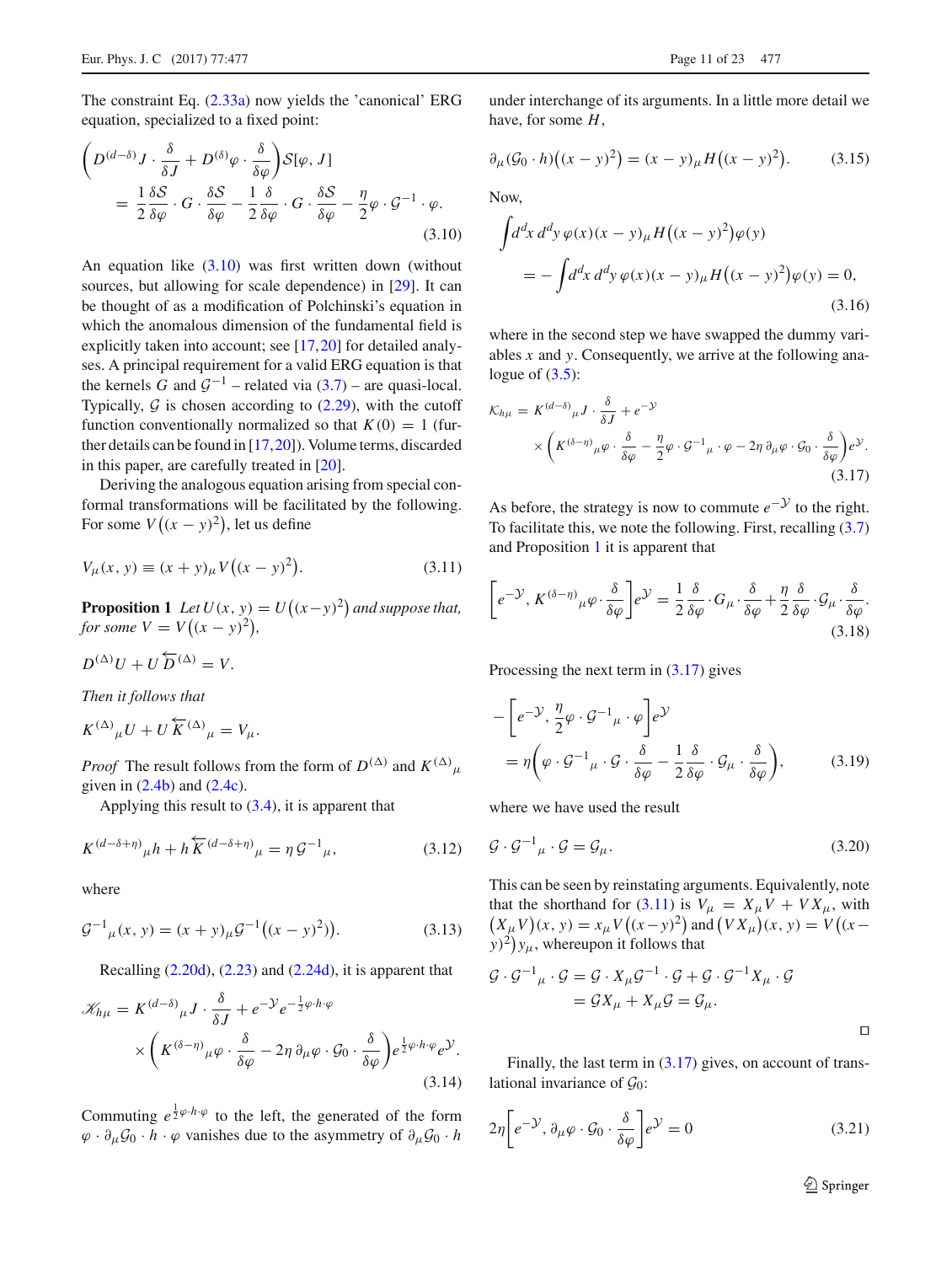where, in accord with the discussion under  $(2.30)$ , equality strictly holds only up to a possible vacuum term. We thus deduce that

<span id="page-11-2"></span>
$$
\mathcal{K}_{h\mu} = K^{(d-\delta)}_{\mu} J \cdot \frac{\delta}{\delta J} + K^{(\delta)}_{\mu} \varphi \cdot \frac{\delta}{\delta \varphi} + \frac{1}{2} \frac{\delta}{\delta \varphi}
$$

$$
\cdot G_{\mu} \cdot \frac{\delta}{\delta \varphi} - \frac{\eta}{2} \varphi \cdot \mathcal{G}^{-1}_{\mu} \cdot \varphi + \eta \varphi \cdot f_{\mu} \cdot \frac{\delta}{\delta \varphi}, \quad (3.22)
$$

where, noticing that the  $\eta$  from the second term's  $\delta - \eta$  has been pulled into the final term,

$$
f_{\mu} = \mathcal{G}^{-1}_{\mu} \cdot \mathcal{G} + 2\partial_{\mu}\mathcal{G}_0 - \mathbb{I}X_{\mu} - X_{\mu}\mathbb{I},\tag{3.23}
$$

with  $\mathbb{I}(x, y) = \delta^{(d)}(x - y)$  implying that

$$
(\mathbb{I}X_{\mu} + X_{\mu}\mathbb{I})(x, y) = (x + y)_{\mu}\delta^{(d)}(x - y).
$$
 (3.24)

We now recast  $f_{\mu}$  in a simpler, manifestly quasi-local form. Recalling that  $G = G_0 \cdot K$  and  $G^{-1} = -K^{-1}\partial^2$  it follows that

$$
G^{-1}{}_{\mu} \cdot G - X_{\mu} \mathbb{I} = -K^{-1} \cdot \partial^2 X_{\mu} \mathcal{G}_0 \cdot K
$$
  
=  $K^{-1} \cdot X_{\mu} K - 2K^{-1} \cdot \partial_{\mu} \mathcal{G}_0 \cdot K$   
=  $K^{-1} \cdot X_{\mu} K - 2\partial_{\mu} \mathcal{G}_0$ ,

where the last line follows from exploiting  $\mathcal{G}_0 \cdot K = K \cdot \mathcal{G}_0$ , together with  $\partial_{\mu} K \cdot \mathcal{G}_0 = -K \cdot \mathcal{G}_0 \overleftarrow{\partial}_{\mu}$ . Thus, we can simplify

$$
f_{\mu} = K^{-1} \cdot [X_{\mu}, K]. \tag{3.25}
$$

However,

$$
\frac{\partial}{\partial x_{\alpha}}((x - y)_{\alpha} K) = (d + x \cdot \partial_{x} - y \cdot \partial_{x})K
$$

$$
= (d + x \cdot \partial_{x} + y \cdot \partial_{y})K = \partial^{2} G \quad (3.26)
$$

where, to go from the first line to the second, we have exploited translational invariance of  $K$ , with the final step following from  $(3.6)$ . From this, we deduce that

$$
[X_{\mu}, K] = \partial_{\mu} G, \qquad (3.27)
$$

Therefore, the constraint on the Wilsonian effective action implied by invariance under special conformal transformations, [\(2.33b\)](#page-8-3), reads

<span id="page-11-3"></span>
$$
\left(K^{(d-\delta)}_{\mu}J \cdot \frac{\delta}{\delta J} + K^{(\delta)}_{\mu}\varphi \cdot \frac{\delta}{\delta\varphi}\right)S[\varphi, J]
$$
  
=  $\frac{1}{2}\frac{\delta S}{\delta\varphi} \cdot G_{\mu} \cdot \frac{\delta S}{\delta\varphi} - \frac{1}{2}\frac{\delta}{\delta\varphi} \cdot G_{\mu} \cdot \frac{\delta S}{\delta\varphi} - \frac{\eta}{2}\varphi \cdot \varphi^{-1}_{\mu} \cdot \varphi$   
+  $\eta \partial_{\mu}\varphi \cdot K^{-1} \cdot G \cdot \frac{\delta S}{\delta\varphi}.$  (3.28)

This equation is to the canonical ERG Eq.  $(3.10)$  what Schäfer's equation [\[14\]](#page-21-8) is to Wilson's ERG equation [\[12](#page-21-6)].

The generators in the ERG representation are constructed from  $(3.9)$  and  $(3.22)$  using the recipe in  $(2.32c)$  and  $(2.32d)$ . The resulting expressions can be simplified by utilising the constraint Eqs.  $(3.10)$  and  $(3.28)$ .

#### **Representation 5** Canonical ERG representation

$$
\mathcal{P}_{\mu} = \partial_{\mu} J \cdot \frac{\delta}{\delta J} + \partial_{\mu} \varphi \cdot \frac{\delta}{\delta \varphi}, \qquad (3.29a)
$$

$$
\mathcal{M}_{\mu\nu} = L_{\mu\nu} J \cdot \frac{\delta}{\delta J} + L_{\mu\nu} \varphi \cdot \frac{\delta}{\delta \varphi}
$$
 (3.29b)

$$
\mathcal{D} = D^{(d-\delta)} J \cdot \frac{\delta}{\delta J} + D^{(\delta)} \varphi \cdot \frac{\delta}{\delta \varphi} - \frac{\delta S[\varphi, J]}{\delta \varphi} \cdot G \cdot \frac{\delta}{\delta \varphi} + \frac{1}{2} \frac{\delta}{\delta \varphi} \cdot G \cdot \frac{\delta}{\delta \varphi},
$$
\n(3.29c)

<span id="page-11-6"></span>
$$
\mathcal{K}_{\mu} = K^{(d-\delta)}{}_{\mu} J \cdot \frac{\delta}{\delta J} + K^{(\delta)}{}_{\mu} \varphi \cdot \frac{\delta}{\delta \varphi} - \frac{\delta S[\varphi, J]}{\delta \varphi} \cdot G_{\mu} \cdot \frac{\delta}{\delta \varphi} + \frac{1}{2} \frac{\delta}{\delta \varphi} \cdot G_{\mu} \cdot \frac{\delta}{\delta \varphi}, \n- \eta \partial_{\mu} \varphi \cdot K^{-1} \cdot G \cdot \frac{\delta}{\delta \varphi}, \qquad (3.29d)
$$

<span id="page-11-7"></span>where *G* and  $G_\mu$  are defined in terms of  $\mathcal G$  via [\(3.6\)](#page-9-5) and [\(3.11\)](#page-10-3), the volume terms have been neglected and  $S$  satisfies  $(3.10)$ and [\(3.28\)](#page-11-3).

Though the analysis up to this point has been phrased in terms of conformal primary fields, we are at liberty to consider non-conformal theories: this can be done simply by taking the fields to which  $J_i$  couple as not being conformal primaries.

#### <span id="page-11-0"></span>**4 The energy-momentum tensor**

#### <span id="page-11-1"></span>4.1 Proposal

Given the scalar, conformal primary field,  $\mathcal{O}^{(\delta)}$ , we can furnish a representation of both this and a partner of scaling dimension  $d - \delta$  in terms of the appropriate sources:

<span id="page-11-4"></span>
$$
\mathcal{O}_J^{(\delta)} = \frac{\delta \mathcal{W}[J]}{\delta J},\tag{4.1a}
$$

<span id="page-11-5"></span>
$$
\mathcal{O}_J^{(d-\delta)} = J,\tag{4.1b}
$$

where we recall that the subscript *J* denotes the Schwinger functional representation. It is immediately apparent that the pair of fields  $(4.1a)$  and  $(4.1b)$  satisfy  $(2.2)$ . However, satisfaction of [\(2.2\)](#page-4-4) is a necessary but not sufficient condition for a field to belong to the spectrum of conformal primaries of a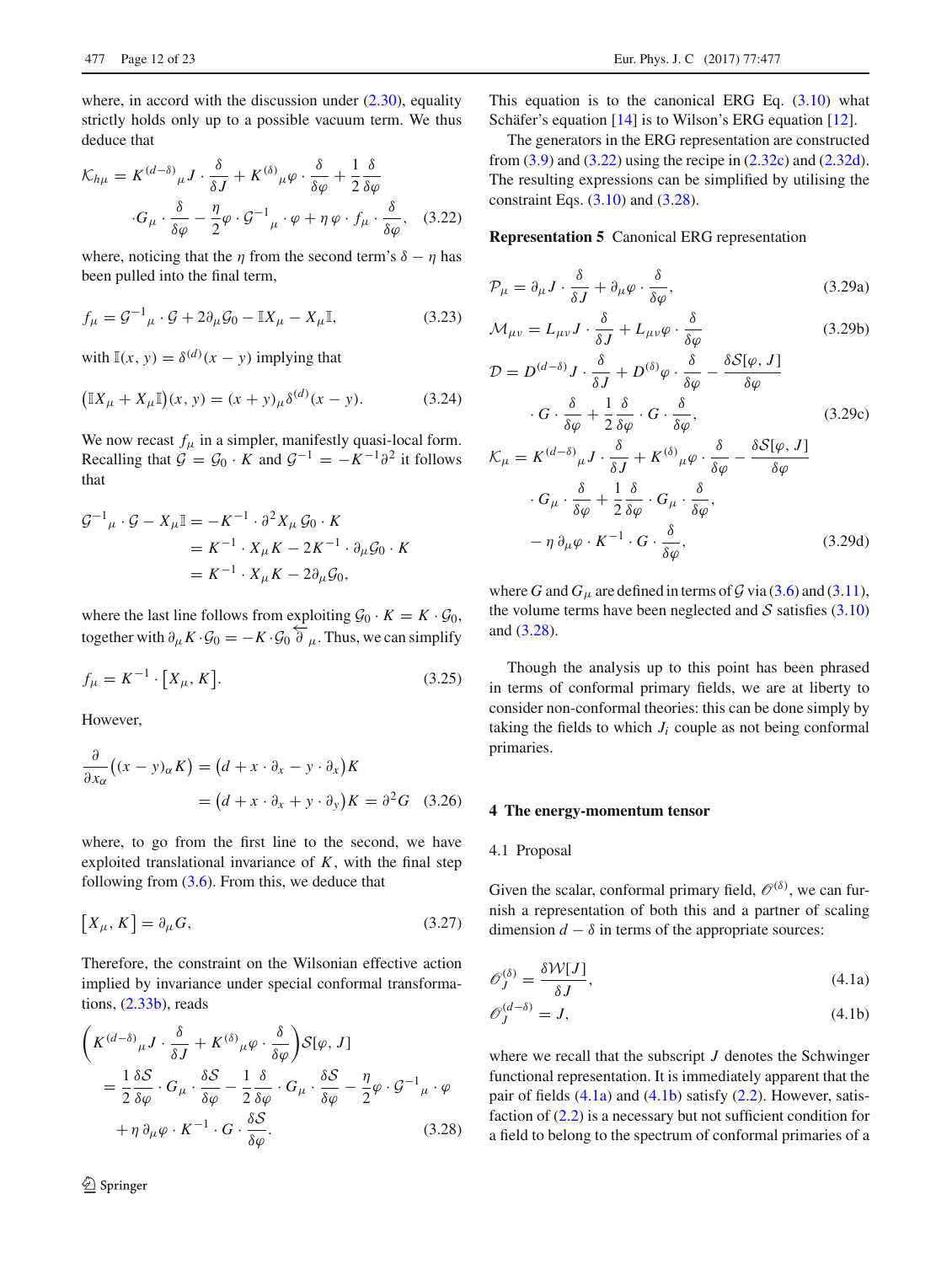given theory. Indeed, we can construct any number of solutions to [\(2.2\)](#page-4-4), but only various combinations of solutions will correspond to the field contents of actual, realisable theories.

With this in mind, there are two assumptions at play in the statement that  $\mathcal{O}^{(\delta)}$  and  $\mathcal{O}^{(d-\delta)}$  are conformal primaries. First, it is assumed that  $W[J]$  exists and is non-zero; we will encounter theories for which one or other of these conditions is violated in subsequent sections. More subtly, it is assumed that  $\mathcal{O}^{(d-\delta)}$  is amongst the spectrum of fields. As will be seen in Sect. [4.4,](#page-16-1) if the ERG representation is quasi-local then  $\mathcal{O}^{(d-\delta)}$  is present in the spectrum as a redundant field.

Note that there are interesting theories for which the assumption that  $\mathcal{O}^{(d-\delta)}$  is in the spectrum of fields does not hold, in particular the mean field theories. This class of theories (recently featuring in e.g. [\[7](#page-21-17)[,8](#page-21-18),[30](#page-22-7),[31\]](#page-22-8)) are such that the *n*-point functions are sums of products of two-point functions and cannot be represented in terms of a quasi-local action. The latter restriction amounts to defining mean field theories so as to exclude the Gaussian theory, plus its quasi-local but non-unitary cousins [\[17](#page-21-11)] (see also Sect. [4.6\)](#page-19-0); this is done for terminological convenience. Thus, for mean field theories, [\(4.1b\)](#page-11-5) amounts to minor notational abuse since, strictly, *O* should be reserved for conformal primaries. Accepting this, we henceforth interpret  $\mathcal{O}_J^{(d-\delta)}$  as an object we are at liberty to construct, that in most – though not all – cases of interest is indeed a conformal primary. A surprising feature of mean field theories is that the energy-momentum tensor is not amongst the spectrum of conformal primary fields.<sup>[9](#page-12-0)</sup>

Sticking with the Schwinger functional representation, we construct a scalar field of scaling dimension *d*:

$$
\mathcal{O}_J^{(d)} = -\delta \mathcal{O}_J^{(d-\delta)} \times \mathcal{O}_J^{(\delta)} = -\delta J \times \frac{\delta \mathcal{W}[J]}{\delta J},\tag{4.2}
$$

where the factor of  $-\delta$  is inserted so that, at least for theories satisfying the assumptions given above, we can identify  $\mathcal{O}_J^{(d)}$ with the trace of the energy-momentum tensor. The  $\times$  symbol is just to emphasise that no integral is performed. For theories for which the Schwinger functional exists and is non-zero, but *O*(*d*−δ) is not in the spectrum of the fields, we are again at liberty to construct  $\mathcal{O}_J^{(d)}$ , so long as we accept minor notional abuse and, more pertinently, that the energy-momentum tensor will not be amongst the spectrum of conformal primary fields. Recalling the discussion around  $(1.5)$ , note that  $(4.2)$ is nothing but a statement of the Ward Identity corresponding to dilatation invariance of the Schwinger functional.

The above can be translated into a representation of our choice, though there is some subtlety in so doing. Leaving the choice of representation unspecified, let us tentatively write

$$
\mathcal{O}^{(d)} = -\delta \mathcal{O}^{(d-\delta)} \times \mathcal{O}^{(\delta)}.
$$
\n(4.3)

Restricting to the Schwinger functional representation clearly just recovers what we had before. However, there are representations – such as, crucially, the ERG representation – in which the dilatation and special conformal generators, [\(3.29c\)](#page-11-6) and [\(3.29d\)](#page-11-7), are second order in  $\delta/\delta\varphi$ . Acting with the dilatation generator, it is generally true that

$$
\mathcal{D}\mathcal{O}^{(d)} = -\delta \Big( \big[ \mathcal{D}, \mathcal{O}^{(d-\delta)} \big] \times \mathcal{O}^{(\delta)} + \mathcal{O}^{(d-\delta)} \times \mathcal{D}\mathcal{O}^{(\delta)} \Big). \tag{4.4}
$$

For the Schwinger functional representation which is first order in functional derivatives, this reduces to

$$
\mathcal{D}\mathcal{O}_{J}^{(d)} = -\delta \left( \mathcal{D}\mathcal{O}_{J}^{(d-\delta)} \times \mathcal{O}_{J}^{(\delta)} + \mathcal{O}_{J}^{(d-\delta)} \times \mathcal{D}\mathcal{O}_{J}^{(\delta)} \right)
$$

$$
= D^{(d)} \mathcal{O}_{J}^{(d)}.
$$
(4.5)

For the ERG representation, as will be seen explicitly in Sect. [4.4,](#page-16-1) the solution is to extend  $\mathcal{O}^{(d- \delta)}_{\text{loc}}$  to  $\hat{\mathcal{O}}^{(\hat{d}-\delta)}_{\text{loc}}$ , with the latter such that

$$
\left[\mathcal{D}, \hat{\mathcal{O}}_{\text{loc}}^{(d-\delta)}\right] = D^{(d-\delta)} \hat{\mathcal{O}}_{\text{loc}}^{(d-\delta)}.
$$
\n(4.6)

<span id="page-12-5"></span>With this in mind, we rewrite  $(4.3)$  as

$$
\mathscr{O}^{(d)} = -\delta \hat{\mathscr{O}}^{(d-\delta)} \times \mathscr{O}^{(\delta)},\tag{4.7}
$$

<span id="page-12-1"></span>with the understanding that, for 'first order' representations,  $\hat{\mathcal{O}}^{(d-\delta)}$  just reduces to  $\mathcal{O}^{(d-\delta)}$ .

Certain properties which are true of  $\mathcal{O}^{(d)}$  and its component fields are particularly transparent in the Schwinger functional representation. First of all, observe that, as discussed in the introduction, translation invariance implies

<span id="page-12-3"></span>
$$
\partial_{\beta} \mathcal{O}_J^{(d-\delta)} \cdot \mathcal{O}_J^{(\delta)} = 0. \tag{4.8}
$$

<span id="page-12-4"></span>Integrating by parts it follows that, for some  $F_{\alpha\beta}$ ,

$$
\mathcal{O}_J^{(d-\delta)} \times \partial_{\beta} \mathcal{O}_J^{(\delta)} = -\partial_{\alpha} F_{\alpha\beta}.
$$
 (4.9)

Actually, in principle there could be an additional term which cannot be written as a total derivative but rather vanishes, when integrated, due to the integrand being odd. An example would be

$$
J(x)\int d^d y\,(x-y)_{\beta}J(y).
$$

<span id="page-12-2"></span>However, such terms are excluded if we insist that the theory in question possesses a quasi-local representation as we will do, henceforth. Recall that, in a quasi-local representation, all functions of the field have an expansion in positive powers

<span id="page-12-0"></span><sup>&</sup>lt;sup>9</sup> For a non-local two-point theory,  $\eta/2$  is non-integer [\[15](#page-21-9)[,17\]](#page-21-11). With only two instances of the field and an even number of derivatives available, it is impossible to construct a local field of dimension, *d*.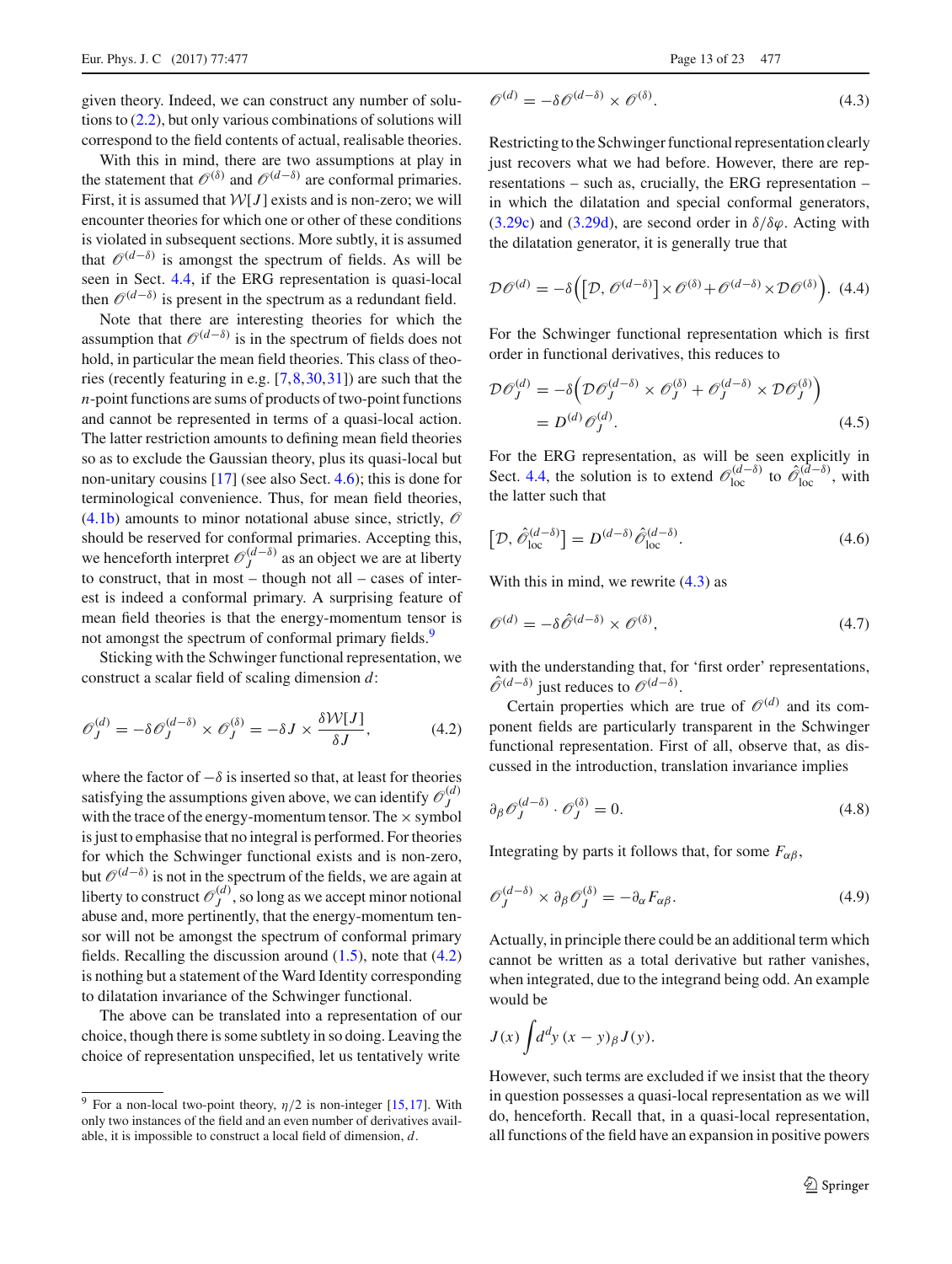of derivatives (it is blithely assumed that this expansion converges). For example, the derivative expansion of the action reads

$$
S[\varphi] = \int d^d x \left( V(\varphi) + Z(\varphi)(\partial_\mu \varphi)^2 + \cdots \right)
$$

where  $V(\varphi)$  is the local potential which, like  $Z(\varphi)$ , depends on *x* only via the field (the ellipsis represent higher derivative terms). With this in mind, let us consider [\(4.8\)](#page-12-3) in a quasi-lcoal representation. Quasi-locality implies that any terms which vanish when integrated must take the form of total derivatives establishing that, for theories which permit a quasi-local formulation, [\(4.9\)](#page-12-4) is correct as it stands. Note that by focussing on theories supporting a quasi-local representation excludes mean field theories, in particular, from the remainder of the discussion.

We recognize that the form of  $(4.9)$  is that of the Ward Identity associated with conservation of the energymomentum tensor; inspired by this and  $(4.2)$  we propose that, for theories in which the energy-momentum tensor exists, *the Ward Identities can be interpreted as defining a nonlocal representation of the energy-momentum tensor*. Denoting the energy-momentum tensor in an arbitrary representation – which may or may not be quasi-local – by  $\mathcal{T}_{\alpha\beta}$ , we tentatively define this object via $10$ :

$$
\mathcal{T}_{\alpha\alpha} = -\delta \hat{\mathcal{O}}^{(d-\delta)} \times \mathcal{O}^{(\delta)},\tag{4.10a}
$$

$$
\partial_{\alpha} \mathcal{T}_{\alpha\beta} = -\hat{\mathcal{O}}^{(d-\delta)} \times \partial_{\beta} \mathcal{O}^{(\delta)},\tag{4.10b}
$$

$$
\mathcal{T}_{\alpha\beta} = \mathcal{T}_{\beta\alpha}.\tag{4.10c}
$$

# <span id="page-13-0"></span>4.2 Justification

In this section, we justify, for  $d > 1$ , the proposal encapsulated in  $(4.10a)$ ,  $(4.10b)$  and  $(4.10c)$ , which comprises three steps. First it is shown that an object which satisfies these equations is implied by translation, rotation and dilatation invariance so long as Polchinski's conditions [\[21](#page-21-15)] for the improvement of the energy-momentum tensor are satisfied. Secondly, it is shown how both the traceful and longitudinal components of  $T_{\alpha\beta}$  transform in a manner consistent with  $T_{\alpha\beta}$ being a conformal primary field of dimension *d*. Finally, the extent to which  $(4.10a)$ ,  $(4.10b)$  and  $(4.10c)$  serve to uniquely define  $\mathcal{T}_{\alpha\beta}$  is discussed.

# <span id="page-13-1"></span>*4.2.1 Existence*

The most basic requirement for the existence of a non-null  $\mathcal{T}_{\alpha\beta}$ , as defined via [\(4.10a\)](#page-13-3), [\(4.10b\)](#page-13-4) and [\(4.10c\)](#page-13-5), is that the fields  $\hat{\mathcal{O}}^{(d-\delta)}$  and  $\mathcal{O}^{(\delta)}$  exist and are non-zero. There is some degree of subtlety here since it is conceivable that  $\mathcal{O}^{(\delta)}$  does not exist in the Schwinger functional representation but does exist in a quasi-local representation. An example would be the Gaussian theory in  $d = 2$ . The IR behaviour of this theory is sufficiently bad that the lowest dimension conformal primary is not  $\varphi$  but rather  $\partial_{\mu}\varphi$ . One method for dealing with this theory would be to perform the analysis of this section in terms of vector fields. An alternative, however, is to implicitly work within a quasi-local representation; note that though  $\mathscr{O}^{(\delta)}$  exists, we are accepting a degree of notational abuse since it is not a conformal primary in the standard sense. (Later, where more care must be taken, the symbol  $\phi$  used, instead). With this in mind, for the duration of this section we assume that at least one representation of  $\hat{\mathcal{O}}^{(d-\delta)}$  and  $\mathcal{O}^{(\delta)}$ exists, and at least one of these representations is quasi-local.

Given this, we now move on to determining the conditions under which  $(4.10a)$ ,  $(4.10b)$  and  $(4.10c)$  are implied by a combination of translation, rotation and dilatation invari-ance. In Sect. [4.1,](#page-11-1) we have already seen that, for some  $F_{\alpha\beta}$ , translation invariance plus the existence of a quasi-local representation implies [\(4.9\)](#page-12-4). Similarly, from rotational invariance it follows that

$$
\int d^d x \,\hat{\mathcal{O}}^{(d-\delta)}(x) \big(x_\alpha \partial_\beta - x_\beta \partial_\alpha\big) \mathcal{O}^{(\delta)}(x) = 0. \tag{4.11}
$$

<span id="page-13-3"></span>Substituting in  $(4.9)$  we have

<span id="page-13-5"></span><span id="page-13-4"></span>
$$
\int d^d x \left( F_{\alpha\beta}(x) - F_{\beta\alpha}(x) \right) = 0, \tag{4.12}
$$

<span id="page-13-6"></span>implying that, for some  $f_{\lambda\alpha\beta}$ , antisymmetric in its last two indices,

$$
F_{\alpha\beta} - F_{\beta\alpha} = \partial_{\lambda} f_{\lambda\alpha\beta}.
$$
\n(4.13)

We might wonder whether, as in the case of translation invariance, an additional term can appear on the right-hand side that cannot be expressed as a total derivative. This would be of the form  $Y_{\alpha\beta} - Y_{\beta\alpha}$ , where  $\int d^dx Y_{\alpha\beta}$  is symmetric. Again, quasi-locality guarantees that such contributions can in fact be absorbed into the total derivative term,  $\partial_{\lambda} f_{\lambda \alpha \beta}$ .

Inspired by the standard derivation of the Belinfante tensor we observe that, for some  $F_{\lambda\alpha\beta}$  antisymmetric in its *first* two indices, [\(4.9\)](#page-12-4) is left invariant by the shift

$$
F_{\alpha\beta} \to F_{\alpha\beta} - \partial_{\lambda} F_{\lambda\alpha\beta}.
$$
\n(4.14)

Under this transformation, [\(4.13\)](#page-13-6) becomes

$$
F_{\alpha\beta} - F_{\beta\alpha} = \partial_{\lambda} \big( f_{\lambda\alpha\beta} + F_{\lambda\alpha\beta} - F_{\lambda\beta\alpha} \big), \tag{4.15}
$$

<span id="page-13-7"></span>and so we choose  $F_{\lambda\alpha\beta}$  such that

$$
F_{\alpha\beta} - F_{\beta\alpha} = 0. \tag{4.16}
$$

<span id="page-13-2"></span><sup>&</sup>lt;sup>10</sup> Note that since the correlation functions involved in our proposed definition of the energy-momentum tensor involve only scalar fields, we expect symmetry under interchange of indices.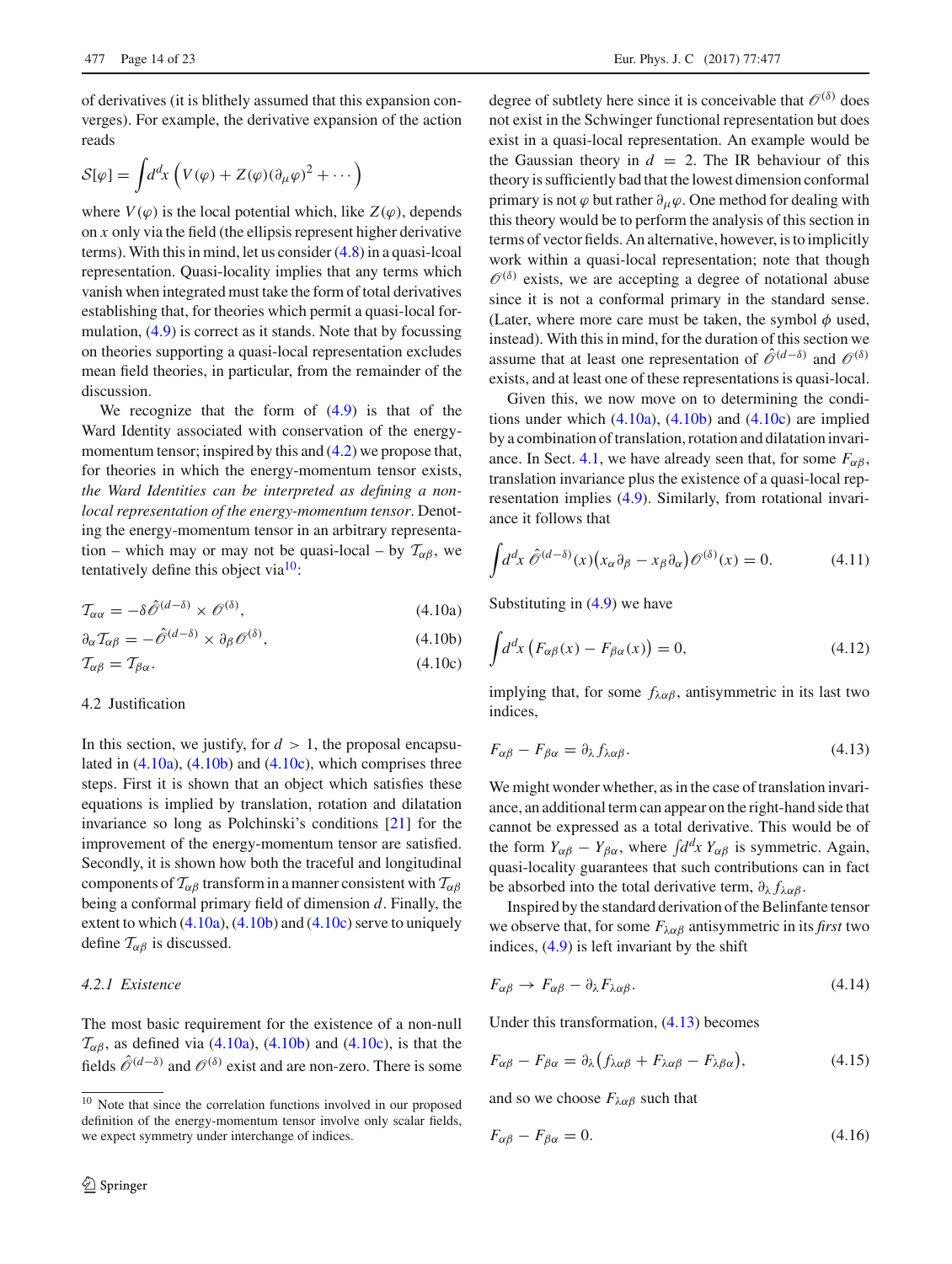Note that the choice of  $F_{\lambda\alpha\beta}$  is not unique: we can add to it further terms, antisymmetric in the first pair of indices and symmetric in the second, which leave both  $(4.9)$  and  $(4.16)$ invariant.

Let us summarize what has been accomplished so far. On the one hand we have demonstrated the existence of a tensor field,  $F_{\alpha\beta}$ , which satisfies

$$
\partial_{\alpha} F_{\alpha\beta} = -\hat{\mathcal{O}}^{(d-\delta)} \times \partial_{\beta} \mathcal{O}^{(\delta)},\tag{4.17a}
$$

$$
F_{\alpha\beta} = F_{\beta\alpha}.\tag{4.17b}
$$

On the other hand, we have shown the existence of a scalar field,  $T_{\alpha\alpha}$ , satisfying [\(4.10a\)](#page-13-3). Next we must show that these two objects are, in fact, related. To do this, we start by mul-tiplying [\(4.17a\)](#page-14-0) by  $x_\beta$  and integrating over all space, giving

$$
\int F_{\alpha\alpha} = -D^{(d-\delta)}\hat{\mathcal{O}}^{(d-\delta)} \cdot \mathcal{O}^{(\delta)} - \delta \hat{\mathcal{O}}^{(d-\delta)} \cdot \mathcal{O}^{(\delta)}.
$$
 (4.18)

<span id="page-14-4"></span>The first term on the right-hand side vanishes as a consequence of dilatation invariance and so we conclude that, for some  $f_{\lambda}$ ,

$$
\mathcal{T}_{\alpha\alpha} = F_{\alpha\alpha} + \partial_{\lambda} f_{\lambda}.\tag{4.19}
$$

<span id="page-14-2"></span>But, as noted above,  $(4.17a)$  and  $(4.17b)$  are left invariant by the shift

$$
F_{\alpha\beta} \to F_{\alpha\beta} - \partial_{\lambda} Z_{\lambda\alpha\beta},\tag{4.20}
$$

<span id="page-14-5"></span>where

$$
\partial_{\lambda} Z_{\lambda \alpha \alpha} = \partial_{\lambda} f_{\lambda}, \quad Z_{\lambda \alpha \beta} = -Z_{\alpha \lambda \beta}, \quad \partial_{\lambda} Z_{\lambda \alpha \beta} = \partial_{\lambda} Z_{\lambda \beta \alpha}.
$$
\n(4.21)

In  $d = 1$  it is impossible to construct a non-zero  $Z_{\lambda\beta\alpha}$ . For  $d > 1$ , it would appear that we can eliminate the unwanted term via the shift  $(4.20)$ , while leaving  $(4.17a)$  and  $(4.17b)$ invariant. However, there is a subtlety.

Let us observe that, apparently, for  $d > 1$  a solution to the constraints on  $Z_{\lambda\alpha\beta}$  always exists:

$$
\partial_{\lambda} Z_{\lambda \alpha \beta} = \frac{1}{1 - d} \left( \delta_{\alpha \beta} \partial^2 - \partial_{\alpha} \partial_{\beta} \right) \mathcal{G}_0 \cdot \partial_{\lambda} f_{\lambda}.
$$
 (4.22)

The transverse structure guarantees that the result of contracting with either  $\partial_{\alpha}$  or  $\partial_{\beta}$  vanishes, as required. However, the theories under examination are required to support a quasilocal representation. Since ∂α∂β*G*<sup>0</sup> is non-local, the above solution is not always valid. If  $f_{\lambda}$  is a descendant field of the form  $\partial_\lambda \mathcal{O}$  or  $\partial^2 \mathcal{O}_\lambda$  then there is no problem since the nonlocality is ameliorated. Interestingly, there is an additional possibility: it could be that  $f_\lambda$  can be written as  $\partial_\lambda \phi$ , where here and below we understand  $\phi$  as being neither a primary nor descendant field. This may seem exotic but recall that, for the Gaussian fixed point in  $d = 2$ , the fundamental field is just such a scalar; indeed, in this case the lowest dimension primary field is  $\partial_\lambda \phi$ .

<span id="page-14-0"></span>Excluding this exotic case, it is clear that the solu-tion [\(4.22\)](#page-14-3) is no good if  $f_{\lambda}$  is a primary field. Moreover, it fails for the case that  $f_{\lambda} = \partial_{\sigma} f_{\sigma \lambda}$  for some  $f_{\sigma \lambda}$  that does not reduce to  $\delta_{\sigma\lambda}$ . In  $d = 2$ , this is the end of the story, but this is not so for higher dimensionality. Let us suppose that, for some  $f_{\sigma \lambda}$ 

<span id="page-14-1"></span>
$$
f_{\lambda} = \partial_{\sigma} f_{\sigma \lambda}.
$$
\n(4.23)

If  $f_{\sigma\lambda}$  contains the Kronecker-δ then we write  $f_{\sigma\lambda} = \delta_{\sigma\lambda} f$ . The quasi-local solutions are

$$
\partial_{\lambda} Z_{\lambda \alpha \beta} = \frac{1}{2 - d} \left( \partial_{\alpha} \partial_{\sigma} f_{\sigma \beta} + \partial_{\beta} \partial_{\sigma} f_{\sigma \alpha} \right.\n- \partial^2 f_{\alpha \beta} - \delta_{\alpha \beta} \partial_{\sigma} \partial_{\lambda} f_{\sigma \lambda} \right)\n+ \frac{1}{(2 - d)(d - 1)} \left( \delta_{\alpha \beta} \partial^2 - \partial_{\alpha} \partial_{\beta} \right) f_{\sigma \sigma} \text{ for } d > 2,
$$
\n(4.24a)

<span id="page-14-6"></span>
$$
\partial_{\lambda} Z_{\lambda \alpha \beta} = \frac{1}{1 - d} \big( \partial_{\alpha} \partial_{\beta} - \delta_{\alpha \beta} \partial^{2} \big) f \quad \text{for} \quad d = 2. \tag{4.24b}
$$

Observe that these conditions correspond to the recipe found by Polchinski [\[21](#page-21-15)] for improving the energy-momentum tensor of a conformal field theory such that it is traceless.

With these points in mind, consider the sufficient conditions for translation, rotation and dilatation invariance to imply [\(4.10a\)](#page-13-3), [\(4.10b\)](#page-13-4) and [\(4.10c\)](#page-13-5). In  $d > 2$ , absence of a primary vector field of scaling dimension *d* − 1 is sufficient. In  $d = 2$  this condition must be supplemented by at the absence of vector fields that can be written as  $\partial_{\sigma} f_{\sigma \lambda}$ , where  $f_{\sigma\lambda}$  does not reduce to the Kronecker- $\delta$ . In some sense, this is academic since it cannot be realised for unitary theories. Moreover, as we shall see in Sect. [4.3,](#page-16-0) this additional condition is relevant only for theories with sufficiently bad IR behaviour.

<span id="page-14-3"></span>To conclude this section, let us mention an alternative way to recover Polchinksi's conclusion as to the conditions under which improvement of the energy-momentum tensor is possible. A version of the analysis below forms a key part of [\[32](#page-22-9)], in which an argument is given as to why scale invariance is automatically enhanced to conformal invariance for the Ising model in three dimensions.

Using the 'auxiliary functional representation' of the conformal algebra, [\(2.24a\)](#page-7-6)–[\(2.24d\)](#page-7-6), consider [\(2.33a\)](#page-8-3) and [\(2.33b\)](#page-8-3), supposing that conformal invariance is yet be established but scale invariance holds: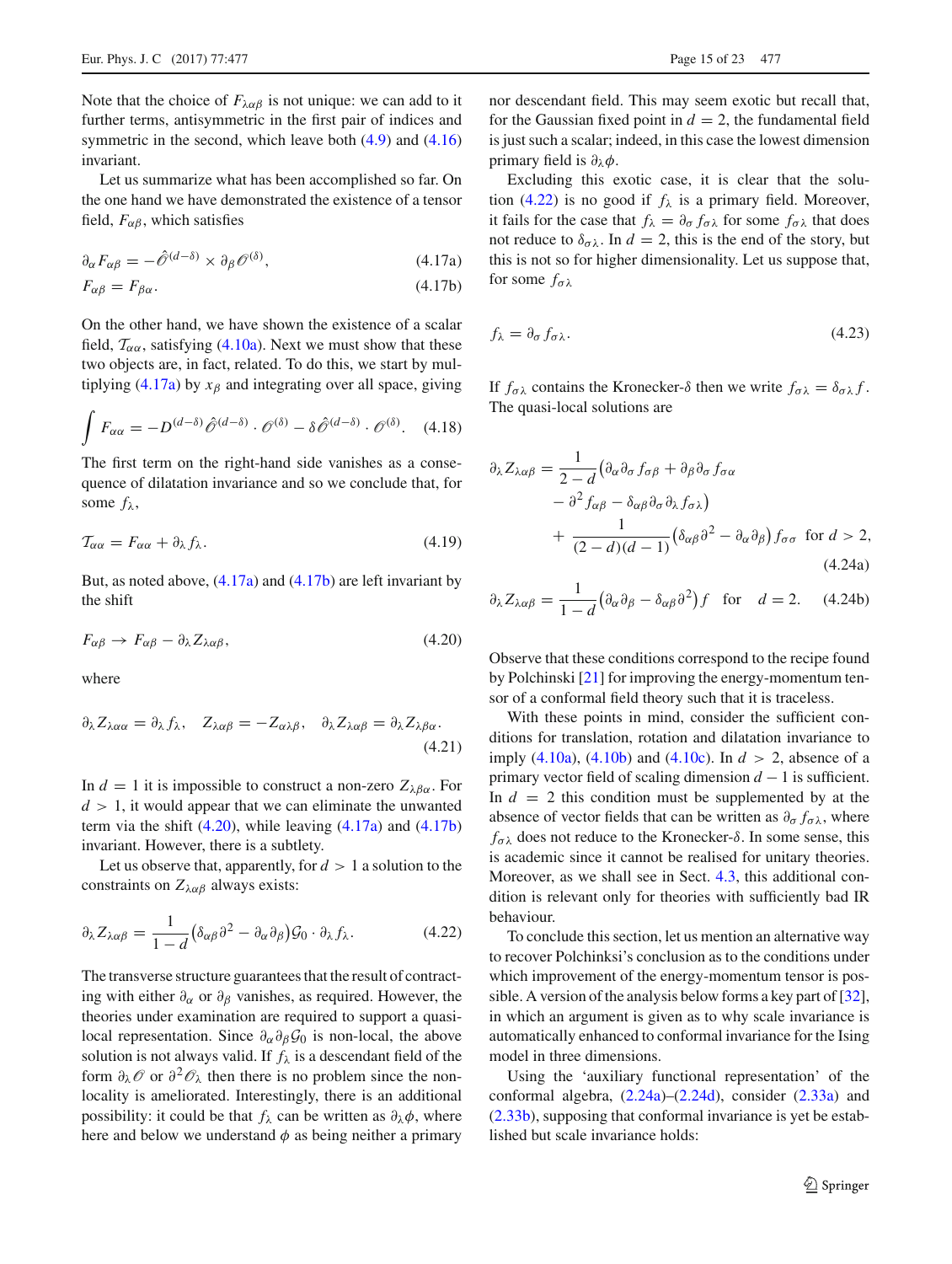$$
\mathcal{K}_{\mathcal{U}\mu}e^{-S[\varphi,J]} = E_{\mathcal{S}\mu}[\varphi,J]e^{-S[\varphi,J]},\tag{4.25a}
$$

$$
\mathscr{D}_{\mathcal{U}}e^{-S[\varphi,J]} = 0. \tag{4.25b}
$$

Acting on the first equation with  $\mathcal{D}_U$  and exploiting the second equation, together with  $[\mathcal{D}_U, \mathcal{K}_{U\mu}] = -\mathcal{K}_{U\mu}$  yields

<span id="page-15-3"></span>
$$
[\mathcal{D}_{\mathcal{U}}, E_{\mathcal{S}\mu}] = -E_{\mathcal{S}\mu}.
$$
\n(4.26)

Invariance of  $E_{\mathcal{S}\mu}$  under translations and rotation follows by acting on [\(4.25a\)](#page-15-2) with  $P_{\mu}$  and  $\mathcal{M}_{\mu\nu}$  and exploiting invariance of *S* under translations, rotations and dilatations. Thus, as claimed in [\[32](#page-22-9)], [\(4.26\)](#page-15-3) implies that  $E_{\mathcal{S}_u}[\varphi, J]$  must be expressible as a combination of integrated fields of dimension *d* − 1. Therefore, scale invariance implies conformal invariance if either there are no primary vector fields of scaling dimension *d* − 1 or any such fields can be expressed as  $∂<sub>μ</sub>φ.$ 

#### <span id="page-15-0"></span>*4.2.2 Conformal covariance*

In this section we will show that  $(4.10a)$ ,  $(4.10b)$  and  $(4.10c)$ are consistent with  $T_{\alpha\beta}$  being a candidate for a conformal primary field of dimension *d*. By 'candidate field' we mean an object that has the desired properties under conformal transformations but may or may not turn out to be amongst the spectrum of conformal primaries for a given theory. Let us start by noting that, by construction,  $\mathcal{T}_{\alpha\alpha}$  is a candidate for a conformal primary field (cf. [\(4.2\)](#page-12-1)). The rest of this section will be devoted to showing that the longitudinal parts of  $T_{\alpha\beta}$ also transform correctly.

As a warm up, first let us confirm translational covariance of  $T_{\alpha\alpha}$ . Operating on [\(4.10a\)](#page-13-3) with the generator of translations, *P*μ:

$$
\mathcal{P}_{\mu}\mathcal{I}_{\alpha\alpha} = -\delta \left(\partial_{\mu}\hat{\mathcal{O}}^{(d-\delta)} \times \mathcal{O}^{(\delta)} + \hat{\mathcal{O}}^{(d-\delta)} \times \partial_{\mu}\mathcal{O}^{(\delta)}\right) = \partial_{\mu}\mathcal{I}_{\alpha\alpha},\tag{4.27}
$$

where we have exploited [\(2.2\)](#page-4-4). Therefore, as expected,  $T_{\alpha\alpha}$ is translationally invariant. We can now play a similar game with [\(4.10b\)](#page-13-4) to show that  $\partial_{\alpha} \mathcal{T}_{\alpha\beta}$  is translationally invariant. In the same vein, it is straightforward, by considering the action of the dilatation generator, to show that both  $T_{\alpha\alpha}$  and the longitudinal components of  $\mathcal{T}_{\alpha\beta}$  have scaling dimension, *d*.

Covariance of  $T_{\alpha\alpha}$  under rotations and special conformal transformations follows exactly the same pattern. Dealing with  $(4.10b)$  is only ever so slightly more involved. To start with, let us consider rotations:

$$
\mathcal{M}_{\mu\nu}\partial_{\alpha}T_{\alpha\beta} = -L_{\mu\nu}\hat{\mathscr{O}}^{(d-\delta)}\partial_{\beta}\mathscr{O}^{(d)} - \hat{\mathscr{O}}^{(d-\delta)}\partial_{\beta}L_{\mu\nu}\mathscr{O}^{(d)}
$$

$$
= L_{\mu\nu}\partial_{\alpha}T_{\alpha\beta} + \delta_{\mu\beta}\partial_{\alpha}T_{\alpha\nu} - \delta_{\nu\beta}\partial_{\alpha}T_{\alpha\mu}. \quad (4.28)
$$

<span id="page-15-2"></span>Now, given a symmetric conformal primary tensor field,  $\mathcal{O}_{\alpha\beta}^{(d)}$ , let us compare [\(4.28\)](#page-15-4) with  $\partial_{\alpha} \mathcal{O}_{\alpha\beta}^{(d)}$ , the result of which we can compute using  $(2.5a)$ :

$$
\mathcal{M}_{\mu\nu}\partial_{\alpha}\mathcal{O}_{\alpha\beta}^{(d)} = \partial_{\alpha}\Big(L_{\mu\nu}\mathcal{O}_{\alpha\beta}^{(d)} + \left(\delta_{\mu\alpha}\delta_{\lambda\nu} - \delta_{\nu\alpha}\delta_{\lambda\mu}\right)\mathcal{O}_{\lambda\beta}^{(d)}
$$

$$
+ \left(\delta_{\mu\beta}\delta_{\lambda\nu} - \delta_{\nu\beta}\delta_{\lambda\mu}\right)\mathcal{O}_{\alpha\lambda}^{(d)}\Big)
$$

$$
= L_{\mu\nu}\partial_{\alpha}\mathcal{O}_{\alpha\beta}^{(d)} + \delta_{\mu\beta}\partial_{\alpha}\mathcal{O}_{\alpha\nu}^{(d)} - \delta_{\nu\beta}\partial_{\alpha}\mathcal{O}_{\alpha\mu}^{(d)}.
$$
(4.29)

Comparing [\(4.28\)](#page-15-4) and [\(4.29\)](#page-15-5), we conclude that the longitudinal pieces of  $T_{\alpha\beta}$  transform under rotations like a conformal primary tensor field.

<span id="page-15-6"></span><span id="page-15-5"></span>Finally, we deal with special conformal transformations:

$$
\mathcal{K}_{\mu}\partial_{\alpha}T_{\alpha\beta} = -K^{(d-\delta)}{}_{\mu}\hat{\mathcal{O}}^{(d-\delta)}\partial_{\beta}\mathcal{O}^{(\delta)} - \hat{\mathcal{O}}^{(d-\delta)}\partial_{\beta}K^{(\delta)}{}_{\mu}\mathcal{O}^{(\delta)}
$$

$$
= K^{(d)}{}_{\mu}\partial_{\alpha}T_{\alpha\beta} + 2\delta_{\mu\beta}\left(x_{\lambda}\partial_{\alpha}T_{\alpha\lambda} + T_{\alpha\alpha}\right)
$$

$$
+ 2x_{\mu}\partial_{\alpha}T_{\alpha\beta} - 2x_{\beta}\partial_{\alpha}T_{\alpha\mu}. \tag{4.30}
$$

Now, given a symmetric conformal primary tensor field,  $\mathcal{O}_{\alpha\beta}^{(d)}$ , let us compare [\(4.30\)](#page-15-6) with  $\mathcal{K}_{\mu}\partial_{\alpha}\mathcal{O}_{\alpha\beta}^{(d)}$ , the result of which we can compute using  $(2.5b)$ . Exploiting symmetry under  $\alpha \leftrightarrow \beta$  it is straightforward to show that

<span id="page-15-7"></span>
$$
\mathcal{K}_{\mu}\partial_{\alpha}\mathcal{O}_{\alpha\beta}^{(d)} = K^{(d)}{}_{\mu}\partial_{\alpha}\mathcal{O}_{\alpha\beta}^{(d)} + 2\delta_{\mu\beta}\big(x_{\lambda}\partial_{\alpha}\mathcal{O}_{\alpha\lambda}^{(d)} + \mathcal{O}_{\alpha\alpha}^{(d)}\big) \n+ 2x_{\mu}\partial_{\alpha}\mathcal{O}_{\alpha\beta}^{(d)} - 2x_{\beta}\partial_{\alpha}\mathcal{O}_{\alpha\mu}^{(d)}.
$$
\n(4.31)

Comparing [\(4.30\)](#page-15-6) and [\(4.31\)](#page-15-7) it is apparent that the longitudinal pieces of  $\mathcal{T}_{\alpha\beta}$  transforms under conformal transformations like a conformal primary tensor field of dimension *d*.

# <span id="page-15-1"></span>*4.2.3 Uniqueness*

A two-index tensor has  $d^2$  a priori independent components. The condition of symmetry under interchange of indices imposes  $d(d-1)/2$  constraints; conservation imposes a further *d*, whereas [\(4.10a\)](#page-13-3) yields one additional constraint. This reduces the number of independent components to

$$
\frac{(d-2)(d+1)}{2}.
$$

Immediately it is apparent that  $(4.10a)$ ,  $(4.10b)$  and  $(4.10c)$ uniquely define the energy-momentum tensor in  $d = 2$ .

For  $d > 2$ , we must accept that, in general,  $T_{\alpha\beta}$  is not uniquely defined. Notice that the equations [\(4.10a\)](#page-13-3), [\(4.10b\)](#page-13-4) and [\(4.10c\)](#page-13-5) are invariant under

$$
\mathcal{T}_{\alpha\beta} \to \mathcal{T}_{\alpha\beta} + Z_{\alpha\beta},\tag{4.32}
$$

<span id="page-15-8"></span>where

<span id="page-15-4"></span>
$$
Z_{\alpha\alpha} = 0, \quad \partial_{\alpha} Z_{\alpha\beta} = 0, \quad Z_{\alpha\beta} = Z_{\beta\alpha}.
$$
 (4.33)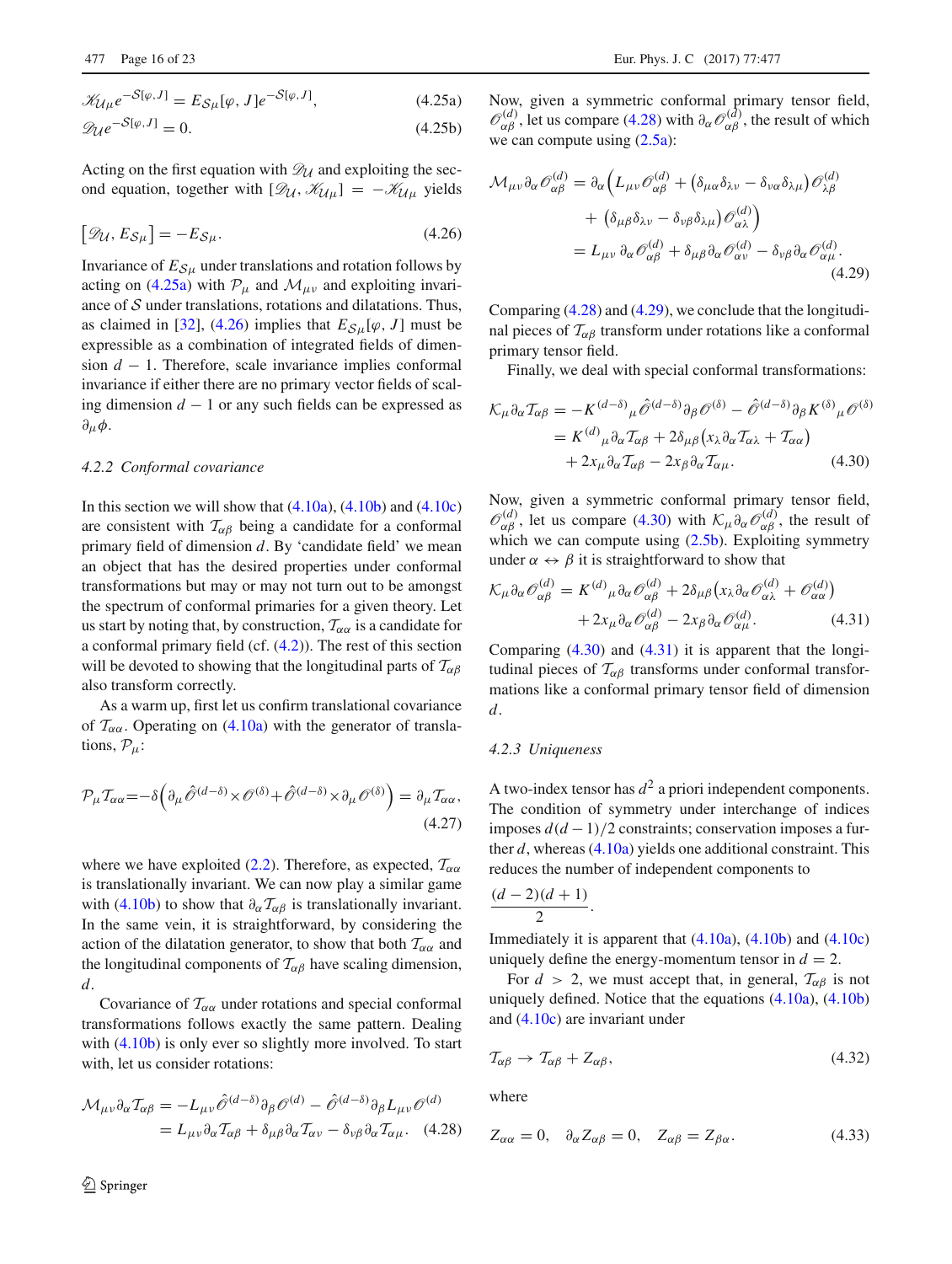The results of the previous sub-section show that the traceful and longitudinal components of  $T_{\alpha\beta}$  transform as expected for a conformal primary of dimension *d*. Let us now focus on conformal field theories for which the energy-momentum tensor exists. We assume that  $Z_{\alpha\beta}$  is chosen such that any remaining components of  $T_{\alpha\beta}$  also transform homogeneously. However, this still leaves a residual freedom to add to  $Z_{\alpha\beta}$  a contribution,  $Z_{\alpha\beta}$ , which also transforms like a conformal primary of dimension *d*. This requirement, together with  $(4.33)$ , implies that  $[33]$ 

$$
\tilde{Z}_{\alpha\beta} = \partial_{\rho}\partial_{\sigma}C_{\alpha\rho\beta\sigma},\tag{4.34}
$$

where  $C_{\alpha\rho\sigma\beta}$  is a conformal primary field of dimension  $d-2$ with the same symmetries as the Weyl tensor:

$$
C_{\alpha\rho\beta\sigma} = -C_{\rho\alpha\beta\sigma} = -C_{\alpha\rho\sigma\beta},
$$
  
\n
$$
C_{\alpha\rho\beta\sigma} + C_{\alpha\beta\sigma\rho} + C_{\alpha\sigma\rho\beta} = 0,
$$
  
\n
$$
C_{\alpha\rho\alpha\sigma} = 0.
$$
\n(4.35)

For  $d = 3$ , these constraints do not have a non-trivial solution and so extend the uniqueness of the energy-momentum, for a conformal field theory, to this dimensionality. Beyond this, uniqueness or otherwise depends on whether or not the theory in question supports  $C_{\alpha\rho\beta\sigma}$  as a conformal primary field of dimensions  $d - 2$  [\[33\]](#page-22-10).

Though we will not rely on the following restriction in this paper, it is expected that the energy-momentum tensor is unique for unitary theories.<sup>11</sup> In  $d = 4$ ,  $C_{\alpha\rho\beta\sigma}$  transforms under the  $(2, 0) \oplus (0, 2)$  representation. However, Mack rigorously established that, for a representation of type (*j*, 0), unitarity demands that the scaling dimension  $\Delta > 1 + j$  [\[34](#page-22-11)]. This implies that the scaling dimension of  $\partial_{\rho} \partial_{\sigma} C_{\alpha \rho \beta \sigma}$  is greater than five and so this field cannot contribute to the energy-momentum tensor which, in the considered dimensionality, is of scaling dimension four. A similar result is expected to hold in higher dimensions.

# <span id="page-16-0"></span>4.3 Conformal invariance

We have previously established the conditions under which  $(4.10a)$ ,  $(4.10b)$  and  $(4.10c)$  hold. Given these equations, it is a simple matter to demonstrate conformal invariance (indeed, we have essentially shown that the energy-momentum tensor can be improved to a traceless, symmetric form). Recall that the condition for conformal invariance reads

$$
K^{(d-\delta)}_{\mu} J \cdot \frac{\delta \mathcal{W}[J]}{\delta J} = 0 \tag{4.36}
$$

which, in an arbitrary representation, becomes

$$
K^{(d-\delta)}{}_{\mu}\hat{\mathcal{O}}^{(d-\delta)}\cdot\mathcal{O}^{(\delta)}=0,\quad\Rightarrow\quad\hat{\mathcal{O}}^{(d-\delta)}\cdot K^{(\delta)}{}_{\mu}\mathcal{O}^{(\delta)}=0.
$$
\n(4.37)

With this in mind, consider a theory for which full conformal invariance is yet to be established. Utilizing [\(4.10a\)](#page-13-3), [\(4.10b](#page-13-4) and  $(4.10c)$ , we see that

$$
\hat{\mathscr{O}}^{(d-\delta)} \cdot K^{(\delta)}{}_{\mu} \mathscr{O}^{(\delta)} = \hat{\mathscr{O}}^{(d-\delta)} \cdot (2x_{\mu}(x \cdot \partial + \delta) - x^2 \partial_{\mu}) \mathscr{O}^{(\delta)}
$$

$$
= \int d^d x \left( x^2 \partial_{\alpha} T_{\alpha \mu} - 2x_{\mu} x_{\beta} \partial_{\alpha} T_{\alpha \beta} - 2x_{\mu} T_{\alpha \alpha} \right)
$$

$$
= 2 \int d^d x \, x_{\alpha} \left( T_{\mu \alpha} - T_{\alpha \mu} \right)
$$

$$
= 0 \tag{4.38}
$$

<span id="page-16-3"></span>where, to go from the second to the third line, we have integrated by parts, and to go to the last line, we have exploited symmetry of  $T_{\mu\alpha}$  under interchange of indices. Therefore, conformal invariance has been demonstrated.

It is interesting to consider theories for which the energymomentum tensor cannot be improved to be traceless. According to [\(4.19\)](#page-14-4), there is a residual term of the form  $\partial_{\lambda} f_{\lambda}$ , which spoils conformal invariance. Repeating the analysis of [\(4.38\)](#page-16-3), it is apparent that

<span id="page-16-4"></span>
$$
\hat{\mathscr{O}}^{(d-\delta)} \cdot K^{(\delta)}{}_{\mu} \mathscr{O}^{(\delta)} \propto \int d^d x \, f_{\mu}.\tag{4.39}
$$

The intriguing thing about this condition is that, in  $d = 2$ , the sufficient conditions for the improvement of the energymomentum tensor include the absence of a vector field which can be written as  $\partial_{\sigma} f_{\sigma \lambda}$ , where  $f_{\sigma \lambda}$  does not reduce to the Kronecker- $\delta$ . However, suppose that  $f_\mu$  can be written in this fashion; according to [\(4.39\)](#page-16-4), conformal invariance is present since the right-hand side vanishes! This apparent paradox is resolved by noting that, in the quasi-local representation appropriate to the discussion of the improvement energymomentum tensor,  $\hat{\mathcal{O}}^{(d-\delta)} \cdot K^{(\delta)}{}_{\mu} \mathcal{O}^{(\delta)} = 0$  does not quite imply conformal invariance of the correlation functions: this only holds if  $W[J]$  exists, which it will not if the IR behaviour is sufficiently bad. This will be exemplified in Sect. [4.6](#page-19-0) by a non-unitary theory.

#### <span id="page-16-1"></span>4.4 Quasi-local representation

The defining equations for the energy-momentum tensors,  $(4.10a)$ ,  $(4.10b)$  and  $(4.10c)$  are independent of any particular representation. As already apparent, a prominent role is played by the Schwinger functional representation; the other representation of particular interest is furnished by the ERG, which provides a quasi-local framework. For the sake

<span id="page-16-2"></span><sup>&</sup>lt;sup>11</sup> I would like to thank Osborn for informing me of this and for providing the argument as to why.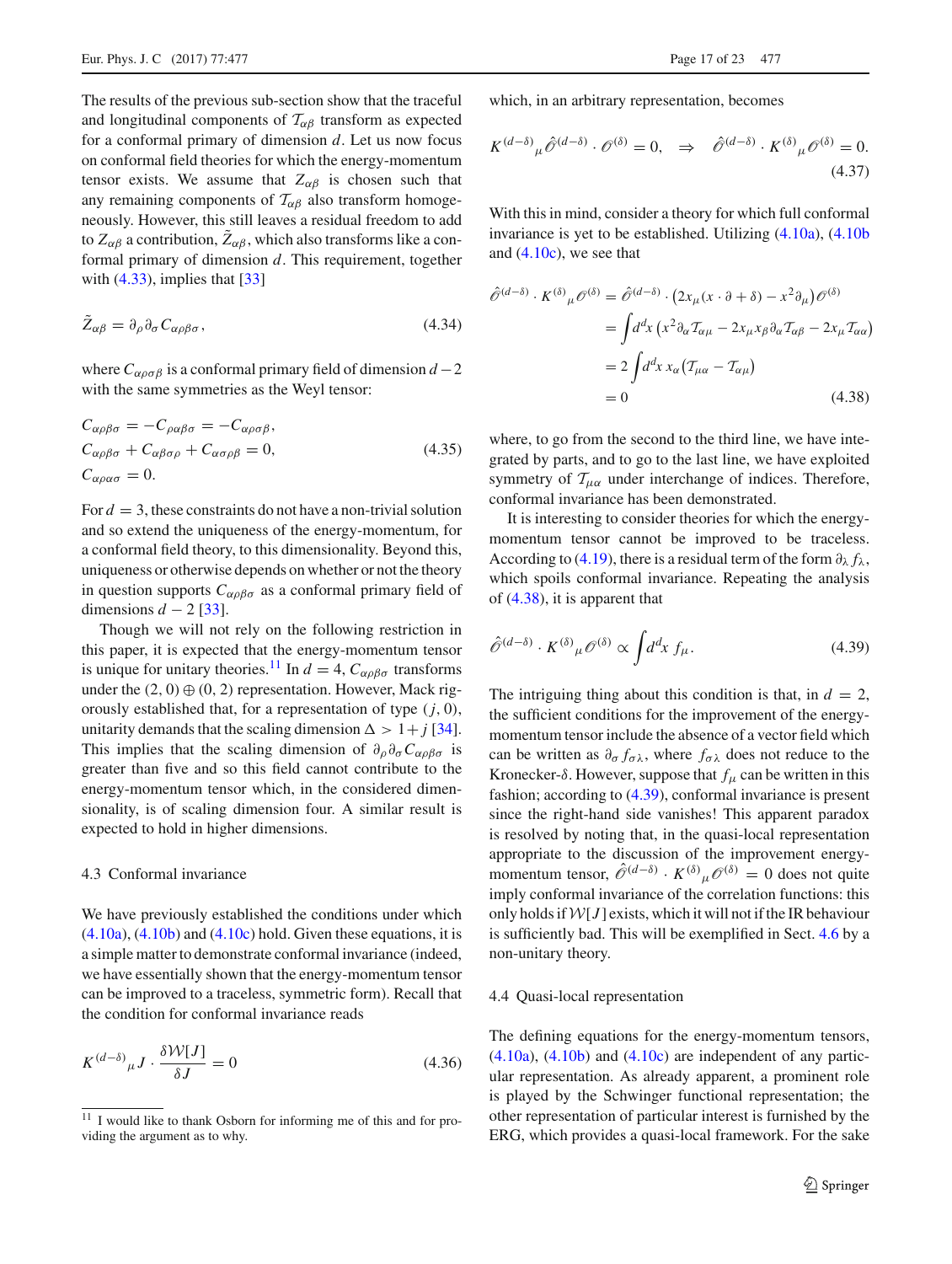of definiteness, in this section we will explore the energymomentum tensor using the canonical ERG equation, dis-cussed in Sect. [3.](#page-9-0) Recall that  $\delta$  can be written in terms of the anomalous dimension of the fundamental via [\(2.19\)](#page-6-2).

In this context, we have

$$
\mathscr{O}_{\text{loc}}^{(\delta)} = K^{-1} \cdot (1 + \varrho) \cdot \varphi + \mathcal{G}_0 \cdot \varrho \cdot \frac{\delta \mathcal{S}}{\delta \varphi},\tag{4.40a}
$$

$$
\mathscr{O}_{\text{loc}}^{(d-\delta)} = \varphi \cdot \mathscr{G}_0^{-1} + \frac{\delta \mathcal{S}}{\delta \varphi} \cdot K,\tag{4.40b}
$$

where, in momentum space, for  $n < 2$ 

$$
\varrho(p^2) = -p^{2(\eta/2)} K(p^2) \int_0^{p^2} dq^2 \left[ \frac{1}{K(q^2)} \right]' q^{-2(\eta/2)},
$$
\n(4.41)

with  $K$  the momentum-space cutoff introduced in  $(2.29)$ . The expressions for  $\rho$  and  $\mathcal{O}^{(\delta)}$  first appeared in [\[35\]](#page-22-12) and played a prominent role in much of the analysis of [\[17\]](#page-21-11). The pair of fields  $(4.40a)$  and  $(4.40a)$  appears in both  $[17,20]$  $[17,20]$  $[17,20]$ . Note that the  $h$  appearing in  $(3.1)$  is (given appropriate boundary conditions) related to  $\rho$  according to [\[17\]](#page-21-11)

$$
h = \mathcal{G}^{-1} \cdot (\mathbb{1} + \varrho) + h_0, \quad h_0 = \begin{cases} 1, & \eta = 0, \\ 0, & \eta < 2, \neq 0. \end{cases} \tag{4.42}
$$

For our purposes, though, we seek a slight modification to  $\mathcal{O}_{\text{loc}}^{(d-\delta)}$ , as discussed around [\(4.3\)](#page-12-2). To motivate this, consider [\(4.7\)](#page-12-5). The novelty of the current representation is that the dilatation generator  $(3.29c)$  has a term containing not one but two functional derivatives. Consequently,

 $\mathscr{D}_{\mathcal{S}}[\varphi]\mathcal{O} \neq [\mathscr{D}_{\mathcal{S}}[\varphi], \mathcal{O}].$ 

<span id="page-17-1"></span>Therefore, we seek an extension of  $\mathcal{O}_{loc}^{(d-\delta)}$ , to be denoted  $\hat{\mathcal{O}}_{\text{loc}}^{(d-\delta)}$ , such that

$$
\left[\mathcal{D}_{\mathcal{S}}[\varphi], \hat{\mathcal{O}}_{\text{loc}}^{(d-\delta)}\right] = D^{(d-\delta)}\hat{\mathcal{O}}_{\text{loc}}^{(d-\delta)}.
$$
\n(4.43)

In this way we can construct

$$
\mathcal{O}_{\text{loc}}^{(d)} = -\delta \hat{\mathcal{O}}_{\text{loc}}^{(d-\delta)} \times \mathcal{O}_{\text{loc}}^{(\delta)},\tag{4.44}
$$

which by construction satisfies

$$
\mathscr{D}_{\mathcal{S}}[\varphi]\mathscr{O}_{\text{loc}}^{(d)} = D^{(d)}\mathscr{O}_{\text{loc}}^{(d)}.\tag{4.45}
$$

<span id="page-17-2"></span>The solution is to take

$$
\hat{\mathcal{O}}_{\text{loc}}^{(d-\delta)} = \varphi \cdot \mathcal{G}_0^{-1} + \frac{\delta \mathcal{S}}{\delta \varphi} \cdot K - \frac{\delta}{\delta \varphi} \cdot K. \tag{4.46}
$$

There are various ways to obtain this equation. On the one hand, a brute force calculation can be performed, along the

lines of appendix C of [\[17](#page-21-11)]. However, there is a more elegant approach. Notice that we may write

$$
\hat{\mathcal{O}}_{\text{loc}}^{(d-\delta)} = e^{\mathcal{S}} e^{-\mathcal{Y}} \varphi \cdot \mathcal{G}_0^{-1} e^{\mathcal{Y}} e^{-\mathcal{S}}.
$$
\n(4.47)

<span id="page-17-0"></span>Recalling  $(2.31)$  and  $(3.5)$ , it is apparent that

$$
\[ \mathscr{D}_{\mathcal{S}}[\varphi], \hat{\mathscr{O}}_{loc}^{(d-\delta)} \] = e^{\mathcal{S}} e^{-\mathcal{Y}} D^{(\delta-\eta)} \varphi \cdot \mathcal{G}_0^{-1} e^{\mathcal{Y}} e^{-\mathcal{S}}.
$$
 (4.48)

<span id="page-17-3"></span>Splitting  $\delta - \eta = \delta_0 - \eta/2$  and noting that

$$
D^{(d-\delta_0)}\mathcal{G}_0^{-1} + \mathcal{G}_0^{-1}\overleftarrow{D}^{(d-\delta_0)} = 0, \tag{4.49}
$$

it follows that

$$
D^{(\delta-\eta)}\varphi \cdot \mathcal{G}_0^{-1} = -\frac{\eta}{2}\varphi \cdot \mathcal{G}_0^{-1} - \varphi \cdot D^{(d-\delta_0)}\mathcal{G}_0^{-1}
$$
  

$$
= -\frac{\eta}{2}\varphi \cdot \mathcal{G}_0^{-1} + \varphi \cdot \mathcal{G}_0^{-1} \overleftarrow{D}^{(d-\delta_0)}
$$
  

$$
= \varphi \cdot \mathcal{G}_0^{-1} \overleftarrow{D}^{(d-\delta)}, \qquad (4.50)
$$

confirming [\(4.43\)](#page-17-1).

As we know from  $(4.10a)$ , the fields discussed above can be combined to form the trace of the energy-momentum tensor. Integrating over space, we recognize the resulting object as nothing other than the exactly marginal, redundant field which exists at every critical fixed point. Recall that the definition of a redundant field is that it can be cast as a quasi-local field redefinition. This is essentially manifest in the case of the trace of the energy-momentum tensor – which in the ERG representation we denote by  $T_{\alpha\alpha}$  – since

$$
\int T_{\alpha\alpha} = -\delta \hat{\mathcal{O}}_{\text{loc}}^{(d-\delta)} \cdot \mathcal{O}_{\text{loc}}^{(\delta)}
$$

$$
= -\delta e^{S[\varphi]} \left( \frac{\delta}{\delta \varphi} - \varphi \cdot \mathcal{G}^{-1} \right)
$$

$$
\cdot \left( \mathcal{G} \cdot \varrho \cdot \frac{\delta}{\delta \varphi} - (1 + \varrho) \cdot \varphi \right) e^{-S[\varphi]}.
$$
(4.51)

Recalling [\(2.37\)](#page-9-7) we have, for infinitesimal  $\epsilon$ :

$$
e^{-S^{\text{tot}}[\varphi] + \epsilon \int T_{\alpha\alpha}} = \left\{ 1 - \epsilon \delta \frac{\delta}{\delta \varphi} \cdot \left( \mathcal{G} \cdot \varrho \cdot \frac{\delta}{\delta \varphi} - \varphi \right) \right\} e^{-S^{\text{tot}}[\varphi]}.
$$
\n(4.52)

On account of the total functional derivative on the right-hand side, it follows that the partition function is invariant under an infinitesimal shift of the action in the direction of the (integrated) trace of the energy-momentum tensor; in standard parlance, this field is redundant.

It has been appreciated for a long time that every critical fixed-point solution of the ERG equation in fact exists as a line of physically equivalent fixed points [\[15](#page-21-9)[–17](#page-21-11)[,24](#page-22-1)[,25](#page-22-2)].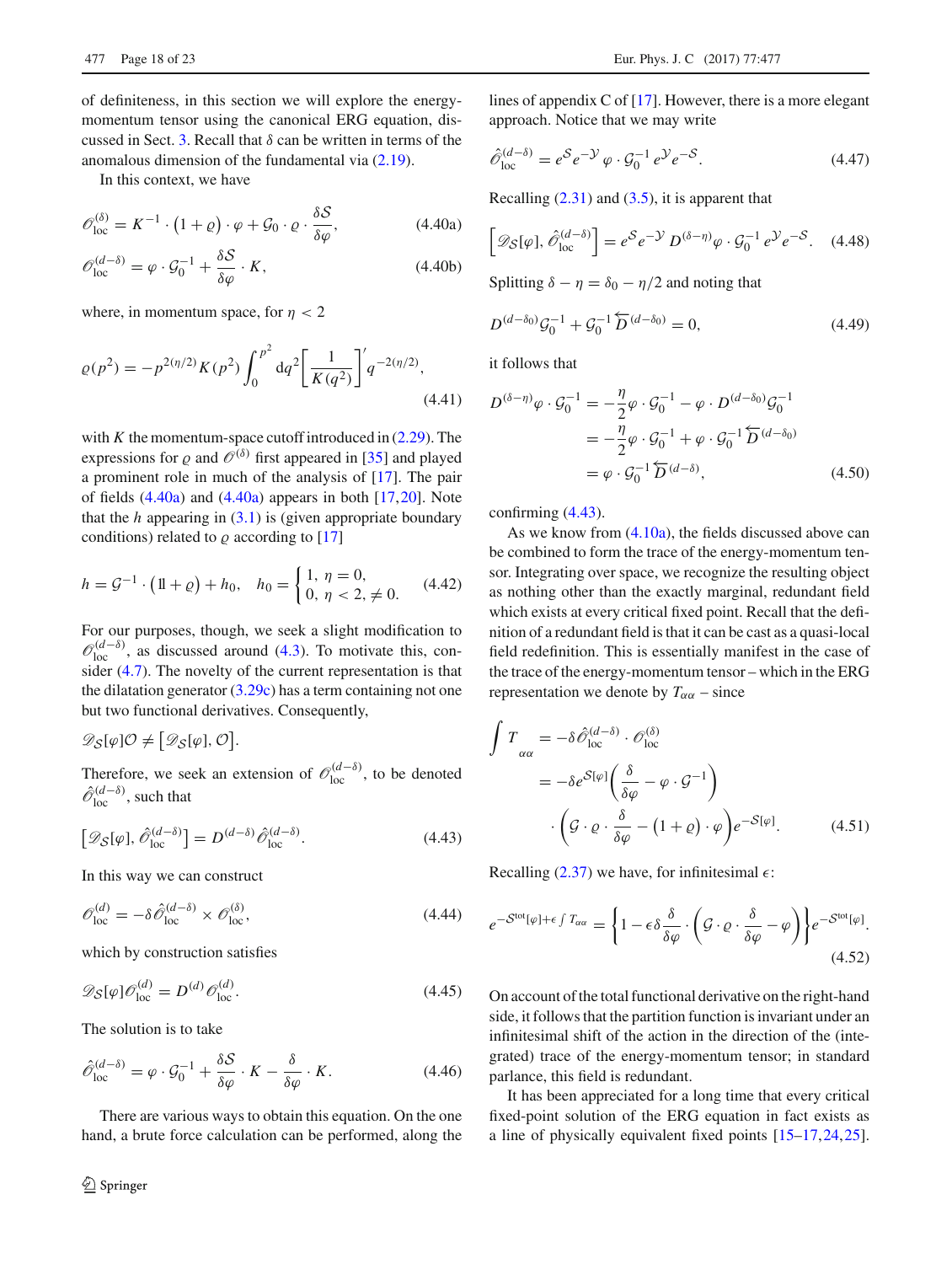The exactly marginal, redundant field generates infinitesimal motion along this line: if the line is parametrized by *b*, then

$$
S(b + \delta b) = S(b) + \delta b \mathcal{O}^{(d-\delta)} \cdot \mathcal{O}^{(\delta)}.
$$
 (4.53)

For the canonical ERG equation, a generic expression for the entire line of fixed points can be found in [\[17](#page-21-11)] (see also [\[36,](#page-22-13)[37\]](#page-22-14)). Within the ERG formalism, it has been shown that, for any (quasi-local) fixed point for which the exactly marginal, redundant field exists, the value of  $\eta$  is isolated [\[17\]](#page-21-11) (the converse was proven in  $[15]$ ). From the perspective of this paper, this property can now be understood as arising for quasi-local theories for which the (trace of the) energymomentum tensor exists and is non-zero.

# <span id="page-18-0"></span>4.5 The Gaussian fixed point

An instructive illustration of many of the concepts discussed above is provided by the Gaussian fixed point, which describes a free theory for which the fundamental field has scaling dimension  $\delta = \delta_0 = (d-2)/2$ . Before providing the canonical ERG representation of this theory, we will derive the expression for the energy-momentum tensor in the para-Schwinger functional representation. We do this since, for the special case of the Gaussian fixed point, this representation is, in fact, strictly local and, as such, equivalent to an unregularized action approach. Consequently, this should provide a familiar setting prior to our exposition of the less conventional ERG approach. Note that the difference between  $\mathcal{O}^{(d-\delta_0)}$  and  $\hat{\mathcal{O}}^{(d-\delta_0)}$  amounts only to a vacuum term, which we ignore (the same is true in Sect. [4.6\)](#page-19-0).

#### <span id="page-18-1"></span>*4.5.1 Para-Schwinger functional representation*

In this representation, (and employing canonical normalization) we have  $\mathcal{O}^{(d-\delta_0)} = -\partial^2 \varphi$  and  $\mathcal{O}^{(\delta_0)} = \varphi$ , from which we observe that

$$
-\partial^2 \varphi \times \partial_{\beta} \varphi = -\partial_{\alpha} (\partial_{\alpha} \varphi \times \partial_{\beta} \varphi) - \frac{1}{2} \partial_{\beta} (\partial_{\lambda} \varphi \times \partial_{\lambda} \varphi)
$$
  
= 
$$
-\partial_{\alpha} (\partial_{\alpha} \varphi \times \partial_{\beta} \varphi - \frac{1}{2} \delta_{\alpha \beta} \partial_{\lambda} \varphi \times \partial_{\lambda} \varphi).
$$
(4.54)

Upon comparison with [\(4.10b\)](#page-13-4), and using a tilde to denote the para-Schwinger functional representation, it is apparent that

$$
\tilde{\mathcal{I}}_{\alpha\beta} = \partial_{\alpha}\varphi \times \partial_{\beta}\varphi - \frac{1}{2}\delta_{\alpha\beta}\partial_{\lambda}\varphi \times \partial_{\lambda}\varphi + \frac{\delta_0}{d-1}\partial_{\lambda}Z_{\lambda\alpha\beta}, \tag{4.55}
$$

where  $Z_{\lambda\alpha\beta}(\varphi)$  satisfies the conditions [\(4.21\)](#page-14-5) but is thus far undetermined; the factor of  $\delta_0/(d-1)$  has been inserted for convenience. Taking the trace and comparing with [\(4.10a\)](#page-13-3):

$$
-\frac{d-2}{2}\partial_{\lambda}\varphi \times \partial_{\lambda}\varphi + \frac{\delta_0}{d-1}\partial_{\lambda}Z_{\lambda\alpha\alpha} = \delta_0\partial^2\varphi \times \varphi. \quad (4.56)
$$

This is solved by taking

$$
\partial_{\lambda} Z_{\lambda \alpha \beta} = \left( \delta_{\alpha \beta} \partial^2 - \partial_{\alpha} \partial_{\beta} \right) \frac{1}{2} \varphi^2, \tag{4.57}
$$

yielding the standard Gaussian energy-momentum tensor,

<span id="page-18-3"></span>
$$
\tilde{\mathcal{T}}_{\alpha\beta} = \partial_{\alpha}\varphi \times \partial_{\beta}\varphi - \frac{1}{2}\delta_{\alpha\beta}\partial_{\lambda}\varphi \times \partial_{\lambda}\varphi \n+ \frac{d-2}{4(d-1)}(\delta_{\alpha\beta}\partial^2 - \partial_{\alpha}\partial_{\beta})\varphi^2.
$$
\n(4.58)

Before moving on, it is instructive to consider the expression for the energy-momentum tensor in the Schwinger functional representation. Recalling  $(1.2)$  and  $(2.15)$ , this can be obtained from [\(4.58\)](#page-18-3) simply by making the substitution

$$
\varphi \to -\mathcal{G}_0 \cdot J. \tag{4.59}
$$

It is thus apparent that, in the Schwinger functional representation,

$$
\partial_{\alpha} \mathcal{T}_{\alpha\beta} = -J \times \partial_{\beta} \mathcal{G}_0 \cdot J, \qquad (4.60a)
$$

$$
\mathcal{T}_{\alpha\alpha} = -\delta_0 J \times \mathcal{G}_0 \cdot J,\tag{4.60b}
$$

precisely as we expect for the Ward identities involving the connected correlator of the Gaussian theory.

# <span id="page-18-2"></span>*4.5.2 ERG representation*

In the ERG formalism, the Gaussian theory exhibits a line of physically equivalent fixed points, as expected, which terminates in a non-critical fixed point for which both the Schwinger functional vanishes and the energy-momentum tensor vanish. The Gaussian solution of the canonical ERG equation is (in momentum space):

$$
S[\varphi] = \frac{1}{2} \int_{p} \varphi(p) \frac{bp^2}{1 - bK(p^2)} \varphi(-p),
$$
  
\n
$$
S^{\text{tot}}[\varphi] = \frac{1}{2} \int_{p} \varphi(p) \frac{p^2 K^{-1}(p^2)}{1 - bK(p^2)} \varphi(-p),
$$
\n(4.61)

where, in accord with convention,  $K(0) = 1$  and  $\int_p$  $(2\pi)^{-d} \int d^d p$ . It is thus apparent that the Gaussian fixed point exists as a line for  $-\infty < b < 1$ . At  $b = 1$ , the action is still a fixed point in the sense of solving the ERG equation. However, Taylor expanding  $K(p^2) = 1 + O(p^2)$ , it is clear that the action does not describe a theory with long-range order: this theory is non-critical. As emphasised by Wegner, such theories support only redundant fields and, as we will see below, both the energy-momentum tensor and the correlation functions vanish. Note that, for  $b > 1$ , the coefficient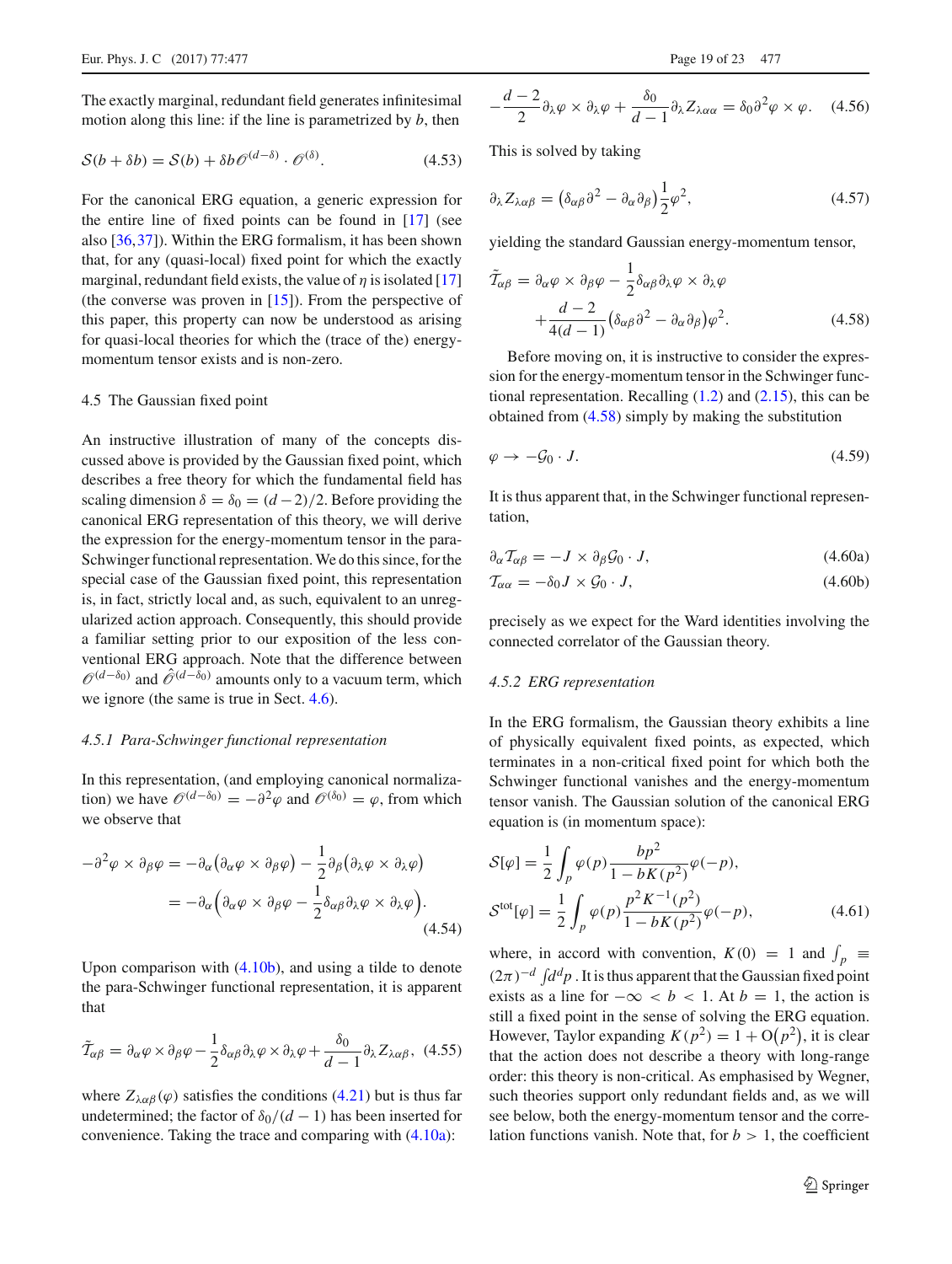of  $\varphi(p)p^2\varphi(-p)$  turns negative, which manifests itself as a loss of positivity of the two-point correlation function, as will also be seen below.

Defining

$$
\overline{G} = (1 - bK)^{-1},\tag{4.62}
$$

the Gaussian solution can be rewritten:

$$
\mathcal{S}^{\text{tot}}[\varphi] = \frac{1}{2}\varphi \cdot \mathcal{G}^{-1} \cdot \overline{G} \cdot \varphi. \tag{4.63}
$$

Substituting into [\(4.40a\)](#page-17-0) and [\(4.46\)](#page-17-2), it can readily be confirmed that

$$
\mathscr{O}_{\text{loc}}^{(\delta)} = (1 - b)\overline{G} \cdot \varphi,\tag{4.64a}
$$

$$
\mathscr{O}_{\text{loc}}^{(d-\delta)} = \varphi \cdot \overline{G} \cdot \mathscr{G}_0^{-1}.
$$
\n(4.64b)

The full energy-momentum tensor can be obtained from [\(4.58\)](#page-18-3) by making the substitution

$$
\varphi(x) \to \sqrt{1-b} \int d^d y \, \overline{G}\big((x-y)^2\big)\varphi(y). \tag{4.65}
$$

Furthermore, as shown explicitly in [\[17](#page-21-11)], the Schwinger functional for the Gaussian theory is given by

$$
\mathcal{W}[J] = \frac{1-b}{2} \int_{p} J(p) \frac{1}{p^2} J(-p). \tag{4.66}
$$

Thus it is apparent that, at the point the theory turns non-critical, both the correlation functions and the energymomentum tensor vanish. For  $b > 1$ , positivity of the twopoint function is violated.

## <span id="page-19-0"></span>4.6 A non-unitary example

Having observed the successful construction of the energymomentum tensor in the simplest local, unitary theory, in this section we will provide a simple non-unitary example where the construction breaks down – at least in  $d = 2$ . (For a pedagogical exposition of various aspects of unitarity, see [\[38](#page-22-15)].) Specifically, we will consider a free theory for which  $n = -2$ .

In momentum space, it is a simple matter to show that [\[17\]](#page-21-11)

$$
S = \frac{1}{2} \int_{p} \varphi(p)\varphi(-p) \frac{bp^2 - p^4 K^{-1}(1+\varrho)}{\varrho p^2 - bK},
$$
 (4.67)

where *b* parametrizes the line of equivalent fixed points and  $\varrho$  is given by [\(4.41\)](#page-17-3). Note that the two-point function for the full action, cf.  $(2.37)$ , starts at  $O(p<sup>4</sup>)$ . It follows that

$$
\mathscr{O}^{(\delta)}(p) = -\frac{b}{p^2 \varrho - bK} \varphi(p),\tag{4.68a}
$$

$$
\mathcal{O}^{(d-\delta)}(p) = -\frac{p^4}{\varrho p^2 - bK} \varphi(p).
$$
 (4.68b)

Taking  $b = -1$  (to attain canonical normalization) let us define

$$
\Phi = (p^2 \varrho + K)^{-1} \cdot \varphi,\tag{4.69}
$$

giving  $\mathcal{O}^{(d-\delta)} = -\partial^4 \Phi$  and  $\mathcal{O}^{(\delta)} = \Phi$ . The attempted construction of the energy-momentum tensor precedes in a similar vein to before. Observe that

$$
\partial_{\alpha} \Phi \times \partial^{4} \Phi = \partial_{\rho} \left( \partial_{\alpha} \Phi \times \partial_{\rho} \partial^{2} \Phi + \partial_{\rho} \Phi \times \partial_{\alpha} \partial^{2} \Phi \right) \n- \frac{1}{2} \partial_{\alpha} \left( \partial^{2} \Phi \times \partial^{2} \Phi + 2 \partial_{\rho} \Phi \times \partial_{\rho} \partial^{2} \Phi \right).
$$
\n(4.70)

Therefore, [\(4.10b\)](#page-13-4) implies

$$
T_{\alpha\beta} = \partial_{\alpha} \Phi \times \partial_{\beta} \partial^2 \Phi + \partial_{\beta} \Phi \times \partial_{\alpha} \partial^2 \Phi
$$
  
 
$$
- \frac{1}{2} \delta_{\alpha\beta} (\partial^2 \Phi \times \partial^2 \Phi + 2 \partial_{\rho} \Phi \times \partial_{\rho} \partial^2 \Phi)
$$
  
 
$$
+ \partial_{\lambda} Z_{\lambda\alpha\beta}.
$$
 (4.71)

Taking the trace yields

$$
T_{\alpha\alpha} = (2-d)\partial_{\alpha}\Phi \times \partial_{\alpha}\partial^2 \Phi - \frac{d}{2}\partial^2 \Phi \times \partial^2 \Phi + \partial_{\lambda}Z_{\lambda\alpha\alpha}.
$$
 (4.72)

However, from [\(4.10a\)](#page-13-3), we know that the trace of the energymomentum tensor is to be equated with  $-\delta\mathcal{O}^{(d-\delta)} \times \mathcal{O}^{(\delta)}$ , which in this case amounts to setting

$$
(2 - d)\partial_{\alpha}\Phi \times \partial_{\alpha}\partial^2\Phi - \frac{d}{2}\partial^2\Phi \times \partial^2\Phi + \partial_{\lambda}Z_{\lambda\alpha\alpha}
$$
  
=  $\frac{d - 4}{2}\Phi \times \partial^4\Phi.$  (4.73)

This simplifies to

<span id="page-19-1"></span>
$$
2\partial_{\alpha}(\Phi \times \partial_{\alpha}\partial^2 \Phi) - \frac{d}{2}\partial^2(\Phi \times \partial^2 \Phi) + \partial_{\lambda}Z_{\lambda\alpha\alpha} = 0.
$$
 (4.74)

Comparing with  $(4.24b)$  we see that, in  $d = 2$ , the presence of the first term prevents the construction of a quasi-local ∂λ*Z*λαβ.

Notice that

$$
\Phi \times \partial_{\alpha} \partial^2 \Phi = \partial_{\sigma} \left( \Phi \times \partial_{\alpha} \partial_{\sigma} \Phi - \frac{1}{2} \delta_{\sigma \alpha} \partial_{\lambda} \Phi \times \partial_{\lambda} \Phi \right).
$$
\n(4.75)

In  $d > 2$ , improvement of the energy-momentum tensor along the lines of  $(4.24b)$  is thus possible. For  $d = 2$  the energy-momentum tensor cannot be improved. Recalling the discussion around [\(4.39\)](#page-16-4), the  $\eta = -2$  free theory thus provides an example where, in the quasi-local representation,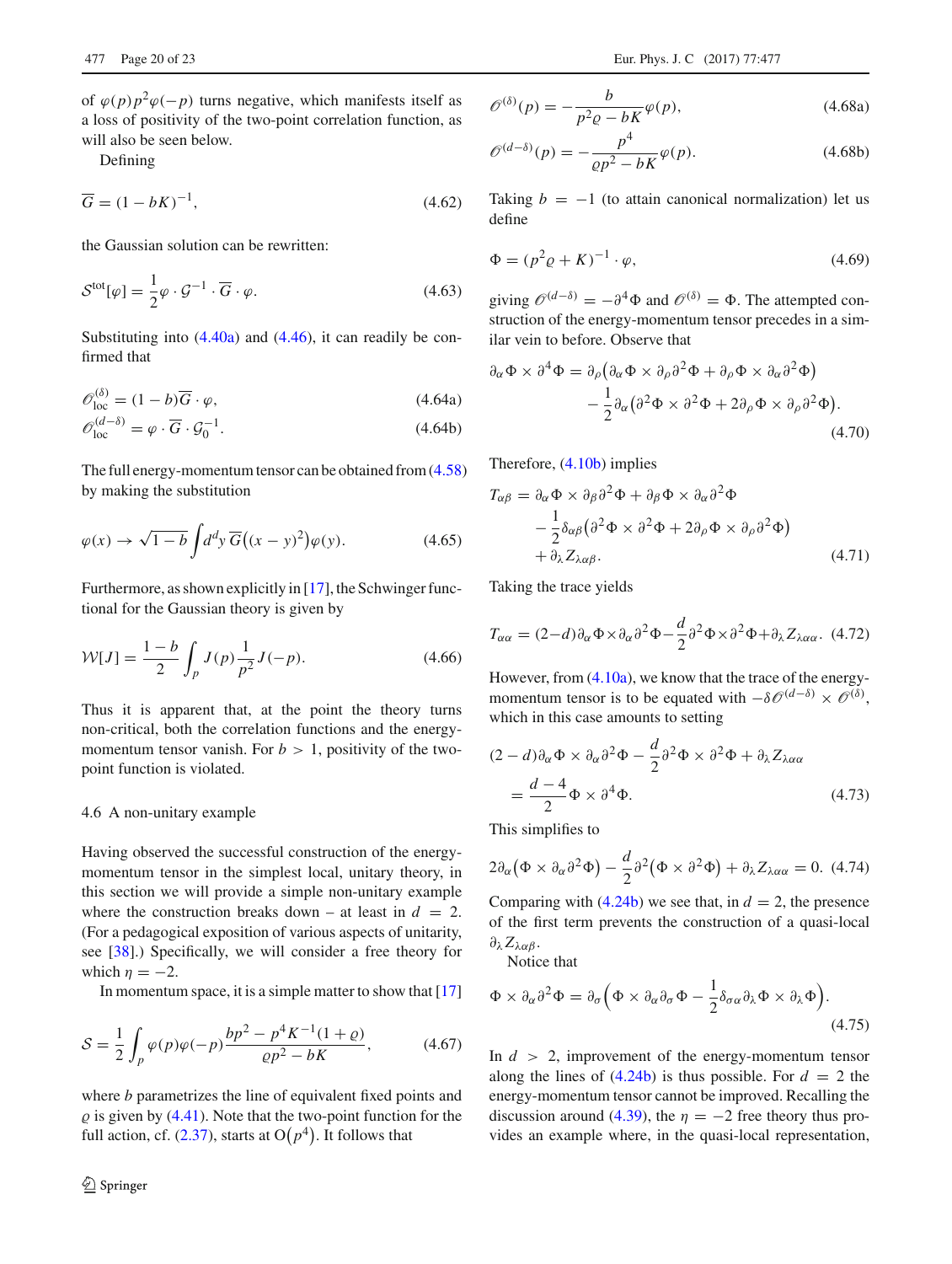the action is apparently conformally invariant but, nevertheless, the full quantum theory is not. It is easy to see that *W*[*J* ] does not exist, since the propagator  $\sim 1/p^4$ .

To conclude, note that for  $d > 2$  the energy-momentum tensor can be improved by taking $^{12}$ :

$$
Z_{\lambda\alpha\beta} = -\partial_{\mu} Y_{\alpha\lambda\beta\mu},\tag{4.76}
$$

where

$$
Y_{\alpha\lambda\beta\mu} = (\delta_{\alpha\beta}\delta_{\lambda\mu} - \delta_{\alpha\mu}\delta_{\lambda\beta})\frac{1}{d-1}
$$
  
 
$$
\times \left(\frac{d}{d-2}\partial_{\gamma}\Phi \times \partial_{\gamma}\Phi - \frac{d-4}{2}\Phi \times \partial^2\Phi\right)
$$
  
 
$$
-\frac{2}{d-2}(\delta_{\alpha\beta}\partial_{\lambda}\Phi \times \partial_{\mu}\Phi + \delta_{\lambda\mu}\partial_{\alpha}\Phi \times \partial_{\beta}\Phi
$$
  
 
$$
-\delta_{\lambda\beta}\partial_{\alpha}\Phi \times \partial_{\mu}\Phi - \delta_{\alpha\mu}\partial_{\lambda}\Phi \times \partial_{\beta}\Phi). \qquad (4.77)
$$

By virtue of the symmetries

$$
Y_{\alpha\lambda\beta\mu} = -Y_{\lambda\alpha\beta\mu} = Y_{\beta\mu\alpha\lambda},\tag{4.78}
$$

it is apparent that, as required,

$$
\partial_{\alpha}\partial_{\lambda}Z_{\lambda\alpha\beta}=0, \quad \partial_{\lambda}Z_{\lambda\alpha\beta}=\partial_{\lambda}Z_{\lambda\beta\alpha}.
$$
 (4.79)

Finally, it can be checked that, upon taking the trace, we recover [\(4.74\)](#page-19-1).

# <span id="page-20-0"></span>**5 Conclusions**

The essence of the philosophy advocated in this paper is a conservative one. At its heart is the desire to view, as far as possible, QFT as fundamental. (Whether or not this ultimately turns out to be the case is beside the point; the goal is partly to see how far one can go by pursuing this agenda.) Taking this seriously, we are driven to look for theories which make sense down to arbitrarily short distances (i.e. theories exhibiting non-perturbative renormalizability). Wilsonian renormalization teaches us that a sufficient condition for this is scale-invariant behaviour in the deep UV, suggesting that we investigate either fully scale-invariant theories or relevant/marginally relevant deformations, thereof.

Our exclusive focus has been on theories exhibiting invariance under the full conformal group. In this context, there are two largely disjoint approaches: one based on exploring the constraints implied by conformal invariance on the correlation functions and the other a path integral approach built upon a quasi-local action. True to our philosophy, the former is viewed as more primitive due to its inherently quantum

field-theoretic nature whereas, through the action, the latter manifests its classical heritage. Ideally, then, what we would like is to be able to start with an approach based on the correlation functions and to show how an action-based description emerges.

This paper largely shows how to achieve this. Starting from the statements of conformal covariance of the correlation functions, the first step is to wrap these up into functionals of sources (accepting a degree of formality in this step). Associated with this is a functional representation of the conformal algebra. This forms the basis for constructing more elaborate representations, involving auxiliary functionals. These auxiliary functionals satisfy consistency conditions, and our development culminated with a representation in which the condition corresponding to dilatation invariance is nothing but the fixed-point version of the canonical ERG equation of [\[29\]](#page-22-6). The explicit form of the partner encoding special conformal invariance is a new result of this paper.

Nevertheless, it must be acknowledged that we were guided towards this representation because we knew what we were looking for. This, in of itself, is not an issue. More pressing is that, coming from the path integral perspective, it is expected that all physically acceptable solutions to ERG equations correspond to quasi-local actions  $[12,17]$  $[12,17]$  $[12,17]$ . The step that is missing in this paper is to show that ERG representations of CFTs necessarily have a Wilsonian effective action that is, indeed, quasi-local. Or, to put it another way, of all the possible representations of the conformal algebra, what makes the ERG representation so special? Suggestively, as alluded to in Sect. [4.4,](#page-16-1) if the ERG representation of a CFT is quasi-local, then the energy-momentum tensor is amongst the spectrum of conformal primaries. Indeed, the ERG and the energy-momentum tensor share an intimate relationship revealed in this paper: lines of physically equivalent fixed points are generated by the trace of the energy-momentum tensor.

Therefore, referring to the questions posed in the introduction, the state of affairs is as follows. A concrete recipe has been provided for encoding conformal dynamics in an object recognizable as the Wilsonian effective action. This assumes  $(2.22)$  which, given the choice  $(2.28)$ , amounts to an assumption of the existence of a path integral. As noted, in  $d = 2$  it may be necessary to work in finite volume. Plausibly, the rather formal process presented will work for theories possessing an energy-momentum tensor, in which case we expect the Wilsonian representation to furnish a quasi-local formulation of the theory in question. It is clearly desirable, however, to place all of this on a more rigorous footing.

Beyond this matter, it is worth posing the question as to whether there may exist theories supporting representations of the conformal algebra for which the constraint which picks out physically acceptable theories is entirely different from quasi-locality, but equally powerful. Besides exploring this

<span id="page-20-1"></span><sup>12</sup> I am very grateful to Hidenori Sonoda for supplying me with this solution.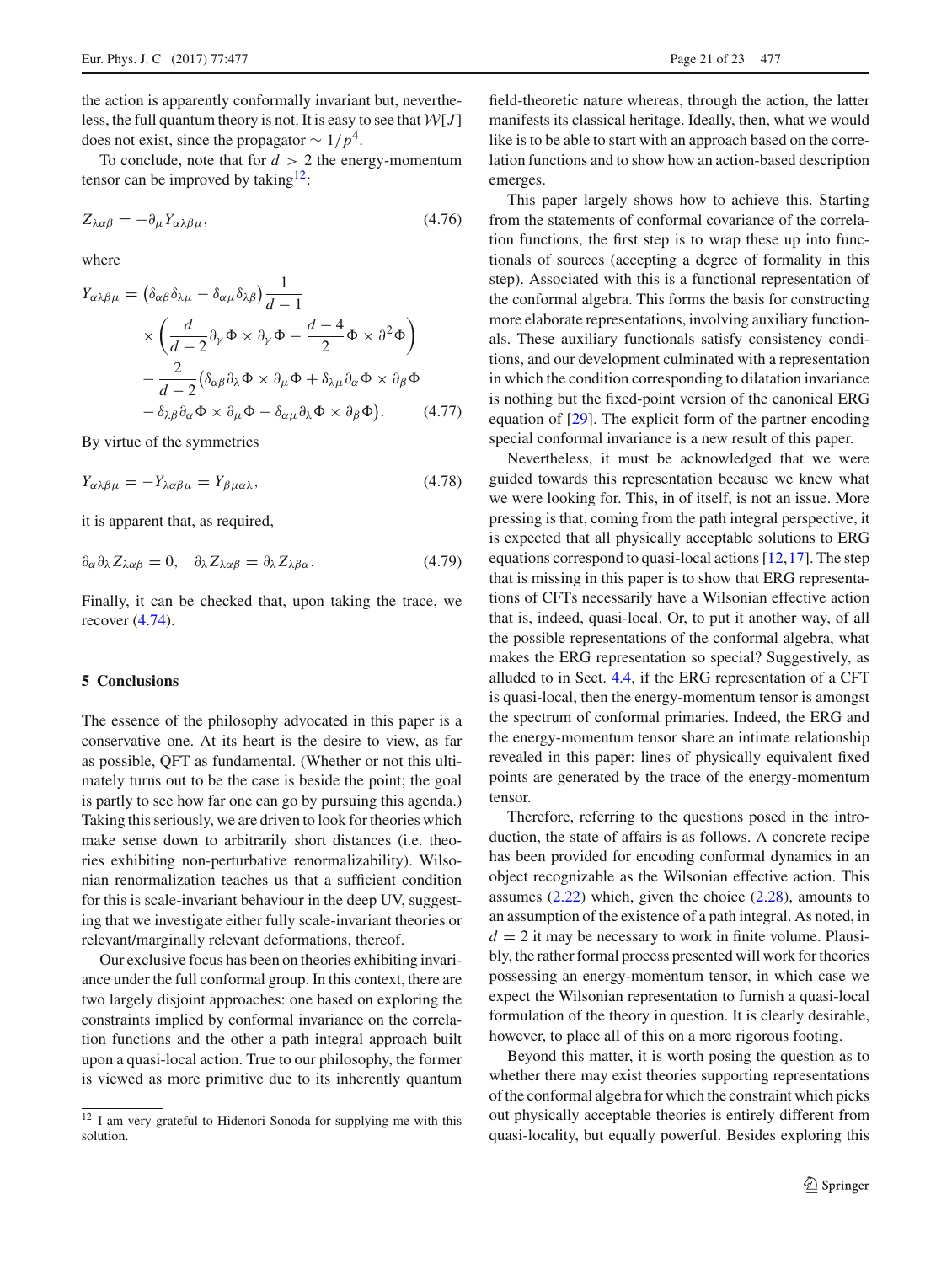theme further, several avenues of future research suggest themselves. Transcribing our approach to supersymmetric theories should be largely a matter of working with the appropriate potential superfields, as in [\[39](#page-22-16)], and being mindful that the conformal algebra is enhanced to be superconformal. A controlled environment in which to further explore the CFT/ERG link is in  $d = 2$ , where it may be profitable to investigate functional representations of the entire Virasoro algebra. As indicated earlier, a rigorous treatment in  $d = 2$ may entail a careful finite-volume treatment. Gauge theories present special problems [\[17,](#page-21-11)[40\]](#page-22-17) and it is my belief that appropriately extending the ideas of this paper will require new ideas.

Furthermore, it is desirable to extend the scope of the analysis to include scale-dependent theories. It is anticipated that the renormalizability (or otherwise) of such theories is tied up with the renormalization of composite operators. Since, for irrelevant/marginally irrelevant perturbations, renormalizability is lost this suggests that, in order to properly define the fixed-point Schwinger functional involving the corresponding sources, some form of point splitting should be performed on the composite operators, to improve their UV behaviour. It may be that this engenders a natural way to uncover the operator product expansion within the ERG formalism, raising the hope of making concrete links between the ideas of this paper and recent developments in the application of the conformal bootstrap.

Finally, it is worth considering the question as to whether theories exist in which there are multiple, distinct quasi-local representations. This leads naturally to the subject of dualities and it is hoped that the ideas of this paper and the fresh perspective it gives on the nature and origins of Wilsonian renormalization will offer new insights in this area.

**Acknowledgements** This paper is dedicated to the memory of my friend, Francis Dolan, who died, tragically, in 2011. It is gratifying that I have been able to honour him with work which substantially overlaps with his research interests and also that some of the inspiration came from a long dialogue with his mentor and collaborator, Hugh Osborn. In addition, I am indebted to Hugh for numerous perceptive comments on various drafts of the manuscript and for bringing to my attention gaps in my knowledge and holes in my logic. I would like to thank Yu Nakayama and Hidenori Sonoda for insightful correspondence following the appearance of the first and third versions on the arXiv, respectively. I am firmly of the conviction that the psychological brutality of the post-doctoral system played a strong underlying role in Francis' death. I would like to take this opportunity, should anyone be listening, to urge those within academia in roles of leadership to do far more to protect members of the community suffering from mental health problems, particularly during the most vulnerable stages of their careers.

**Open Access** This article is distributed under the terms of the Creative Commons Attribution 4.0 International License [\(http://creativecomm](http://creativecommons.org/licenses/by/4.0/) [ons.org/licenses/by/4.0/\)](http://creativecommons.org/licenses/by/4.0/), which permits unrestricted use, distribution, and reproduction in any medium, provided you give appropriate credit to the original author(s) and the source, provide a link to the Creative Commons license, and indicate if changes were made. Funded by SCOAP3.

#### <span id="page-21-0"></span>**References**

- <span id="page-21-1"></span>1. F.A. Dolan, H. Osborn, Conformal four point functions and the operator product expansion. Nucl. Phys. B **599**, 459 (2001). [arXiv:hep-th/0011040](http://arxiv.org/abs/hep-th/0011040)
- 2. F.A. Dolan, H. Osborn, Conformal partial waves and the operator product expansion. Nucl. Phys. B **678**, 491 (2004). [arXiv:hep-th/0309180](http://arxiv.org/abs/hep-th/0309180)
- <span id="page-21-2"></span>3. F.A. Dolan, H. Osborn, Conformal partial waves: further mathematical results. [arXiv:1108.6194](http://arxiv.org/abs/1108.6194) [hep-th]
- <span id="page-21-3"></span>4. R. Rattazzi, S. Rychkov, E. Tonni, A. Vichi, Bounding scalar operator dimensions in 4D CFT. JHEP **0812**, 31 (2008). [arXiv:0807.0004](http://arxiv.org/abs/0807.0004) [hep-th]
- 5. M.S. Costa, J. Penedones, D. Poland, S. Rychkov, Spinning conformal blocks. JHEP **1112**, 154 (2011). [arXiv:1109.6321](http://arxiv.org/abs/1109.6321) [hep-th]
- 6. D. Poland, D. Simmons-Duffin, Bounds on 4D conformal and superconformal field theories. JHEP **1105**, 017 (2011). [arXiv:1009.2087](http://arxiv.org/abs/1009.2087) [hep-th]
- <span id="page-21-17"></span>7. S. El-Showk, M.F. Paulos, D. Poland, S. Rychkov, D. Simmons-Duffin, A. Vichi, Solving the 3d ising model with the conformal bootstrap. Phys. Rev. D **86**, 025022 (2012). [arXiv:1203.6064](http://arxiv.org/abs/1203.6064) [hepth<sub>1</sub>
- <span id="page-21-18"></span>8. S. El-Showk, M.F. Paulos, D. Poland, S. Rychkov, D. Simmons-Duffin, A. Vichi, Solving the 3d Ising model with the Conformal Bootstrap II. c-Minimization and precise critical exponents. [arXiv:1403.4545](http://arxiv.org/abs/1403.4545) [hep-th]
- 9. F. Gliozzi, More constraining Conformal Bootstrap. Phys. Rev. Lett. **111**, 161602 (2013). [arXiv:1307.3111](http://arxiv.org/abs/1307.3111) [hep-th]
- <span id="page-21-4"></span>10. F. Gliozzi, A. Rago, Critical exponents of the 3d Ising and related models from Conformal Bootstrap. JHEP **1410**, 42 (2014). [arXiv:1403.6003](http://arxiv.org/abs/1403.6003) [hep-th]
- <span id="page-21-5"></span>11. A.A. Belavin, A.M. Polyakov, A.B. Zamolodchikov, Infinite conformal symmetry in two-dimensional quantum field theory. Nucl. Phys. B **241**, 333 (1984)
- <span id="page-21-6"></span>12. K.G. Wilson, J. Kogut, The Renormalization group and the epsilon expansion. Phys. Rept. **12**, 75 (1974)
- <span id="page-21-7"></span>13. T.R. Morris, The exact renormalization group and approximate solutions. Int. J. Mod. Phys. A **9**, 2411 (1994). [arXiv:hep-ph/9308265](http://arxiv.org/abs/hep-ph/9308265)
- <span id="page-21-8"></span>14. L. Schäfer, Conformal covariance in the framework of Wilson's renormalization group approach. J. Phys. A **9**, 377–395 (1976)
- <span id="page-21-9"></span>15. F.J. Wegner, The critical state, general aspects, in *Phase Transitions and Critical Phenomena, Vol. 6*, C. Domb, M. S. Green, eds., p. 7. London (1976)
- <span id="page-21-10"></span>16. T.R. Morris, Elements of the continuous renormalization group. Progr. Theor. Phys. **131**, 395 (1998). [arXiv:hep-th/9802039](http://arxiv.org/abs/hep-th/9802039)
- <span id="page-21-11"></span>17. O.J. Rosten, Fundamentals of the exact renormalization group. Phys. Rept. **511**, 177 (2012). [arXiv:1003.1366](http://arxiv.org/abs/1003.1366) [hep-th]
- <span id="page-21-12"></span>18. T.R. Morris, The renormalization group and two-dimensional multicritical effective scalar field theory. Phys. Lett. B **345**, 139 (1995). [arXiv:hep-th/9410141](http://arxiv.org/abs/hep-th/9410141)
- <span id="page-21-13"></span>19. F. Di Francesco, P. Mathieu, D. Sénéchal, *Conformal field theory* (Springer, New York, 1997)
- <span id="page-21-14"></span>20. H. Osborn, D.E. Twigg, Remarks on exact RG equations. Ann. Phys. **327**, 29 (2012). [arXiv:1108.5340](http://arxiv.org/abs/1108.5340) [hep-th]
- <span id="page-21-15"></span>21. J. Polchinski, Scale and conformal invariance in quantum field theory. Nucl. Phys. B **303**, 226 (1988)
- <span id="page-21-16"></span>22. A.B. Zamolodchikov, Irreversibility of the flux of the renormalization group in a 2D field theory. JETP Lett. **43**, 730 (1986). [Pisma Zh. Eksp. Teor. Fiz. **43**, 565 (1986)]